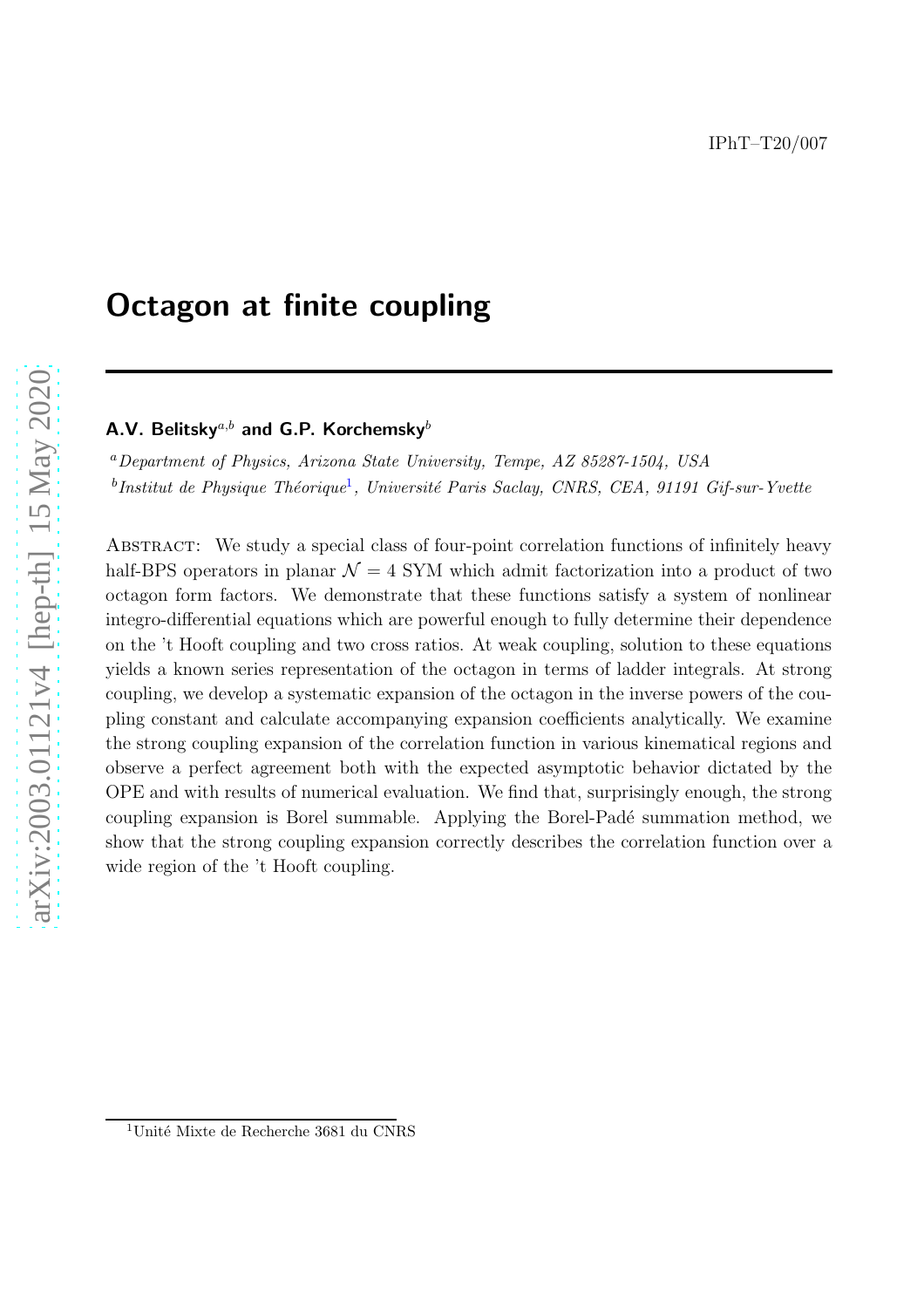## Contents

| $\mathbf 1$    | Introduction                                     | $\overline{\mathbf{2}}$ |
|----------------|--------------------------------------------------|-------------------------|
| $\overline{2}$ | Octagon as a Fredholm determinant                | $\overline{\mathbf{4}}$ |
|                | Kinematical limits<br>2.1                        | $\overline{5}$          |
|                | 2.2<br>Determinant representation of the octagon | 6                       |
|                | 2.3<br>Similarity transformation                 | $\overline{7}$          |
|                | Modified Bessel kernel<br>2.4                    | 8                       |
|                | 2.5<br>Method of differential equations          | 9                       |
|                | 2.6<br>Moments                                   | 11                      |
| 3              | Octagon at weak coupling                         | 12                      |
| 4              | Octagon at strong coupling                       | <b>16</b>               |
|                | Leading order<br>4.1                             | 16                      |
|                | Beyond leading order<br>4.2                      | 18                      |
| $\bf{5}$       | Strong coupling expansion                        | 18                      |
|                | Next-to-leading order<br>5.1                     | 19                      |
|                | Solution at finite $z$<br>5.2                    | 20                      |
|                | Quantization conditions<br>5.2.1                 | 22                      |
|                | Profile function<br>5.2.2                        | 23                      |
| 6              | Properties of strong coupling expansion          | 24                      |
|                | Improved expansion<br>6.1                        | 24                      |
|                | 6.2<br>Kinematical limits                        | 25                      |
| $\overline{7}$ | <b>Numerical checks</b>                          | 31                      |
|                | Borel-Padé improvement<br>7.1                    | 32                      |
|                | Order of limits phenomenon<br>7.2                | 32                      |
| 8              | Conclusions                                      | 33                      |
|                | A Analytical regularization                      | 35                      |
| $\bf{B}$       | Quantization condition from zeroth moment        | 37                      |
|                | C Matrix representation                          | 40                      |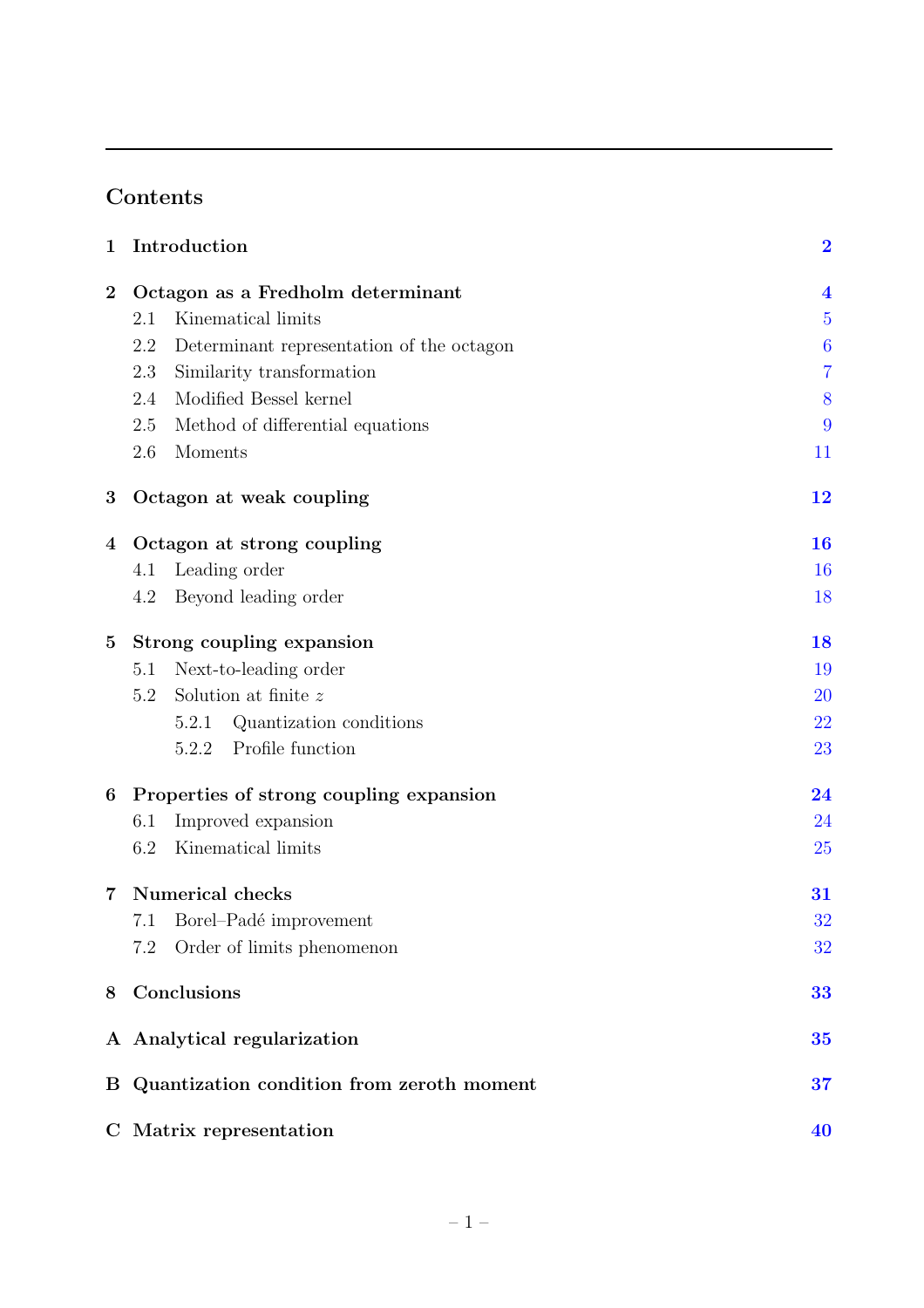## <span id="page-2-0"></span>1 Introduction

In this work, we continue the study of four-point correlation functions of heavy singletrace half-BPS operators in maximally supersymmetric  $\mathcal{N} = 4$  super Yang-Mills theory initiated in Ref. [\[1\]](#page-42-0). It has recently been realized in Refs. [\[2](#page-42-1), [3](#page-42-2)] that, under a judicial choice of polarizations of half-BPS operators, these correlation functions can be constructed at finite 't Hooft coupling  $\lambda = g_{YM}^2 N_c$  in terms of a fundamental building block – the octagon O. Taking advantage of integrability of the effective two-dimensional worldsheet in the AdS/CFT correspondence, the octagon can be expressed in terms of the hexagon form factors [\[4](#page-42-3)[–7\]](#page-42-4) describing dynamics of magnons propagating on the string worldsheet.

At present, explicit expressions for the octagon are known in planar  $\mathcal{N} = 4$  SYM both at weak [\[2,](#page-42-1) [3](#page-42-2)] and strong coupling [\[8,](#page-42-5) [9\]](#page-43-0). At finite coupling, a concise representation for the octagon as a determinant of a semi-infinite matrix was worked out in Refs. [\[10,](#page-43-1) [11](#page-43-2)]. This result laid out the foundation for our analysis in Ref. [\[1\]](#page-42-0), where the octagon was further recast as a Fredholm determinant of an integral operator defined on a semi-infinite line. The kernel of the operator in question turned out to be closely related to the Bessel kernel that previously appeared in the study of the Laguerre ensemble in random matrix theory [\[12,](#page-43-3) [13](#page-43-4)].

At weak coupling, the octagon is given by a multilinear combination of the so-called ladder integrals [\[3](#page-42-2)]. The corresponding expansion coefficients can be determined to any loop order by requiring the octagon to have an appropriate asymptotic behavior in different kinematical limits. At strong coupling, for  $g^2 = \lambda/(4\pi)^2 \gg 1$ , the octagon possesses a semiclassical asymptotic behavior  $\mathbb{O} \sim e^{-gA_0+O(g^0)}$ , where  $A_0$  is the minimal area of a string that ends on four geodesics in AdS [\[8,](#page-42-5) [9\]](#page-43-0).

In this paper, we determine the octagon at finite 't Hooft coupling. To achieve this goal, we exploit its representation as a Fredholm determinant of a (modified) Bessel kernel. In this formulation, the problem is akin to that encountered in study of two-point functions in integrable low-dimensional theories [\[14](#page-43-5)]. Following a general strategy after Its-Izergin-Korepin-Slavnov [\[15\]](#page-43-6), we derive a system of exact equations obeyed by the octagon and demonstrate that its solution interpolates between weak and strong coupling expansions. Our consideration adds to a scarce list of examples where correlations functions in an interacting field theory can be determined for arbitrary coupling.

The starting point of our analysis is a four-point correlation function of single-trace half-BPS operators, dubbed the simplest in Ref. [\[2\]](#page-42-1),

<span id="page-2-1"></span>
$$
G_4 = \langle \mathcal{O}_1(x_1)\mathcal{O}_2(x_2)\mathcal{O}_3(x_3)\mathcal{O}_1(x_4) \rangle = \frac{\mathcal{G}(z,\bar{z})}{(x_{12}^2 x_{13}^2 x_{24}^2 x_{34}^2)^{K/2}},
$$
(1.1)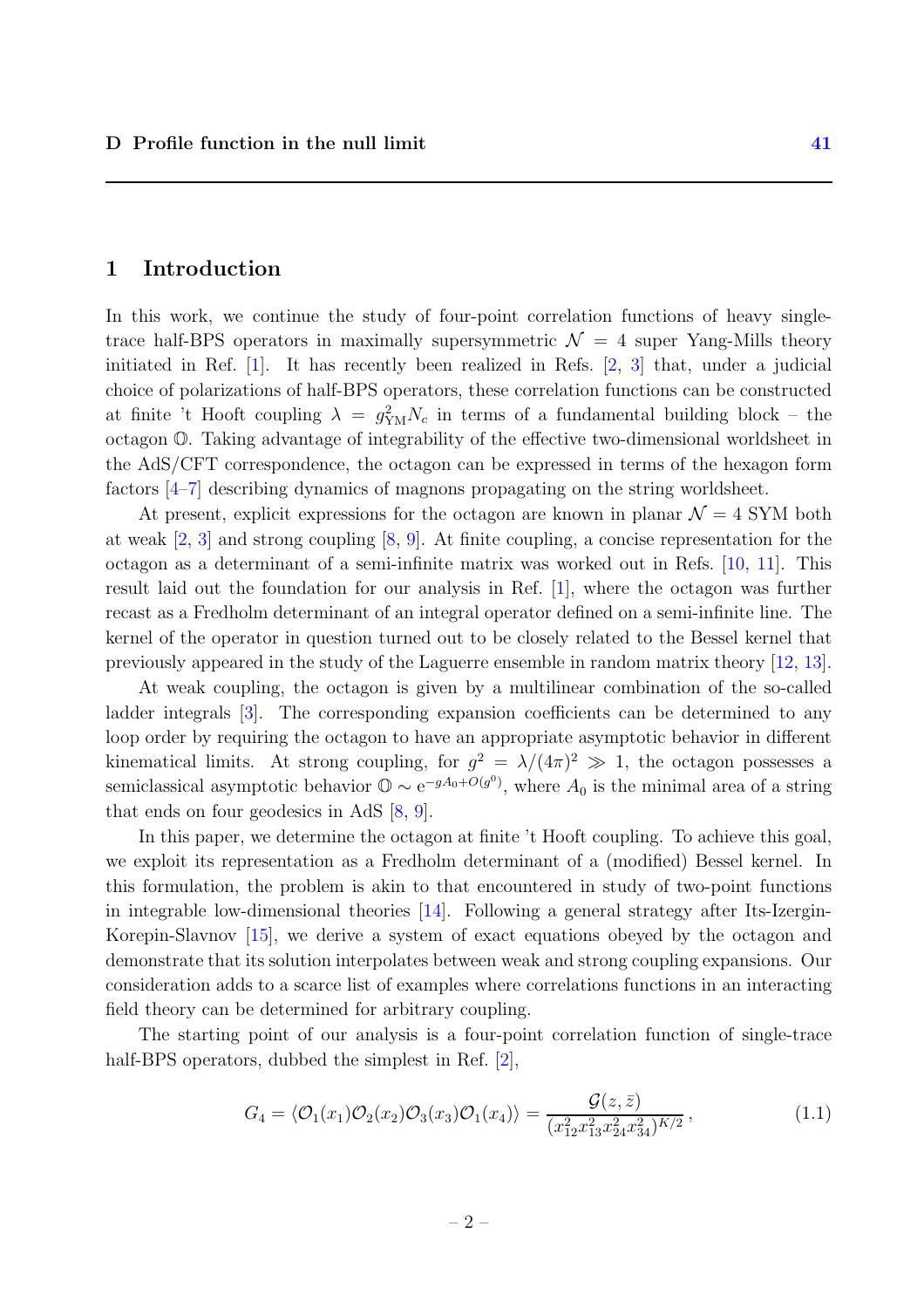where the four operators are built out of two complex scalars  $Z$  and  $X$  and their complex conjugate partners,  $\mathcal{O}_1 = \text{tr}(Z^{K/2}\overline{X}^{K/2}) + \text{permutations}, \ \mathcal{O}_2 = \text{tr}(X^K)$  and  $\mathcal{O}_3 = \text{tr}(\overline{Z}^K)$ . Here  $\mathcal{G}(z,\bar{z})$  is a function of the cross ratios

$$
\frac{x_{12}^2 x_{34}^2}{x_{13}^2 x_{24}^2} = z\bar{z} ,\qquad \frac{x_{23}^2 x_{41}^2}{x_{13}^2 x_{24}^2} = (1-z)(1-\bar{z}) ,\qquad (1.2)
$$

and the coupling constant  $g^2 = g_{\text{YM}}^2 N_c / (4\pi)^2$ .

The correlation function  $(1.1)$  is dual to a scattering amplitude of four closed string states. In the limit when the operators become infinitely heavy, for  $K \to \infty$ , it factorizes into a double copy of an open-string partition function, the octagon [\[2\]](#page-42-1)

<span id="page-3-3"></span><span id="page-3-0"></span>
$$
\mathcal{G}(z,\bar{z}) \stackrel{K \to \infty}{=} [\mathbb{O}(z,\bar{z})]^2.
$$
 (1.3)

Our goal is to find O at finite coupling constant and for generic values of the cross ratios.

As a first step in this direction, we can consider the null limit  $x_1^2, x_1^2, x_2^2, x_3^2 \to 0$ , or equivalently  $z \to 0^-$  and  $\bar{z} \to \infty$ , when the four operators in [\(1.1\)](#page-2-1) are light-like separated in a sequential manner. Introducing convenient kinematical variables  $\xi = -\frac{1}{2}$  $\frac{1}{2}\log(z\overline{z})$  and  $y = -\frac{1}{2}$  $\frac{1}{2}$ log( $z/\overline{z}$ ), one finds that in the null limit  $y \gg \xi$  the octagon takes on a remarkably simple form at weak coupling [\[3,](#page-42-2) [11\]](#page-43-2)

<span id="page-3-1"></span>
$$
\log \mathbb{O} = -\frac{\Gamma(g)}{2\pi^2}y^2 + \frac{C(g)}{8} + g^2\xi^2 + \dots, \qquad (1.4)
$$

where the ellipses denote subleading terms which vanish for  $y \to \infty$  with fixed g and  $\xi$ .

The dependence on the coupling constant enters [\(1.4\)](#page-3-0) through the two functions  $\Gamma(g)$ and  $C(q)$ . In our previous study [\[1\]](#page-42-0), we used the aforementioned determinant representation of the octagon to find their exact expressions

$$
\Gamma(g) = \log(\cosh(2\pi g)), \qquad C(g) = -\log\left(\frac{\sinh(4\pi g)}{4\pi g}\right). \tag{1.5}
$$

Taking the relation [\(1.4\)](#page-3-0) at face value and going to the strong coupling limit results in some puzzling consequences. As alluded to above,  $\log \mathbb{O}$  is expected to have a linear growth in g at most. It is easy to see that the first two terms in the right-hand side of [\(1.4\)](#page-3-0) do have such a scaling whereas the third term grows as  $g^2$ .

The strong coupling limit of the octagon was studied in Ref. [\[9\]](#page-43-0) using a clustering technique previously developed in Ref. [\[16](#page-43-7)] in application to three-point correlation functions. In the limit  $g \gg y \gg \xi$ , the octagon takes the form

<span id="page-3-2"></span>
$$
\log \mathbb{O} = -\frac{g}{\pi}y^2 - g\pi + \frac{g}{\pi} \left[ \xi^2 (\log y + 1 + \gamma - \log(2\pi)) + O(\xi^4) \right] + O(g^0), \tag{1.6}
$$

where  $\gamma$  is the Euler-Mascheroni constant. Comparing this relation with [\(1.4\)](#page-3-0) and [\(1.5\)](#page-3-1), we observe that the leading  $O(y^2)$  terms coincide at strong coupling. For the second term in Eq.  $(1.4)$ , however, the strong coupling limit of  $C(q)/8$  yields a result which is twice smaller than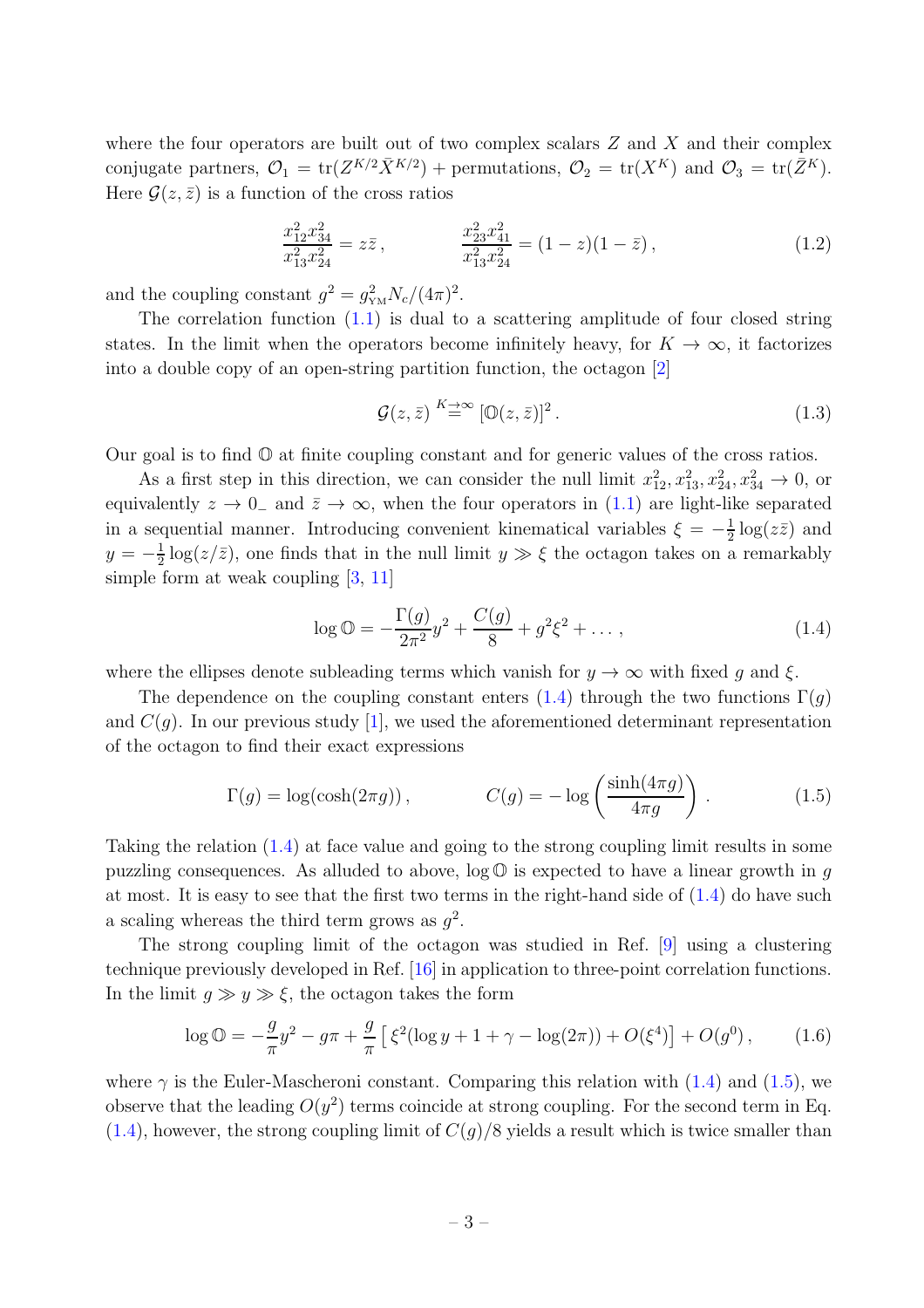that in [\(1.6\)](#page-3-2). Finally, the  $\xi$ -dependent terms in [\(1.4\)](#page-3-0) and (1.6) exhibit different dependence on  $g$  and  $y$ . These observations are troublesome, but a priori not completely unexpected since the two results  $(1.4)$  and  $(1.6)$  were obtained in two different regions of the parameter space, for  $g \ll y$  and  $g \gg y$ , respectively. This suggests that the difference between [\(1.4\)](#page-3-0) and  $(1.6)$  at strong coupling is due to an order of limits  $[9]$ . We show below that this is indeed the case.

To address this question, we develop a systematically expansion of  $\mathbb{O}$  in powers of  $1/g$  for general values of the cross-ratios [\(1.2\)](#page-3-3). Doing so, one may attempt to apply the clustering technique [\[16](#page-43-7)]. The method is very efficient for extracting the leading large g asymptotics but it generalization to subleading terms suppressed by powers of  $1/q$  $1/q$  proves to be difficult. <sup>1</sup> Presently, we demonstrate that these difficulties can be avoided by solving the abovementioned system of exact equations for the octagon at large g. We work out its strong coupling expansion in different kinematical limits and compare it with numerical results. We observe that the strong coupling expansion is given by a Borel summable series in  $1/q$ . Applying the Borel–Padé summation method, we show that the resulting expression for the octagon agrees with its numerical value over a wide range of the coupling constant.

The paper is organized as follows. In Section [2,](#page-4-0) we review the representation of the octagon as a determinant of a semi-infinite matrix obtained in Refs. [\[10](#page-43-1), [11](#page-43-2)]. We demonstrate that this matrix can significantly be simplified by an appropriate similarity transformation allowing us to express the octagon as a Fredholm determinant of the Bessel kernel modified by some function of the coupling constant and cross ratios. Applying the method of differential equations [\[15\]](#page-43-6) to this determinant, we derive a system of nonlinear integro-differential equations for the octagon. Its solution at weak coupling is presented in Section [3.](#page-12-0) In Section [4,](#page-16-0) we discuss the properties of the octagon at strong coupling and calculate the leading term of its expansion at large q. In Section  $5$ , we develop a systematic series of the octagon in the inverse coupling and present analytical expressions for accompanying expansion coefficients. We use these results in Section [6](#page-24-0) to study properties of the octagon in different kinematical regimes. In Section [7,](#page-31-0) we compare the obtained expressions with the numerical results. Section [8](#page-33-0) contains concluding remarks. Technical details of our analysis are summarized in four appendices.

## <span id="page-4-0"></span>2 Octagon as a Fredholm determinant

In this section, we discuss the determinant representation of the octagon and use it to derive a system of exact equations that it obeys.

<span id="page-4-1"></span><sup>&</sup>lt;sup>1</sup>The reason being, since the magnon rapidity scaling at strong coupling is not homogeneous, it requires sewing plane-wave and giant magnon regimes through the exact treatment of the near flat space domain. This is doable for a single bound state, but impenetrable for more by brute force.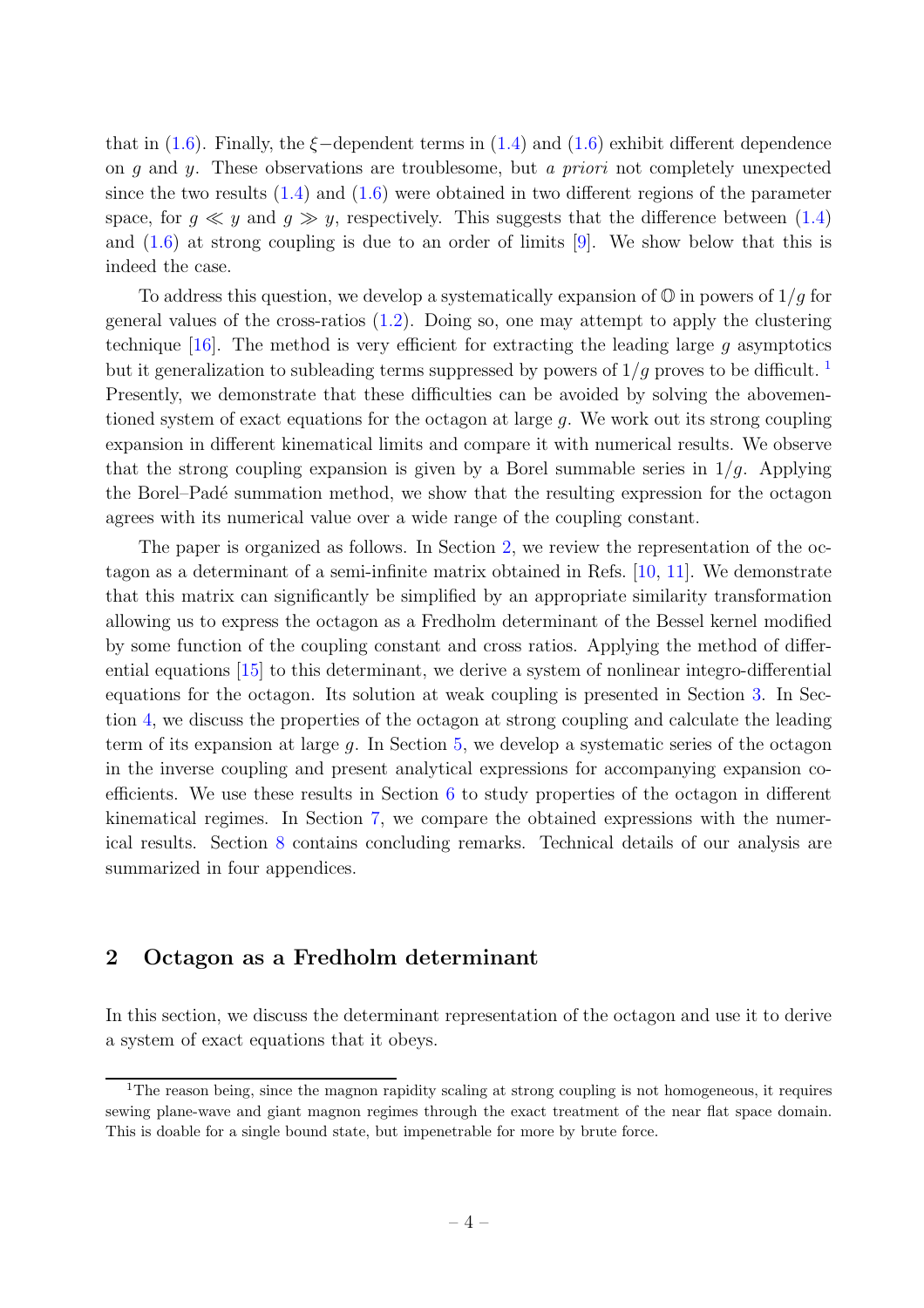#### <span id="page-5-0"></span>2.1 Kinematical limits

We will study the octagon in Euclidean and Lorentzian kinematical regimes. Depending on the choice of the region of interest, it is convenient to introduce auxiliary kinematical variables

<span id="page-5-3"></span>
$$
z = e^{-\xi + i\phi} = -e^{-\xi - y}, \qquad \bar{z} = e^{-\xi - i\phi} = -e^{-\xi + y}, \qquad (2.1)
$$

where  $\phi = \pi + iy$ . The variables  $\phi$  and  $\xi$  are real in the Euclidean regime, so that  $z^* = \overline{z}$ .

The corresponding expressions for the cross ratios [\(1.2\)](#page-3-3) are

<span id="page-5-2"></span>
$$
\frac{x_{12}^2 x_{34}^2}{x_{13}^2 x_{24}^2} = e^{-2\xi},
$$
  
\n
$$
\frac{x_{23}^2 x_{41}^2}{x_{13}^2 x_{24}^2} = 2(\cosh \xi - \cos \phi) e^{-\xi} = 2(\cosh \xi + \cosh y) e^{-\xi}.
$$
\n(2.2)

For future reference, we describe different OPE limits that we examine below in detail.

#### Euclidean short-distance limit  $x_i \rightarrow x_{i+1}$

In this limit, two operators in the correlation function  $(1.1)$  collide and the asymptotics of  $\mathbb O$  is controlled by the operators with the lowest scaling dimensions propagating in the corresponding OPE channel. We can distinguish two different OPE limits

<span id="page-5-1"></span>
$$
(\xi \to \infty, \quad \phi = 0), \qquad (\xi = 0, \quad \phi \to 0) \tag{2.3}
$$

corresponding to  $x_1 \rightarrow x_2$  and  $x_1 \rightarrow x_4$ , respectively.

In the first case, the leading contribution to the octagon comes from single-trace operators with the scaling dimension  $\Delta = K + \gamma(g)$  and it takes the form  $\mathbb{O} \sim e^{-\xi(\Delta - K)/2}$  $e^{-\xi \gamma(g)/2}$ . At strong coupling, the anomalous dimension  $\gamma(g)$  increases with g and the octagon is expected to vanish  $\mathbb{O} \to 0$ .

In the second case, the OPE is dominated by double-trace operators with the scaling dimension  $\Delta = 2K$ . Their contribution to the octagon scales as  $\sim \phi^{\Delta/2-K} = \phi^0$  and the octagon approaches a finite value  $\mathbb{O} \rightarrow 1$ .

In what follows we refer to the two limits in  $(2.3)$  as single- and double-trace OPE limits, respectively.

## Lorentzian null limit  $x_{12}^2, x_{13}^2, x_{24}^2, x_{34}^2 \rightarrow 0$

In this limit, the operators in  $(1.1)$  are located at the vertices of a null rectangle and we have

$$
y \to \infty, \qquad \qquad \xi = \text{fixed}. \tag{2.4}
$$

The leading contribution in each OPE channel  $x_{i,i+1}^2 \to 0$  comes from single-trace operators with the leading twist  $K$  and large Lorentz spin. As in the previous case, their anomalous dimension grows indefinitely at strong coupling leading to exponentially small octagon  $\mathbb{O} \rightarrow$ 0, see Eqs.  $(1.4)$  and  $(1.6)$ .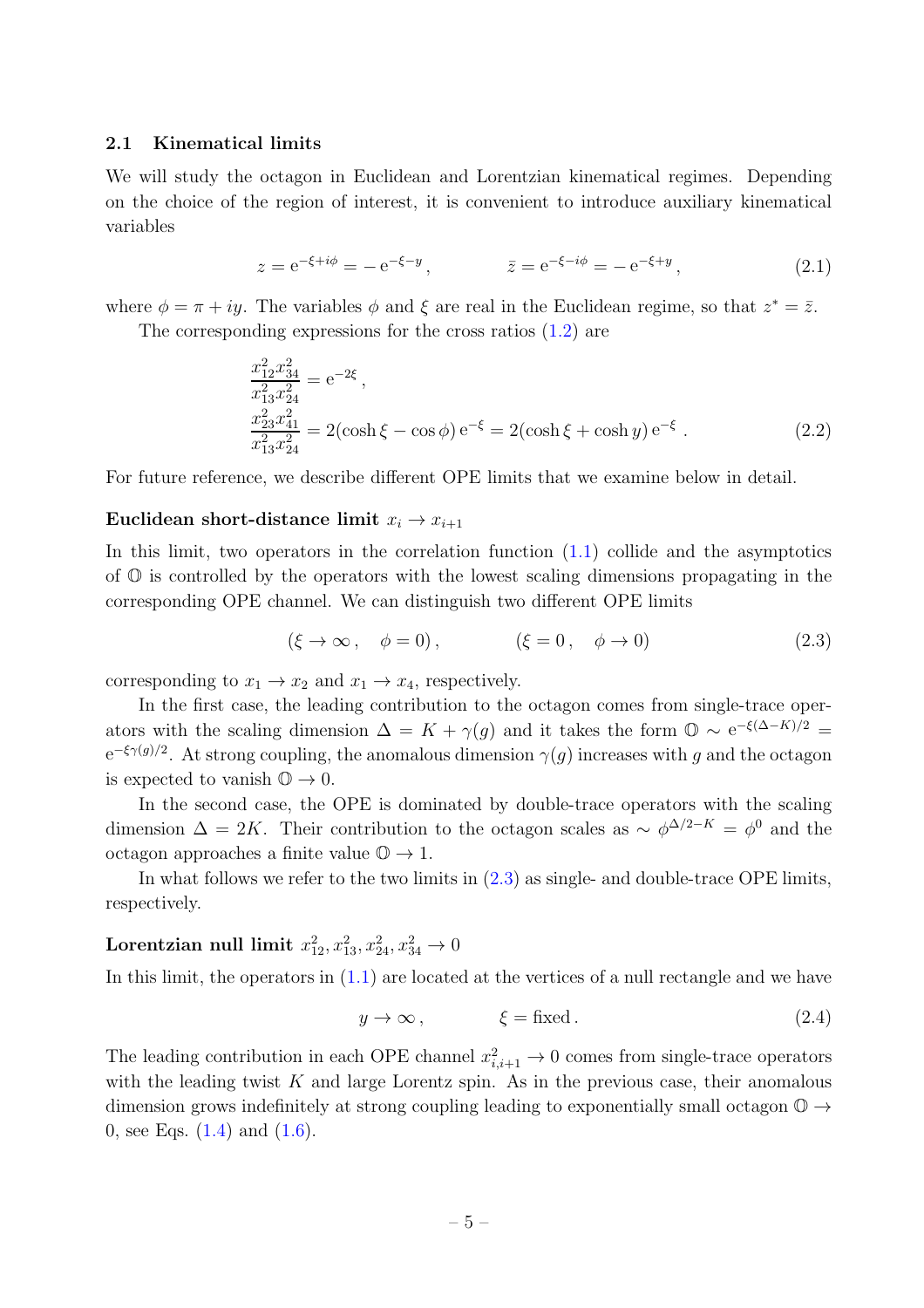#### Symmetric point  $y = \xi = 0$

In this case, we have  $z = \bar{z}^*$  and  $z \to -1$  in the Euclidean regime. This kinematical configuration does not correspond to a particular OPE limit. The reason why we consider it is that the octagon simplifies and reveals some interesting properties.

#### <span id="page-6-0"></span>2.2 Determinant representation of the octagon

As was mentioned in the Introduction, the octagon at finite coupling admits a representation in terms of a determinant of a semi-infinite matrix [\[10,](#page-43-1) [11\]](#page-43-2)

<span id="page-6-2"></span><span id="page-6-1"></span>
$$
\mathbb{O} = \sqrt{\det(1 - \lambda C K)},\tag{2.5}
$$

where  $\lambda = -2(\cosh y + \cosh \xi)$  is a scalar factor depending on kinematical variables and the matrices  $C$  and  $K$  are

$$
C_{nm} = \delta_{n+1,m} - \delta_{n,m+1}
$$
  
\n
$$
K_{mn} = -\frac{g}{2i} \int_{\xi}^{\infty} dt \frac{\left(i\sqrt{\frac{t+\xi}{t-\xi}}\right)^{m-n} - \left(i\sqrt{\frac{t+\xi}{t-\xi}}\right)^{n-m}}{\cosh y + \cosh t} J_m(2g\sqrt{t^2 - \xi^2}) J_n(2g\sqrt{t^2 - \xi^2}), \quad (2.6)
$$

where  $m, n \geq 0$  and  $J_m$  is a Bessel function. In the hexagonalization approach [\[4](#page-42-3)[–6](#page-42-6)], the relation [\(2.5\)](#page-6-1) comes about as a result of resummation over an arbitrary number of elementary excitations and their bound states propagating on the worldsheet of an open string describing the octagon.

At weak coupling, the representation  $(2.5)$  can be used efficiently to expand  $\mathbb{O}$  in powers of  $g^2$ . Since the matrix elements [\(2.6\)](#page-6-2) scale as  $K_{nm} = O(g^{n+m+1})$ , to any given order in  $g^2$  we can replace the K–matrix in [\(2.5\)](#page-6-1) by its finite-dimensional minor and expand  $\mathbb O$  in powers of  $CK$ . As was shown in Ref. [\[11\]](#page-43-2), this leads to the weak-coupling expansion of the octagon in terms of known ladder integrals as was previously bootstrapped in Refs. [\[2](#page-42-1), [3](#page-42-2)].

At finite coupling, the calculation of  $(2.5)$  may seem to be problematic due to a rather complicated form of the  $K$ -matrix. This matrix depends in a nontrivial way on the coupling constant q and the kinematical variables y and  $\xi$  encoding the cross ratios [\(2.2\)](#page-5-2). As we demonstrated in Ref. [\[1](#page-42-0)], the octagon simplifies significantly for  $\xi = 0$ . In this case, the matrix [\(2.6\)](#page-6-2) reads

<span id="page-6-3"></span>
$$
(K_0)_{mn} = -g\sin\left(\frac{\pi}{2}(m-n)\right)\int_0^\infty dz \frac{J_m(2gz)J_n(2gz)}{\cosh y + \cosh z},\qquad(2.7)
$$

where we inserted the subscript to indicate that this relation holds for  $\xi = 0$ . Notice that in distinction to [\(2.6\)](#page-6-2), the matrix elements  $(K_0)_{mn}$  vanish for even  $m - n$  and, as a consequence, the matrix  $\lambda CK_0$  has a block structure. Taking advantage of this property, we were able to recast the octagon [\(2.5\)](#page-6-1) at  $\xi = 0$  into the form of a Fredholm determinant of a (modified) Bessel kernel [\[12](#page-43-3), [13\]](#page-43-4). We will see momentarily that the octagon admits a similar representation for arbitrary  $\xi$ .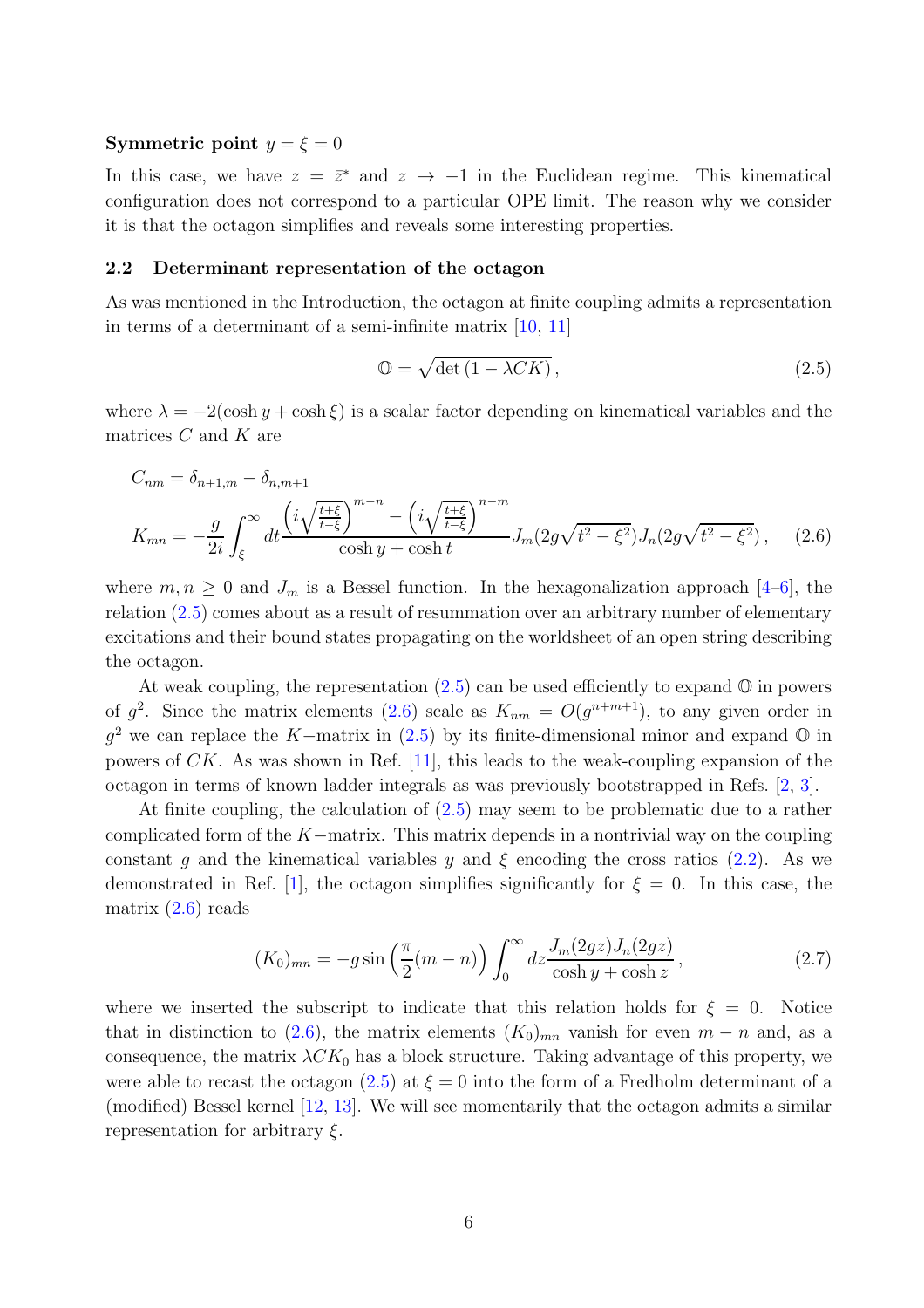#### <span id="page-7-0"></span>2.3 Similarity transformation

Denoting  $H = \lambda C K$ , we observe that the octagon  $\mathbb{O} = \sqrt{\det(1 - H)}$  is invariant under a similarity transformation  $H \to \Omega^{-1}H \Omega$ . Choosing  $\Omega$  appropriately we can simplify the form of the semi-infinite matrix  $H$ .<sup>[2](#page-7-1)</sup>

As a hint, we examine a trace of this matrix,  $tr H = \lambda tr(CK) = -2\sum_{m\geq 0} K_{m,m+1}$ . Replacing  $K_{m,m+1}$  with its expression [\(2.6\)](#page-6-2) we get

<span id="page-7-2"></span>
$$
\text{tr}\,H = 4\lambda g^2 \int_0^\infty \frac{dz\,z}{\cosh y + \cosh(\sqrt{z^2 + \xi^2})} \left( J_0^2(2gz) + J_1^2(2gz) \right),\tag{2.8}
$$

where we applied a summation formula for the Bessel functions and changed the integration variable to  $z = \sqrt{t^2 - \xi^2}$ . Notice that, aside from the factor  $\lambda = -2(\cosh y + \cosh \xi)$ , the ξ−dependence of [\(2.8\)](#page-7-2) only resides in the denominator of the integrand. In particular, the dependence of the integrand in [\(2.8\)](#page-7-2) on  $\xi$  can be restored from its value at  $\xi = 0$  by simply replacing  $z \to \sqrt{z^2 + \xi^2}$  in the denominator of [\(2.8\)](#page-7-2).

Applying the same recipe to Eq. [\(2.7\)](#page-6-3), we define the matrix

$$
(K_{\Omega})_{mn} = -g\sin\left(\frac{\pi}{2}(m-n)\right)\int_0^\infty dz \frac{J_m(2gz)J_n(2gz)}{\cosh y + \cosh(\sqrt{z^2 + \xi^2})}.
$$
\n(2.9)

By construction, it satisfies the relation  $tr(CK) = tr(CK_0)$ . It is a straightforward but tedious exercise to verify that analogous relations holds for powers of the two matrices,  $tr[(CK)^n] = tr[(CK_{\Omega})^n]$  with  $n = 2, 3, \ldots$ . This suggests that the two matrices  $H = \lambda CK$ and  $H_{\Omega} = \lambda C K_{\Omega}$  are related to each other by a similarity transformation

<span id="page-7-5"></span><span id="page-7-4"></span>
$$
H_{\Omega} = \Omega^{-1} H \Omega = \lambda C K_{\Omega}.
$$
\n(2.10)

We verified that  $\det(1 - H) = \det(1 - H_{\Omega})$  at weak coupling <sup>[3](#page-7-3)</sup> and checked this relation numerically by truncating the semi-infinite matrices to a finite size and evaluating the determinants for various values of the coupling and kinematical parameters. Although we do not need the matrix  $\Omega$  for our purposes, it would be interesting to construct it explicitly.

It is remarkable that the  $\xi$ −dependence of [\(2.9\)](#page-7-4) is much simpler as compared to that of  $(2.6)$ . At the same time, the matrix  $(2.9)$  has many properties in common with the matrix [\(2.7\)](#page-6-3) evaluated at  $\xi = 0$ . In particular, the matrix elements  $(H_{\Omega})_{mn}$  vanish if indices m and  $n$  have different parity. The nonzero entries of this matrix with even and odd indices respectively define two irreducible blocks. They are related to each other by a similarity transformation and, as a consequence, the octagon for  $\xi \neq 0$  possesses the same blockdiagonal form as for  $\xi = 0$  case (see Ref. [\[1\]](#page-42-0))

<span id="page-7-6"></span>
$$
\mathbb{O} = \sqrt{\det(1 - H_{\Omega})} = \det(1 - k_{-}).
$$
\n(2.11)

<span id="page-7-1"></span><sup>2</sup>The existence of such transformation was hinted in Ref. [\[11\]](#page-43-2).

<span id="page-7-3"></span><sup>3</sup>Analogous calculation was also performed by Valentina Petkova, we are grateful to her for sharing with us her notes.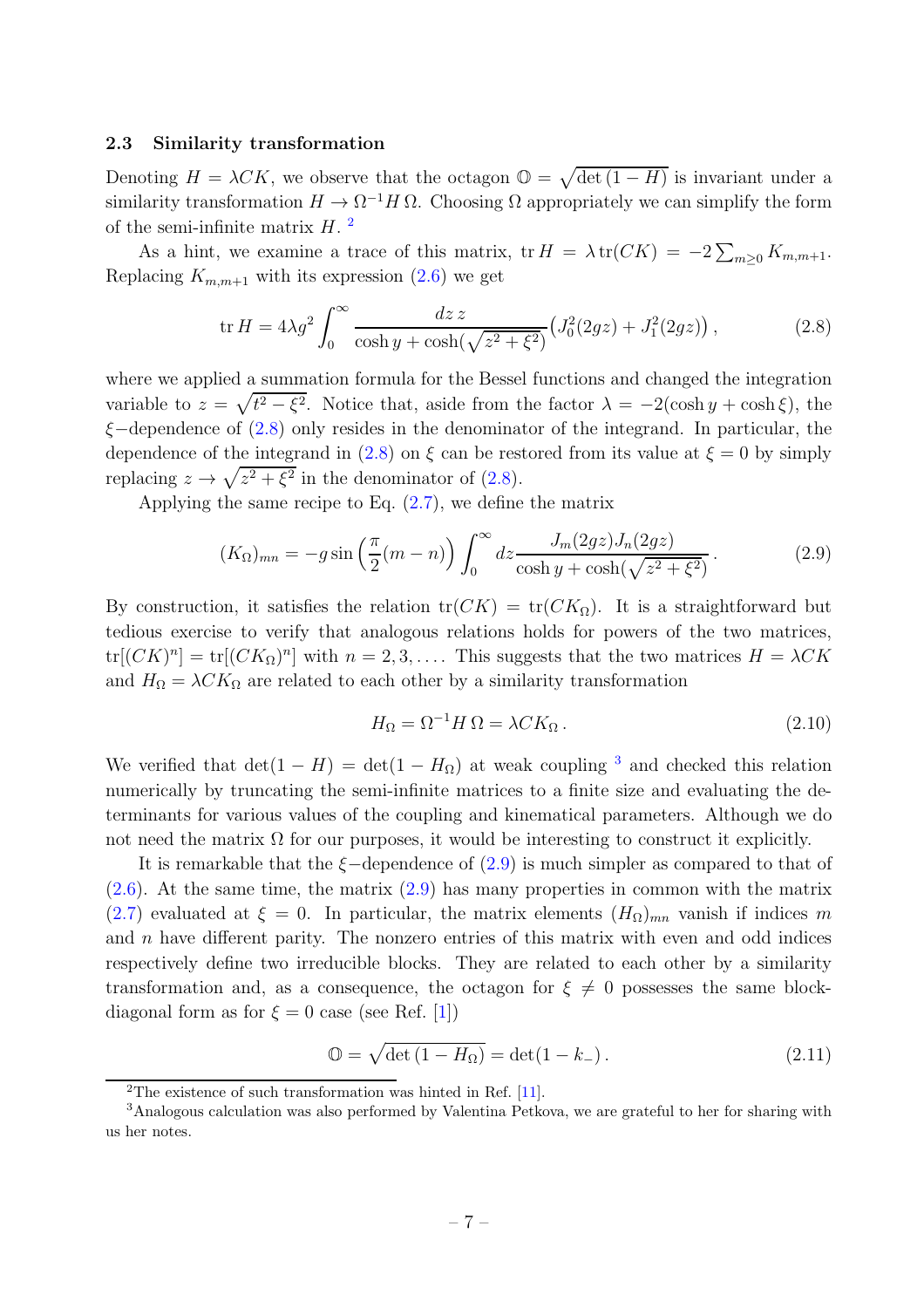Here k− is a semi-infinite matrix which is given by  $(2.10)$  with odd indices,  $(k_-)_{mn}$  =  $(H_{\Omega})_{2m+1,2n+1}$ . It follows from  $(2.10)$  and  $(2.9)$  that it admits two equivalent representations

<span id="page-8-1"></span>
$$
(k_{-})_{nm} = (-1)^{n+m} 2(2n+1) \int_0^{\infty} \frac{dz}{z} J_{2m+1}(2gz) J_{2n+1}(2gz) \widehat{\chi}(z)
$$
  
=  $(-1)^{n+m} (2n+1) \int_0^{\infty} \frac{dx}{x} J_{2m+1}(\sqrt{x}) J_{2n+1}(\sqrt{x}) \chi(x),$  (2.12)

where the notation was introduced for

<span id="page-8-2"></span>
$$
\widehat{\chi}(z) = \frac{\cosh y + \cosh \xi}{\cosh y + \cosh(\sqrt{z^2 + \xi^2})}, \qquad \chi(x) = \widehat{\chi}\left(\frac{\sqrt{x}}{2g}\right). \tag{2.13}
$$

The function  $\hat{\chi}(z)$  approaches 1 at the origin and decreases exponentially fast at large z. It suppresses the contribution from large  $z$  to  $(2.12)$  and serves as an ultraviolet cut-off.

The representation  $(2.11)$  and  $(2.12)$  is advantageous as compared to  $(2.5)$  and  $(2.6)$ because the dependence of the octagon on the coupling constant and the kinematical parameters is confined to the cut-off function [\(2.13\)](#page-8-2). We exploit this property below to formulate a system of equations for the octagon. Moreover, the relation [\(2.11\)](#page-7-6) can be efficiently used to compute the octagon numerically for arbitrary coupling (see Section 7 below).

#### <span id="page-8-0"></span>2.4 Modified Bessel kernel

Following Ref.  $[1]$ , we can rewrite the octagon  $(2.11)$  as a Fredholm determinant of an integral operator. This can be achieved by expanding Eq. [\(2.11\)](#page-7-6) in terms of the traces of powers of the matrix  $k_$ 

$$
\log \mathbb{O} = -\sum_{n\geq 1} \frac{1}{n} \operatorname{tr}\left(k_{-}^{n}\right) = -\sum_{n\geq 1} \frac{1}{n} \int_{0}^{\infty} dx_{1} \chi(x_{1}) \dots \int_{0}^{\infty} dx_{n} \chi(x_{n}) K(x_{1}, x_{2}) \dots K(x_{n}, x_{1}),
$$
\n(2.14)

where we replaced the matrix  $k_-\,$  by its expression [\(2.12\)](#page-8-1) and introduced a notation for  $\rm$ <sup>[4](#page-8-3)</sup>

<span id="page-8-5"></span><span id="page-8-4"></span>
$$
K(x_1, x_2) = \frac{1}{\sqrt{x_1 x_2}} \sum_{m=0}^{\infty} (2m+1) J_{2m+1}(\sqrt{x_1}) J_{2m+1}(\sqrt{x_2})
$$
  
= 
$$
\frac{\sqrt{x_1} J_1(\sqrt{x_1}) J_0(\sqrt{x_2}) - \sqrt{x_2} J_1(\sqrt{x_2}) J_0(\sqrt{x_1})}{2(x_1 - x_2)}.
$$
 (2.15)

This function has previously appeared in the study of level spacing distributions in random matrices and it is known as an integrable Bessel kernel [\[13\]](#page-43-4).

<span id="page-8-3"></span><sup>4</sup> It also admits a compact integral representation  $K(x_1, x_2) = \frac{1}{2}$  $\int_0^1$  $\int_0^{\pi} dt \, t \, J_0(t\sqrt{x_1}) J_0(t\sqrt{x_2}).$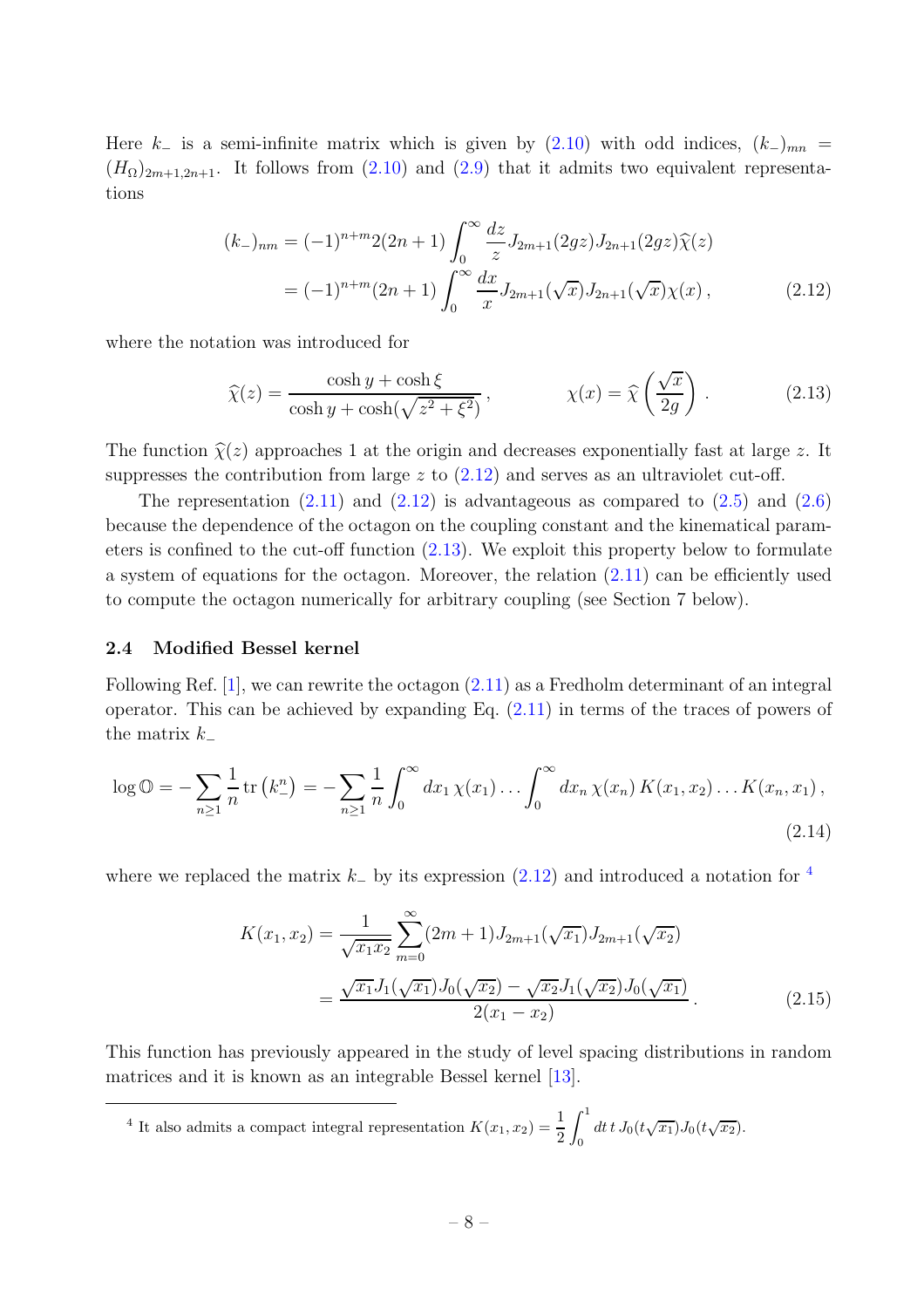The relation [\(2.14\)](#page-8-4) suggests to define an integral operator whose kernel is given by the Bessel kernel  $(2.15)$  modified by the cut-off function  $(2.13)$ 

$$
\mathbb{K}_{\chi}f(x) = \int_0^\infty dx' K(x, x')\chi(x')f(x'), \qquad (2.16)
$$

where  $f(x)$  is a test function. In this way, we obtain from  $(2.14)$  an equivalent representation of the octagon

<span id="page-9-3"></span><span id="page-9-1"></span>
$$
\mathbb{O} = \det(1 - \mathbb{K}_{\chi}).\tag{2.17}
$$

It is remarkably similar to the analogous relation for the octagon at  $\xi = 0$  derived in Ref. [\[1](#page-42-0)].

The relation  $(2.17)$  holds for arbitrary values of the coupling q and generic kinematical variables y and  $\xi$ . The dependence of  $\mathbb{O}$  on these parameters resides in the cut-off function  $\chi(x)$ . This function plays a central role in our subsequent analysis. To elucidate its meaning, we examine [\(2.13\)](#page-8-2) for large y and x. In this limit, we find that  $\chi(x)$  takes the form of the Dirac-Fermi distribution

<span id="page-9-4"></span><span id="page-9-2"></span>
$$
\chi(x) \sim \frac{1}{1 + \exp\left(\frac{\varepsilon - \mu}{T}\right)},\tag{2.18}
$$

where the temperature T, chemical potential  $\mu$  and the energy  $\varepsilon$  are related to the 't Hooft coupling and kinematical variables as

$$
T = 2g, \qquad \qquad \mu = 2gy, \qquad \qquad \varepsilon = \sqrt{x + (2g\xi)^2}.
$$
 (2.19)

Replacing  $x = (2g\xi)^2 \sinh^2 \theta$  we note that  $\varepsilon = 2g\xi \cosh \theta$  coincides with the energy of a relativistic particle with mass  $m = 2g\xi$  and rapidity  $\theta$ .

Substitution of  $(2.18)$  into  $(2.17)$  and  $(2.16)$  yields an expression for  $\mathbb{O}$  that resembles a Fredholm determinant representation of two-point correlation functions in integrable models at finite temperature [\[14](#page-43-5)]. Together with [\(2.19\)](#page-9-4) this suggests that the asymptotic behavior of the octagon at weak and strong coupling should be similar to that of two-point correlation functions at low and high temperature, respectively. Indeed, a two-point function of currents in one-dimensional Bose gas model is known to decay exponentially at high temperature in the so-called pre-asymptotic region,  $G_2(x) \sim \exp(-Tx^2/2)$  [\[17](#page-43-8)]. The linear temperature dependence in the exponent translates into the linear dependence of log O on the coupling, see Eq.  $(1.6)$ .

#### <span id="page-9-0"></span>2.5 Method of differential equations

A powerful technique for studying Fredholm determinants has been developed in Ref. [\[15\]](#page-43-6) in application to two-point correlation functions in integrable models. In our previous paper [\[1](#page-42-0)] we extended this technique to the octagon  $(2.17)$  at  $\xi = 0$ . Due to a particular form of the kernel in  $(2.16)$ , generalization to arbitrary  $\xi$  is straightforward.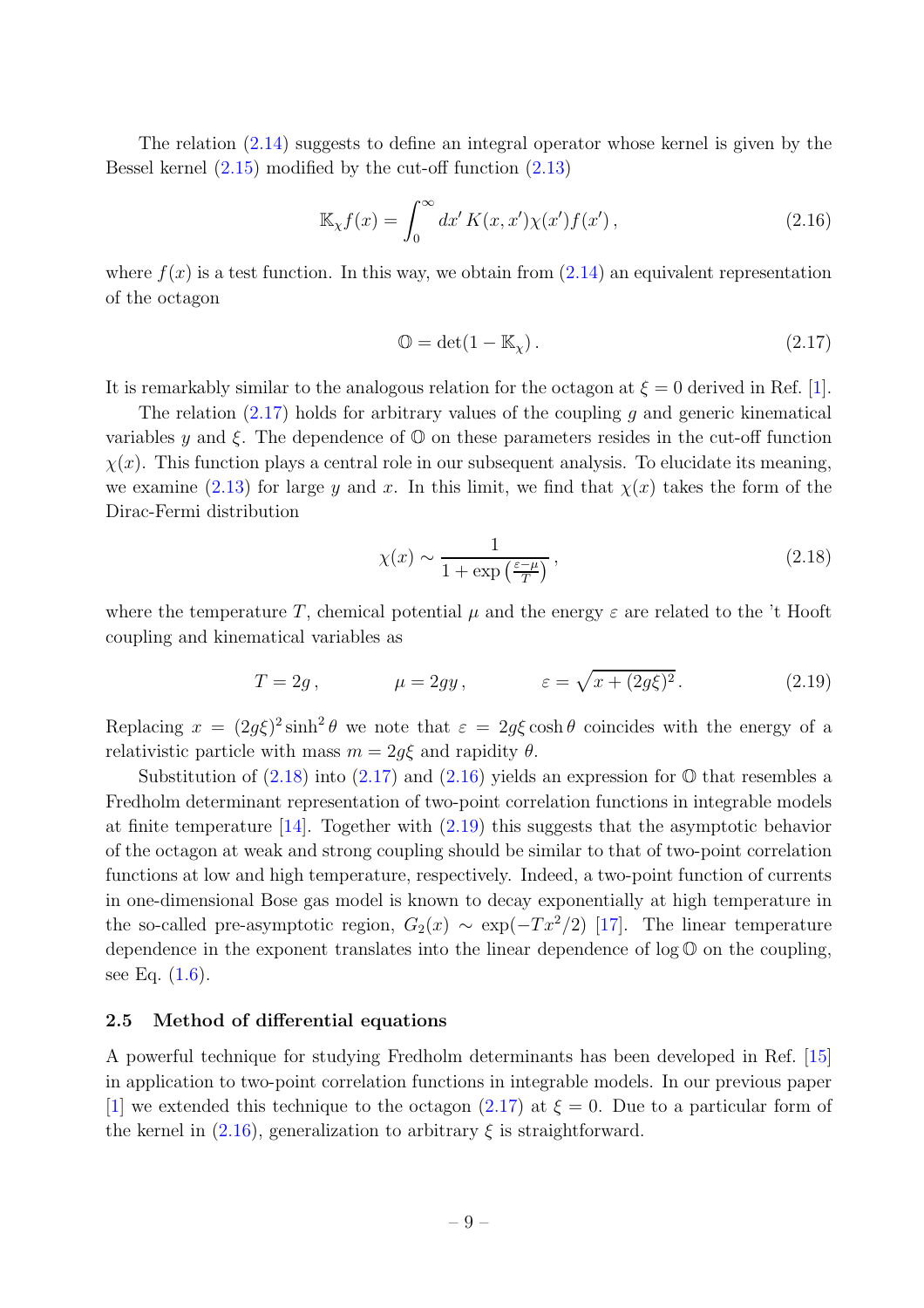To start with, we introduce the so-called potential  $u$ , in the terminology of [\[15](#page-43-6)],

$$
u = \langle \phi | \chi \frac{1}{1 - \mathbb{K}_\chi} | \phi \rangle = \int_0^\infty dx \, dx' \, \phi(x) \chi(x) G(x, x') \phi(x') \,. \tag{2.20}
$$

where  $G(x, x')$  is a kernel of the operator  $1/(1 - K_{\chi})$  and  $\phi(x) = \langle x | \phi \rangle = J_0(\sqrt{x})$  is the Bessel function. Following [\[1\]](#page-42-0) we can show that it is related to the logarithmic derivative of the octagon

<span id="page-10-4"></span><span id="page-10-3"></span><span id="page-10-2"></span><span id="page-10-1"></span><span id="page-10-0"></span>
$$
u = -2g\partial_g \log \mathbb{O} \,. \tag{2.21}
$$

Being a function of g, y and  $\xi$ , it satisfies differential equations

$$
\partial_{\alpha} u = \int_0^{\infty} dx \, Q^2(x) \partial_{\alpha} \chi(x) , \qquad \alpha = \{g, y, \xi\} , \qquad (2.22)
$$

where the cut-off function  $\chi(x)$  is given by Eq. [\(2.13\)](#page-8-2) and an auxiliary function  $Q(x)$  is defined as

$$
Q(x) = \langle x | \frac{1}{1 - \mathbb{K}_\chi} | \phi \rangle = \int_0^\infty dx' \, G(x, x') \phi(x') \,. \tag{2.23}
$$

The latter, in turn, obeys a differential equation

$$
(g\partial_g + 2x\partial_x)^2 Q(x) + (x + u - g\partial_g u)Q(x) = 0,
$$
\n(2.24)

which involves the potential  $u$  and its derivative with respect to the coupling constant. This equation should be supplemented with boundary conditions at weak coupling

$$
Q(x) = J_0(\sqrt{x}) + O(g^2), \qquad u = O(g^2). \qquad (2.25)
$$

They follow from the expansion of  $(2.20)$  and  $(2.23)$  in powers of  $\mathbb{K}_{\gamma}$ .

The relations [\(2.22\)](#page-10-2) and [\(2.24\)](#page-10-3) define a system of nonlinear equations for the potential. Having solved them, we can determine u for arbitrary g, y and  $\xi$  and, then, apply the relation [\(2.21\)](#page-10-4) to compute the octagon as

<span id="page-10-7"></span><span id="page-10-6"></span><span id="page-10-5"></span>
$$
\log \mathbb{O} = -\frac{1}{2} \int_0^g \frac{dg'}{g'} u(g', y, \xi).
$$
 (2.26)

This equation can be efficiently used at weak coupling whereas at strong coupling it requires knowing the potential at finite coupling. Another relation for  $\log \mathbb{O}$  was found in Ref. [\[1](#page-42-0)]

$$
\partial_{\alpha} \log \mathbb{O} = \frac{1}{2} \int_0^{\infty} dz \, \partial_{\alpha} \chi(x) Q^2(x) \partial_x (g \partial_g + 2x \partial_x) \log Q(x) , \qquad (2.27)
$$

where  $\alpha = \{g, y, \xi\}$ . It can be used to determine the octagon from the solution to [\(2.24\)](#page-10-3).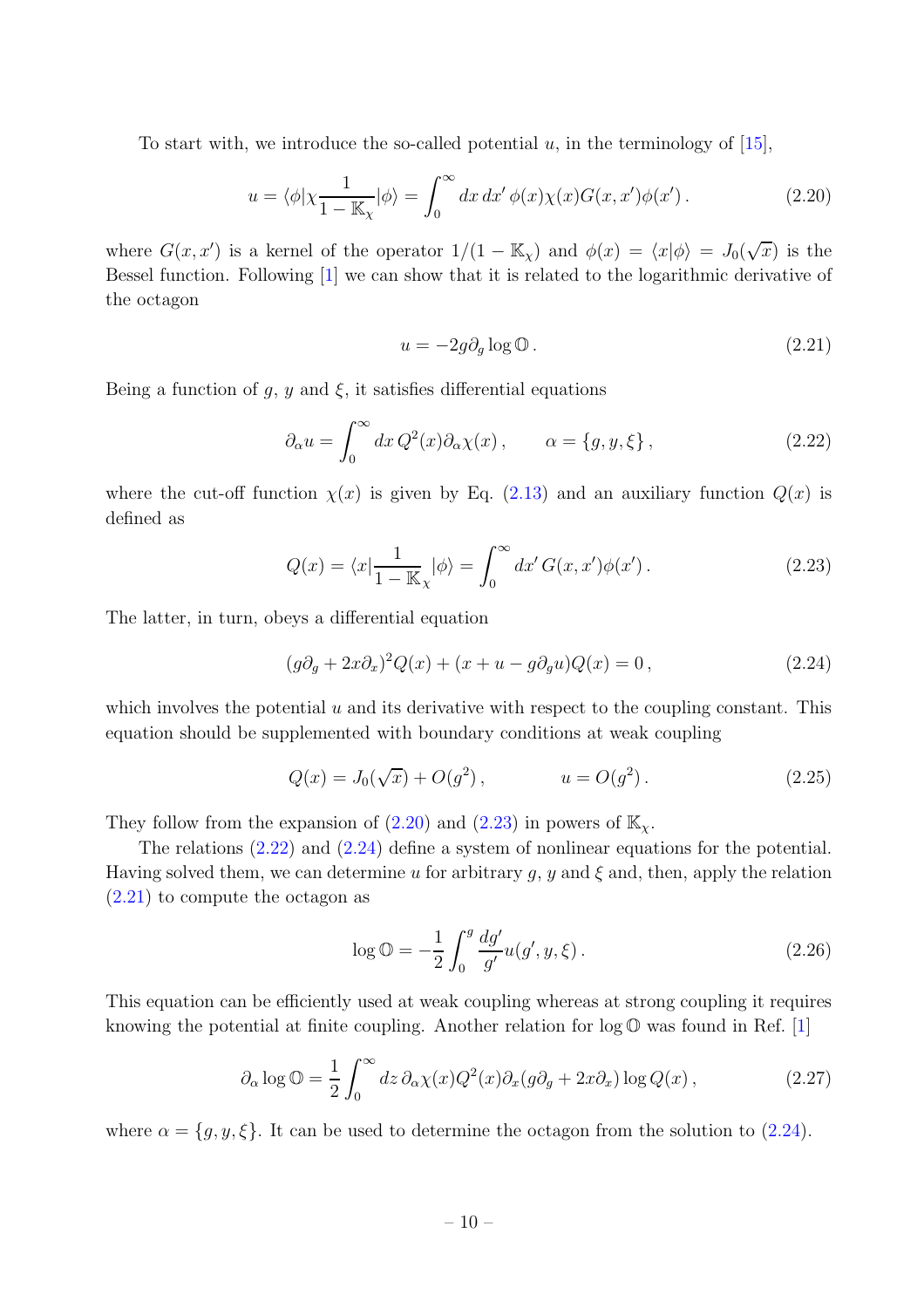We can simplify the relations  $(2.22)$  by taking into account the property of the cut-off function [\(2.13\)](#page-8-2)

$$
(2x\partial_x + g\partial_y)\chi(x) = \left(\partial_{\xi} - 8g^2\xi\partial_x - \frac{\sinh\xi}{\cosh y + \cosh\xi}\right)\chi(x) = 0.
$$
 (2.28)

We then deduce from  $(2.22)$ 

$$
\partial_y u = \int_0^\infty dx \, Q^2(x) \partial_y \chi(x) ,
$$
  
\n
$$
g \partial_g u = -2 \int_0^\infty dx \, Q^2(x) x \partial_x \chi(x) ,
$$
  
\n
$$
\partial_\xi u = 8g^2 \xi \int_0^\infty dx \, Q^2(x) \partial_x \chi(x) + \frac{\sinh \xi}{\cosh y + \cosh \xi} \int_0^\infty dx \, Q^2(x) \chi(x) .
$$
\n(2.29)

Being combined together with [\(2.21\)](#page-10-4) and [\(2.24\)](#page-10-3), these equations allow us to determine the dependence of the octagon on the kinematical variables  $y$  and  $\xi$  for any value of the coupling constant g.

#### <span id="page-11-0"></span>2.6 Moments

To analyze the relations [\(2.29\)](#page-11-1), it is convenient to introduce the moments

<span id="page-11-1"></span>
$$
Q_{\ell} = -(2g)^{-2\ell} \int_0^{\infty} dx \, x^{\ell} \, Q^2(x) \partial_x \chi(x) \,, \tag{2.30}
$$

where the g−dependent normalization factor was introduced for convenience. It follows from the second relation in [\(2.29\)](#page-11-1) that for  $\ell = 1$  the moment is related to the derivative of the potential

<span id="page-11-5"></span><span id="page-11-4"></span><span id="page-11-3"></span><span id="page-11-2"></span>
$$
Q_1 = \frac{1}{8g}\partial_g u\,. \tag{2.31}
$$

Moreover, it is possible to show using  $(2.24)$  that the moments satisfy a differential equation (see Ref. [\[1](#page-42-0)])

$$
\left[ (g\partial_g)^3 + 4(u - g\partial_g u)(g\partial_g) - 2g^2 \partial_g^2 u \right] Q_\ell = -16g^2 \partial_g (g Q_{\ell+1}). \tag{2.32}
$$

It relates the moments with sequential indices.

In particular, for  $\ell = 0$  the relations  $(2.32)$  and  $(2.31)$  lead to the following equation for the moment  $Q_0$ 

$$
[(g\partial_g)^3 + 4(u - g\partial_g u)(g\partial_g) - 2g^2 \partial_g^2 u](Q_0 - 1) = 0.
$$
 (2.33)

Obviously,  $Q_0 = 1$  is a special solution to [\(2.33\)](#page-11-4). At weak coupling, substituting  $u = O(g^2)$ in [\(2.33\)](#page-11-4) and expanding  $Q_0 - 1$  in powers of  $g^2$ , it is possible to show that corrections to  $Q_0$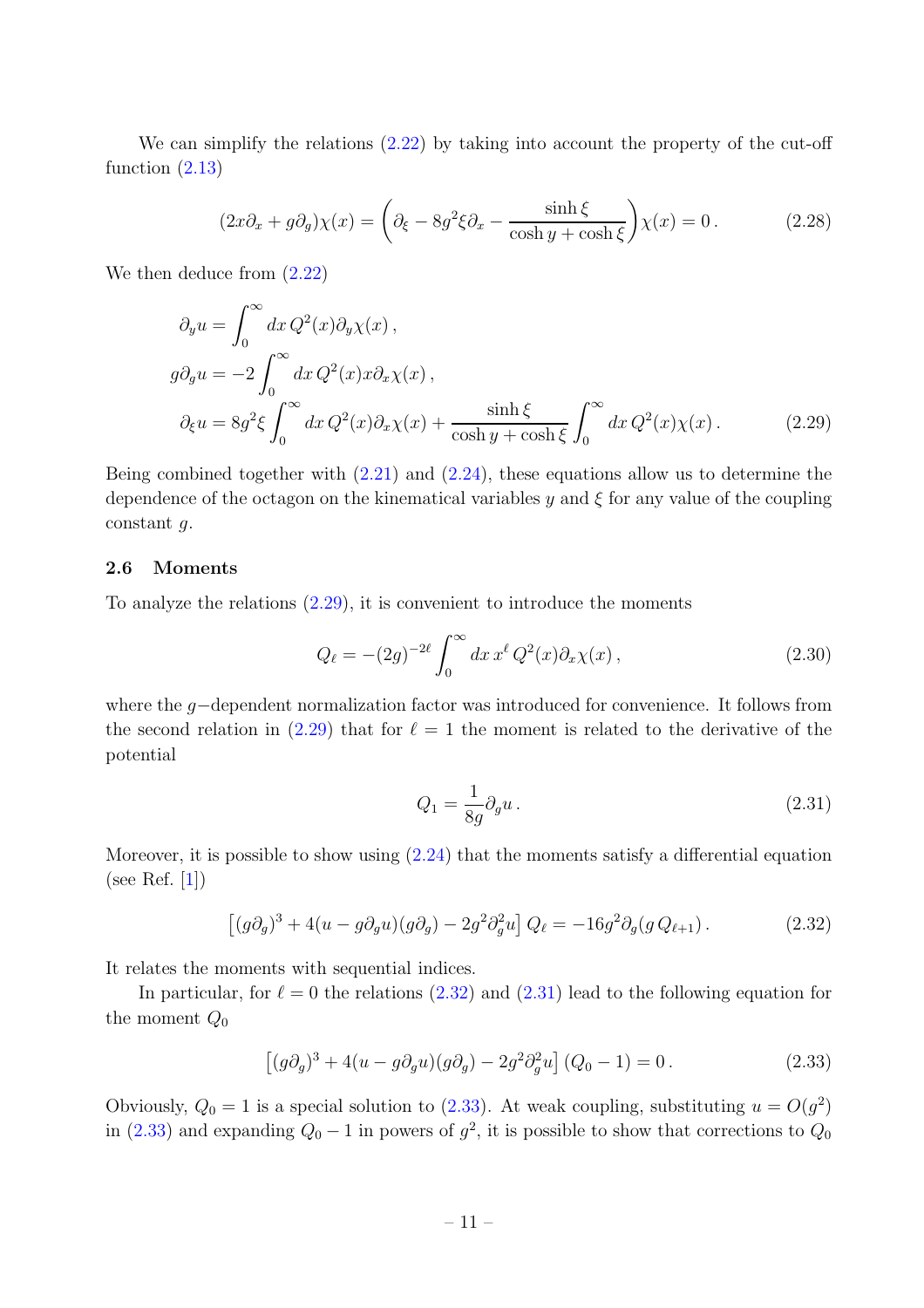vanish to all orders in  $g^2$ . This suggests that for arbitrary values of  $g, \xi$  and  $y$  the solution to [\(2.33\)](#page-11-4) is

<span id="page-12-1"></span>
$$
Q_0 = -\int_0^\infty dx \, Q^2(x) \partial_x \chi(x) = 1 \,. \tag{2.34}
$$

We demonstrated in Ref. [\[1](#page-42-0)] that for  $\xi = 0$  this condition leads to the expected result for the octagon [\(1.4\)](#page-3-0). We argue below the same is true for  $\xi \neq 0$ . We will use the relation [\(2.34\)](#page-12-1) to develop a systematic expansion of the octagon at weak and strong coupling.

### <span id="page-12-0"></span>3 Octagon at weak coupling

To illustrate the power of the method of differential equations described in the previous section, we develop in this section the perturbative expansion of the octagon.

For small coupling, the octagon can be easily found from the recurrence relation for the moments  $(2.32)$ . It is convenient to rewrite  $(2.32)$  as

$$
(g\partial_g)^3 Q_\ell = -16g^2 \partial_g (g Q_{\ell+1}) - \left[4(u - g \partial_g u)(g \partial_g) - 2g^2 \partial_g^2 u\right] Q_\ell.
$$
 (3.1)

Then taking into account that  $u = O(g^2)$  as  $g \to 0$ , we observe that the expression in the right-hand side of  $(3.1)$  is suppressed by a power of  $g^2$ . This suggests us to solve  $(3.1)$  by iterations. Namely, replacing  $Q_{\ell}$  and u in  $(3.1)$  by their perturbative expansions

<span id="page-12-5"></span><span id="page-12-4"></span><span id="page-12-2"></span>
$$
Q_{\ell} = Q_{\ell}^{(0)} + g^2 Q_{\ell}^{(1)} + g^4 Q_{\ell}^{(2)} + \dots ,
$$
  

$$
u = g^2 u^{(1)} + g^4 u^{(2)} + \dots ,
$$
 (3.2)

we compare the coefficients in front of powers of  $g^2$  on both sides of  $(3.1)$  and obtain recurrence relations between the coefficients  $Q_{\ell}^{(k)}$  $\frac{1}{\ell}$ .

Solving them, we can express  $Q_{\ell}$  in terms of  $Q_{\ell}^{(0)}$  $\ell^{(0)}$  and the expansion coefficients of the potential  $u^{(k)}$ 

$$
Q_{\ell} = q_{\ell} + g^2 \left(\frac{1}{2}u^{(1)}q_{\ell} - 2q_{\ell+1}\right) + g^4 \left[\left(\frac{3}{32}(u^{(1)})^2 + \frac{3}{8}u^{(2)}\right)q_{\ell} - \frac{3}{4}u^{(1)}q_{\ell+1} + \frac{3}{2}q_{\ell+2}\right] + O(g^6),\tag{3.3}
$$

where a notation was introduced for the moments at zero coupling  $q_{\ell} \equiv Q_{\ell}^{(0)}$  $\ell$ 

$$
q_{\ell} = -\lim_{g \to 0} (2g)^{-2\ell} \int_0^{\infty} dx \, x^{\ell} J_0(\sqrt{x}) \partial_x \chi(x) = -\int_0^{\infty} dz \, z^{2\ell} \partial_z \widehat{\chi}(z) \,. \tag{3.4}
$$

Here in the first relation, we used the definition  $(2.30)$  and replaced  $Q(x)$  with its expression [\(2.25\)](#page-10-5) at weak coupling. In the second relation, we changed the integration variable to  $z = \sqrt{x}/(2g)$ , applied [\(2.13\)](#page-8-2) and replaced the Bessel function by its leading asymptotics at small g. Replacing  $\hat{\chi}(z)$  in [\(3.4\)](#page-12-3) with its explicit expression [\(2.13\)](#page-8-2), we get

<span id="page-12-6"></span><span id="page-12-3"></span>
$$
q_{\ell} = -\int_0^{\infty} dz \, z^{2\ell} \partial_z \left[ \frac{\cosh y + \cosh \xi}{\cosh y + \cosh(\sqrt{z^2 + \xi^2})} \right]. \tag{3.5}
$$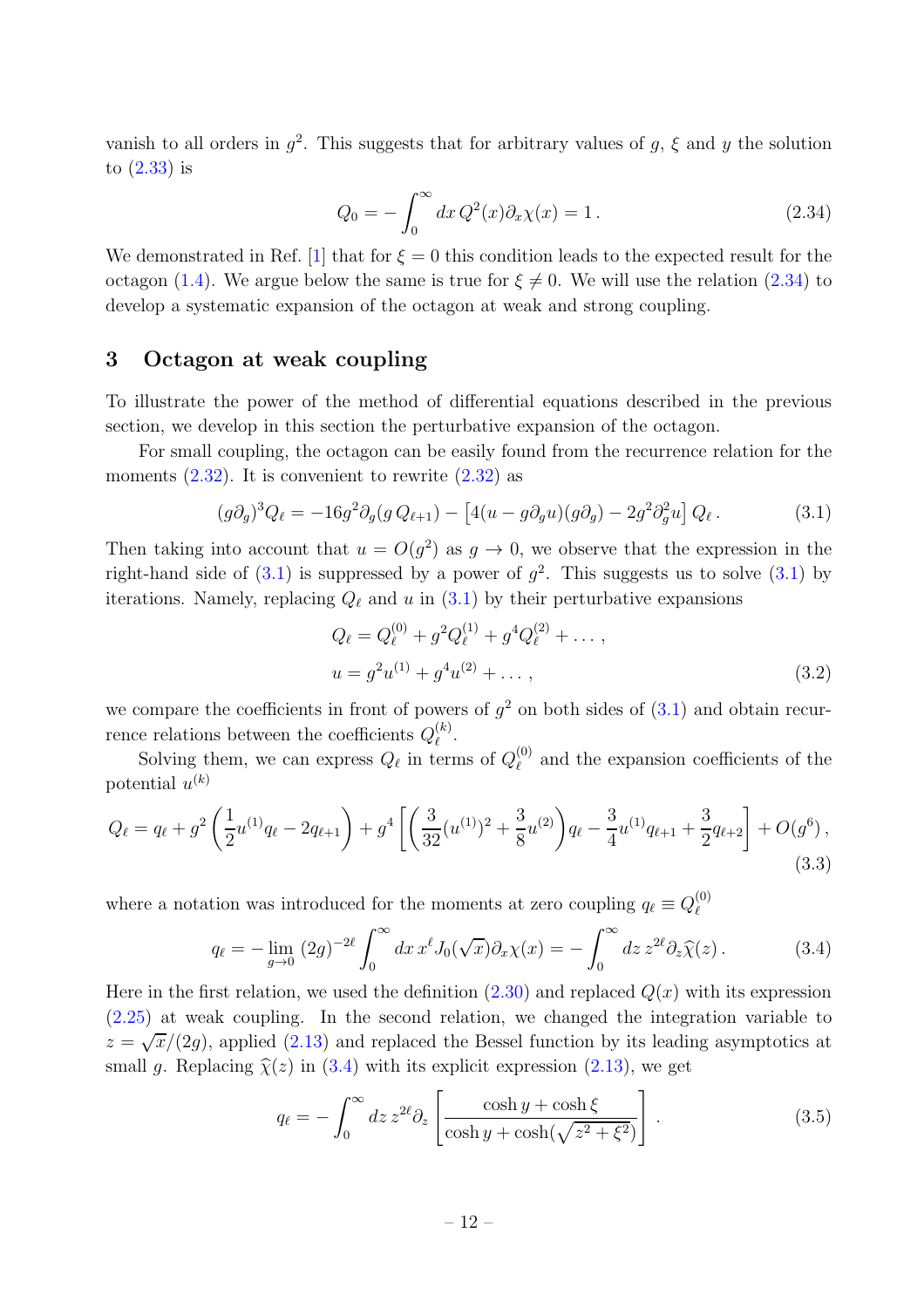It is easy to see that  $q_0 = 1$ . For  $\ell \geq 1$ , we can show making use of the integration by parts that  $q_{\ell}$  is a positive definite function of  $\xi$  and y. The same is true in the Euclidean regime, for  $y = i(\pi - \phi)$  and  $\phi$  being real.

According to Eq.  $(2.31)$ , the moment  $Q_1$  is related to the derivative of the potential with respect to the coupling. Substituting  $\ell = 1$  in [\(3.3\)](#page-12-4) and matching the result to a weak coupling expansion of  $\partial_g u/(8g)$ , we can compute the coefficients  $u^{(k)}$ . <sup>[5](#page-13-0)</sup> The resulting expression for the potential [\(3.2\)](#page-12-5) is

<span id="page-13-1"></span>
$$
u = 4g^2q_1 + g^4(4q_1^2 - 4q_2) + g^6(4q_1^3 - 6q_2q_1 + 2q_3)
$$
  
+  $g^8(4q_1^4 - 8q_2q_1^2 + \frac{20}{9}q_3q_1 + \frac{7}{3}q_2^2 - \frac{5q_4}{9}) + O(g^{10}).$  (3.6)

Here the coefficients in front of the powers of  $g^2$  are given by multi-linear combinations of functions [\(3.5\)](#page-12-6).

Note that all terms in [\(3.6\)](#page-13-1) except the first one would vanish if the functions  $q_{\ell}$  had the form  $q_{\ell} = z_0^{\ell}$ , or equivalently the function  $\hat{\chi}(z)$  in [\(3.4\)](#page-12-3) was given by the step function  $\widehat{\chi}(z) = \theta(z_0 - z)$  with some  $z_0$ . Recalling [\(2.18\)](#page-9-2), we observe that the cut-off function takes such a form in the limit of zero temperature provided that  $z_0^2 = y^2 - \xi^2$ . In this case, vanishing of the coefficients in  $(3.6)$  is in agreement with the known property of the Fredholm determinant of the Bessel kernel at zero temperature [\[12,](#page-43-3) [13,](#page-43-4) [18\]](#page-43-9).

Substituting  $(3.6)$  into  $(2.26)$ , we can compute the octagon at weak coupling

$$
\mathbb{O} = 1 - g^2 q_1 + \frac{g^4 q_2}{2} - \frac{g^6 q_3}{6} + g^8 \left( -\frac{q_2^2}{48} + \frac{q_1 q_3}{36} + \frac{5 q_4}{144} \right) + g^{10} \left( \frac{q_2 q_3}{144} - \frac{q_1 q_4}{96} - \frac{7 q_5}{1440} \right) + g^{12} \left( -\frac{q_3^2}{720} + \frac{q_2 q_4}{2880} + \frac{7 q_1 q_5}{3600} + \frac{7 q_6}{14400} \right) + O(g^{12}).
$$
 (3.7)

This relation should be compared with the analogous expression for the perturbative octagon derived in Refs. [\[2,](#page-42-1) [3\]](#page-42-2). We find that the two expressions coincide after we take into account that the moments  $(3.5)$  can be expressed in terms of ladder integrals

$$
q_{\ell} = \frac{(1-z)(1-\bar{z})}{z-\bar{z}} \sum_{m=0}^{\ell} (-1)^m \frac{(2\ell-m)! \ell!}{(\ell-m)! \, m!} \log^m(z\bar{z}) (\text{Li}_{2\ell-m}(z) - \text{Li}_{2\ell-m}(\bar{z})),\tag{3.8}
$$

where z,  $\bar{z}$  are related to y,  $\xi$  through [\(2.1\)](#page-5-3).

In the rest of the section, we examine  $(3.7)$  in the kinematical limits described in Section [2.1.](#page-5-0)

#### Symmetric point  $y = \xi = 0$

We find from [\(3.5\)](#page-12-6) that  $q_0 = 1$  and  $q_1 = 8 \log 2$ . For  $\ell \geq 2$ , the function (3.5) looks as

<span id="page-13-3"></span><span id="page-13-2"></span>
$$
q_{\ell} = 4(2\ell)! (1 - 2^{2-2\ell}) \zeta (2\ell - 1) = 4(2\ell)! \eta (2\ell - 1) , \qquad (3.9)
$$

<span id="page-13-0"></span><sup>&</sup>lt;sup>5</sup>The same result can be obtained by requiring weak coupling corrections to vanish to  $Q_0$  to all orders in  $g^2$ , see Eq.  $(2.34)$ .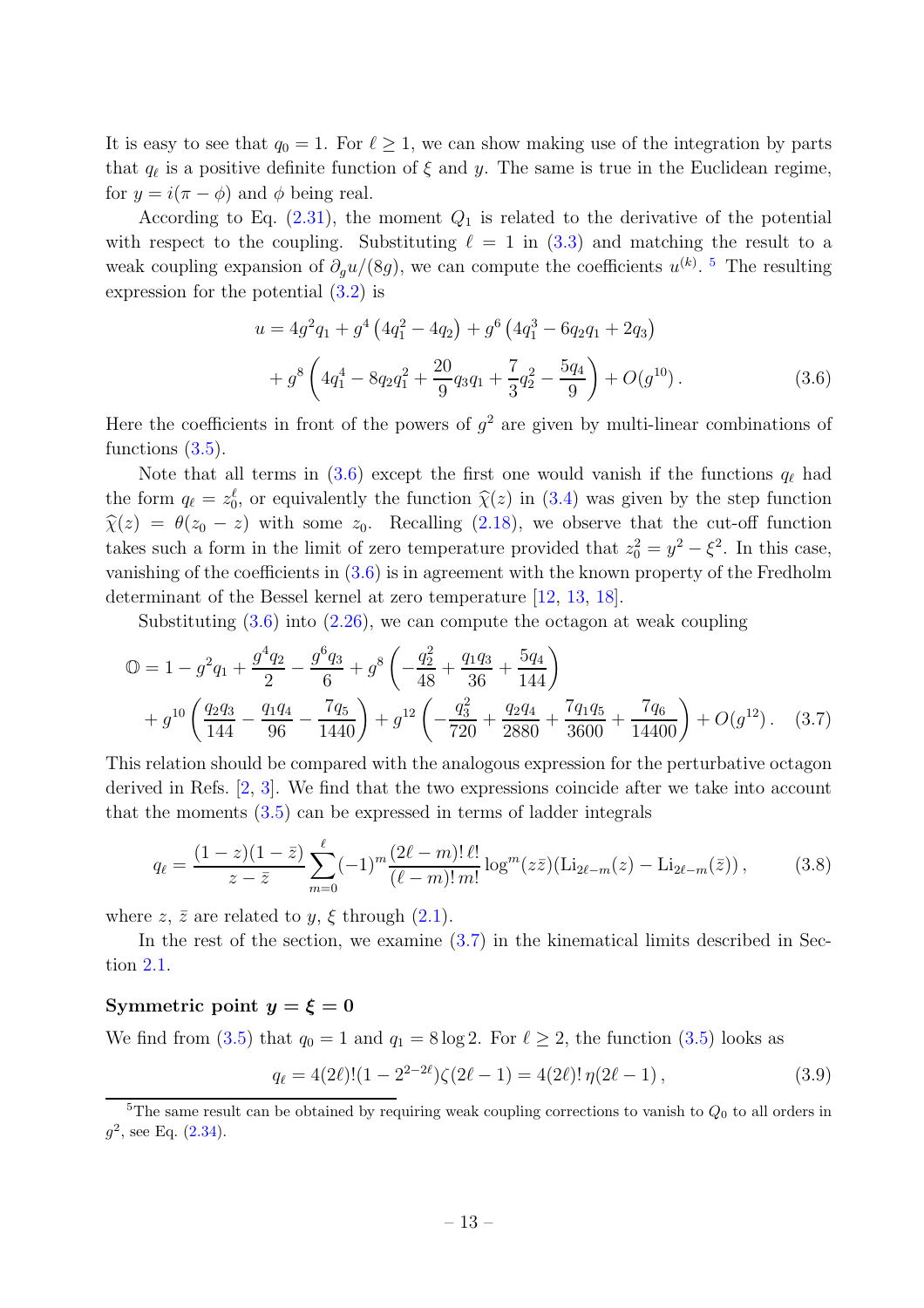where  $\zeta$  is the Euler-Riemann zeta function and  $\eta$  is the Dirichlet eta function.

The octagon [\(3.7\)](#page-13-2) admits the form

$$
0 = 1 - 8g^{2} \log(2) + 36g^{4}\zeta(3) - 450g^{6}\zeta(5)
$$
  
+  $g^{8} \left( \frac{11025}{2} \zeta(7) + 600\zeta(5) \log(2) - 108\zeta(3)^{2} \right)$   
-  $g^{10} \left( \frac{562275}{8} \zeta(9) + 13230\zeta(7) \log(2) - 1350\zeta(3)\zeta(5) \right) + O(g^{12}).$  (3.10)

It is convenient to assign to log 2 and  $\zeta(k)$  the weight 1 and k, respectively. Then, the first few terms of the expansion have a homogenous weight but starting from order  $O(g^8)$ , the coefficients have an admixture of lower-weight contributions.

#### Single-trace OPE channel  $\xi \to \infty$  and  $\phi = 0$

In this case, we substitute  $y = i\pi$  in [\(3.5\)](#page-12-6) and simplify the integrand at large  $\xi$  to get

$$
q_{\ell} = \int_0^{\infty} \frac{dz \, z^{2\ell+1}}{\sqrt{z^2 + \xi^2}} \, e^{\xi - \sqrt{z^2 + \xi^2}} = \sqrt{\frac{2}{\pi}} \, e^{\xi} \, \xi^{\ell + \frac{1}{2}} K_{\ell + \frac{1}{2}}(\xi) \, (2\ell)!! \,, \tag{3.11}
$$

where  $K_{\ell+\frac{1}{2}}(\xi)$  is the modified Bessel function. A close examination exhibits that  $q_{\ell}$  is a polynomial in  $\xi$  of degree  $\ell$  with integer positive coefficients.

The corresponding expression for the octagon then reads

$$
\begin{aligned} \n\mathbb{O} &= 1 - 2g^2(\xi + 1) + 4g^4\left(\xi^2 + 3\xi + 3\right) - 8g^6\left(\xi^3 + 6\xi^2 + 15\xi + 15\right) \\ \n&+ 4g^8\left(\frac{11\xi^4}{3} + 36\xi^3 + 159\xi^2 + 364\xi + 357\right) \\ \n&- 8g^{10}\left(3\xi^5 + 43\xi^4 + 288\xi^3 + 1104\xi^2 + 2385\xi + 2295\right) + O(g^{12}). \n\end{aligned} \tag{3.12}
$$

Note that the expansion goes in powers of  $g^2 \xi$  and  $1/\xi$ .

#### Double-trace OPE channel  $\xi = 0$  and  $\phi \to 0$

Replacing  $y = i(\pi - \phi)$  in [\(3.5\)](#page-12-6) and going through the calculation of the integral at small  $\phi$ , we get  $q_0 = 1$  and

<span id="page-14-2"></span><span id="page-14-1"></span><span id="page-14-0"></span>
$$
q_1 = 2\phi^2 (1 - \log \phi) + O(\phi^4),
$$
  
\n
$$
q_\ell = (2\ell)! \zeta (2\ell - 1) \phi^2 + O(\phi^4), \quad \text{for } \ell \ge 2.
$$
\n(3.13)

In this case, the octagon is given by

$$
\mathbb{O} = 1 + \phi^2 \left[ 2g^2 (\log \phi - 1) + 12g^4 \zeta(3) - 120g^6 \zeta(5) + O(g^8) \right] + O(\phi^4). \tag{3.14}
$$

The expansion coefficients of  $\mathbb O$  depend on log  $\phi$ . Such terms come from  $q_1$  in [\(3.13\)](#page-14-0). Since the expression on the right-hand side of  $(3.7)$  is linear in  $q_1$ , the expansion coefficients are linear in  $\log \phi$  to any order in  $g^2$  [\[3\]](#page-42-2).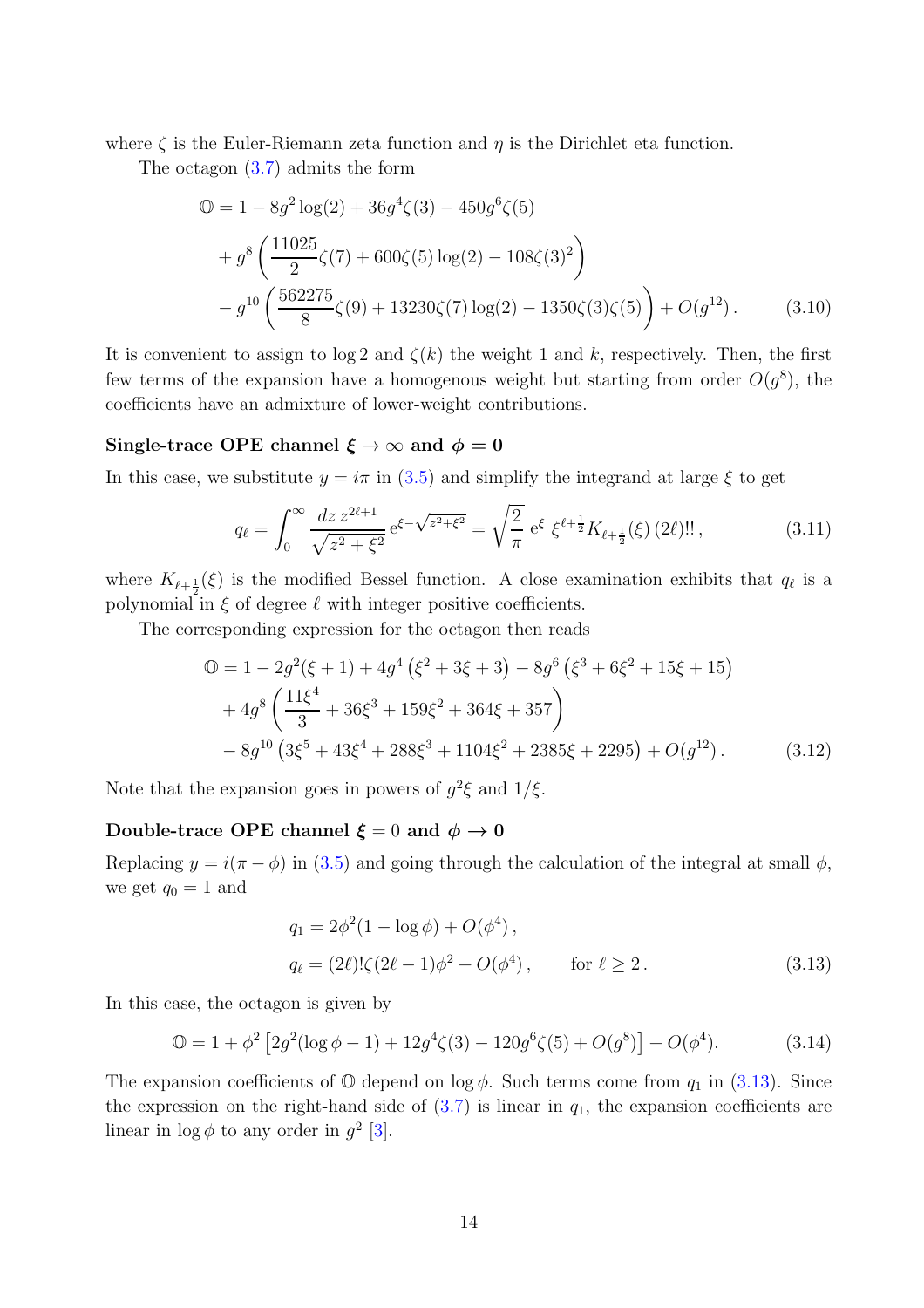Notice that the weak-coupling corrections to  $\mathbb{O}$  vanish as  $\phi \to 0$ . In this limit, the leading contribution to the octagon comes from double-trace half-BPS operators with the scaling dimension K propagating in the OPE channel  $x_{14}^2 \rightarrow 0$ . It is protected from quantum effects and leads to  $\mathbb{O} \to 1$  as  $\phi \to 0$ .

#### Null limit  $\xi$  = fixed and  $y \to \infty$

At large y, the dominant contribution to  $(3.5)$  arises from  $z = O(y)$ . Replacing the integration variable  $z \rightarrow yz$ , we get from  $(3.5)$  in the large-y limit

$$
q_{\ell} = y^{2\ell} \int_0^{\infty} dz \, z^{2\ell} (-\partial_z) \frac{1}{1 + e^{\sqrt{y^2 z^2 + \xi^2} - y}}
$$
  
=  $(-\xi^2)^{\ell} + 2\ell \sum_{k=0}^{\ell-1} (-\xi^2)^{\ell-1-k} {\ell-1 \choose k} B_{2k+2} \left(\frac{1}{2} + \frac{iy}{2\pi}\right) \frac{(-2i\pi)^{2k+2}}{2k+2},$  (3.15)

where  $B_{2k+2}(x)$  is a Bernoulli polynomial. The function  $q_{\ell}$  is a polynomial in  $y^2$  of degree  $\ell$ . In this case, it is advantageous to consider the logarithm of the octagon [\(3.7\)](#page-13-2)

$$
\log \mathbb{O} = -g^2 \left( y^2 - \xi^2 + \frac{\pi^2}{3} \right) + g^4 \left( \frac{2\pi^2 y^2}{3} + \frac{8\pi^4}{45} \right) - g^6 \left( \frac{32}{45} \pi^4 y^2 + \frac{512\pi^6}{2835} \right) + g^8 \left( \frac{272\pi^6 y^2}{315} + \frac{1024\pi^8}{4725} \right) - g^{10} \left( \frac{15872\pi^8 y^2}{14175} + \frac{131072\pi^{10}}{467775} \right) + O(g^{12}).
$$
 (3.16)

This relation is in agreement with  $(1.4)$  and  $(1.5)$ . In particular, the expansion coefficients of log  $\mathbb O$  are linear in  $y^2$  and the  $\xi$ -dependence cancels to all orders except the lowest one.

The last property can be understood using the last relation in  $(2.29)$ . The first term in its right-hand side is proportional to the moment  $Q_0$ . Taking into account  $(2.34)$ , we get

<span id="page-15-1"></span><span id="page-15-0"></span>
$$
\partial_{\xi} u = -8g^2 \xi + \frac{\sinh \xi}{\cosh y + \cosh \xi} \int_0^{\infty} dx \, Q^2(x) \chi(x) \,. \tag{3.17}
$$

We can show that the second term in this equation is exponentially small at large  $y$ . Indeed, at small g, or equivalently at low temperature, the function  $\chi(x)$  effectively reduces the integration region in [\(3.17\)](#page-15-0) to  $x < (2gy)^2$ . Replacing  $Q(x) = J_0(\sqrt{x}) + O(g^2)$  we find that the integral in [\(3.17\)](#page-15-0) scales as  $4g^2y^2 + O(g^4)$ . It is accompanied, however, by the factor of  $\sinh \xi/(\cosh y + \cosh \xi) \sim e^{-y}$  and, therefore, provides a vanishing contribution to [\(3.17\)](#page-15-0) at large y. Thus,  $\partial_{\xi}u = -8g^2\xi$  at weak coupling leading to  $\partial_{\xi}\log\mathbb{O} = 2g^2\xi$  in virtue of [\(2.26\)](#page-10-6).

As was mentioned in Section [2.1,](#page-5-0) the relation [\(3.16\)](#page-15-1) describes the asymptotic behavior of the null octagon. It arises as a result of infinite resummation of contributions of leading twist operators in different OPE channels. Exponentially small corrections, generated by the second term in the right-hand side of [\(3.17\)](#page-15-0) at weak coupling, are induced by high twist operators. We show below that at strong coupling the situation is completely different. Anomalous dimensions of the operators grow with the coupling and their classification with respect to twist (= bare dimension minus spin) becomes redundant. We demonstrate in Section [6](#page-24-0) that the second term in [\(3.17\)](#page-15-0) scales at strong coupling as  $8g^2\xi + O(g)$ , so that  $u = O(g)$  in agreement with the expected behavior of the octagon [\(1.6\)](#page-3-2).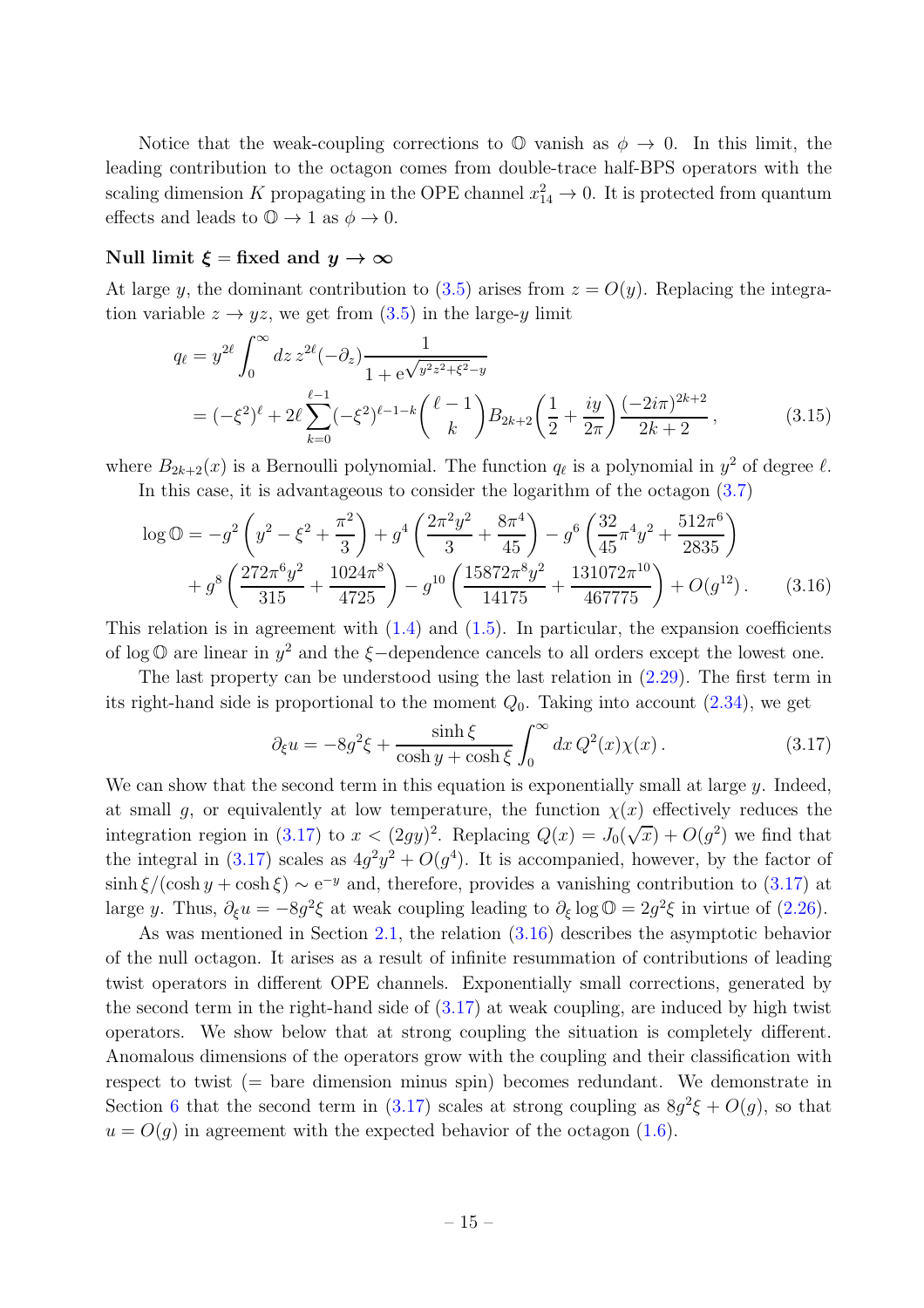#### <span id="page-16-0"></span>4 Octagon at strong coupling

In this section, we study the octagon in the limit when  $g \to \infty$  with the kinematical variables y and  $\xi$  held fixed.

In this limit, the octagon is expected to have the following form

$$
\log \mathbb{O} = -gA_0 + \frac{1}{2}A_1^2 \log g + B + \frac{A_2}{4g} + \frac{A_3}{12g^2} + \frac{A_4}{24g^3} + \dots,\tag{4.1}
$$

where the coefficient functions depend on the kinematical variables y and  $\xi$  and relative rational prefactors are introduced for convenience. The sum contains terms of the form  $A_k g^{1-k}/(2k(k-1)).$ 

The first term in [\(4.1\)](#page-16-2) was computed in Ref. [\[9\]](#page-43-0) using the clustering procedure developed in Ref. [\[16](#page-43-7)] (see Eq.  $(4.10)$  below). It was argued there that  $A_0$  should be related to the minimal area of a string that ends on four geodesics in AdS and rotates on the sphere. The remaining terms in [\(4.1\)](#page-16-2) remain unknown.

The subleading term  $A_1^2 \log g/2 + B$  in [\(4.1\)](#page-16-2) describes quadratic fluctuations around the minimal area. It is enhanced by log g and produces an overall g−dependent factor of the form [6](#page-16-3)

<span id="page-16-5"></span><span id="page-16-2"></span>
$$
\mathbb{O} = g^{A_1^2/2} e^{-gA_0 + B + O(1/g)} \tag{4.2}
$$

Here  $O(1/g)$  terms in the exponent take into account yet higher order quantum fluctuations.

We are going to determine the coefficient functions in  $(4.1)$  from the system of equations  $(2.21)$ ,  $(2.29)$  and  $(2.24)$ . Combining together  $(4.1)$  and  $(2.21)$  we expect the potential to have the following form at strong coupling

$$
u = -2g\partial_g \mathbb{O} = 2gA_0 - A_1^2 + \frac{A_2}{2g} + \frac{A_3}{3g^2} + \frac{A_4}{4g^2} + \dots
$$
 (4.3)

Comparing this relation with  $(4.1)$  we notice that B does not contribute to u. This means that having determined the potential u, we will be able to determine the octagon  $(4.1)$  up to the function  $B(y,\xi)$ .

#### <span id="page-16-1"></span>4.1 Leading order

To find the leading term  $A_0$ , we use the relation  $(2.14)$  and examine the properties of its iterated integral representation in the limit  $q \to \infty$ .

It follows from the explicit form of the cut-off function [\(2.13\)](#page-8-2) that the dominant contribution to  $(2.14)$  comes from integration over  $x_i = O(g)$ . This allows us to replace the K–kernel in  $(2.14)$  by its leading asymptotic behavior at large  $x_i$ 

<span id="page-16-4"></span>
$$
K(x_1, x_2) = \frac{1}{2\pi (x_1 x_2)^{1/4}} \left[ \frac{\sin \left( \sqrt{x_1} - \sqrt{x_2} \right)}{\sqrt{x_1} - \sqrt{x_2}} - \frac{\cos \left( \sqrt{x_1} + \sqrt{x_2} \right)}{\sqrt{x_1} + \sqrt{x_2}} \right] + \dots \tag{4.4}
$$

<span id="page-16-3"></span><sup>6</sup>Defining log g term in [\(4.1\)](#page-16-2), we anticipated the power of g to be positive in this relation.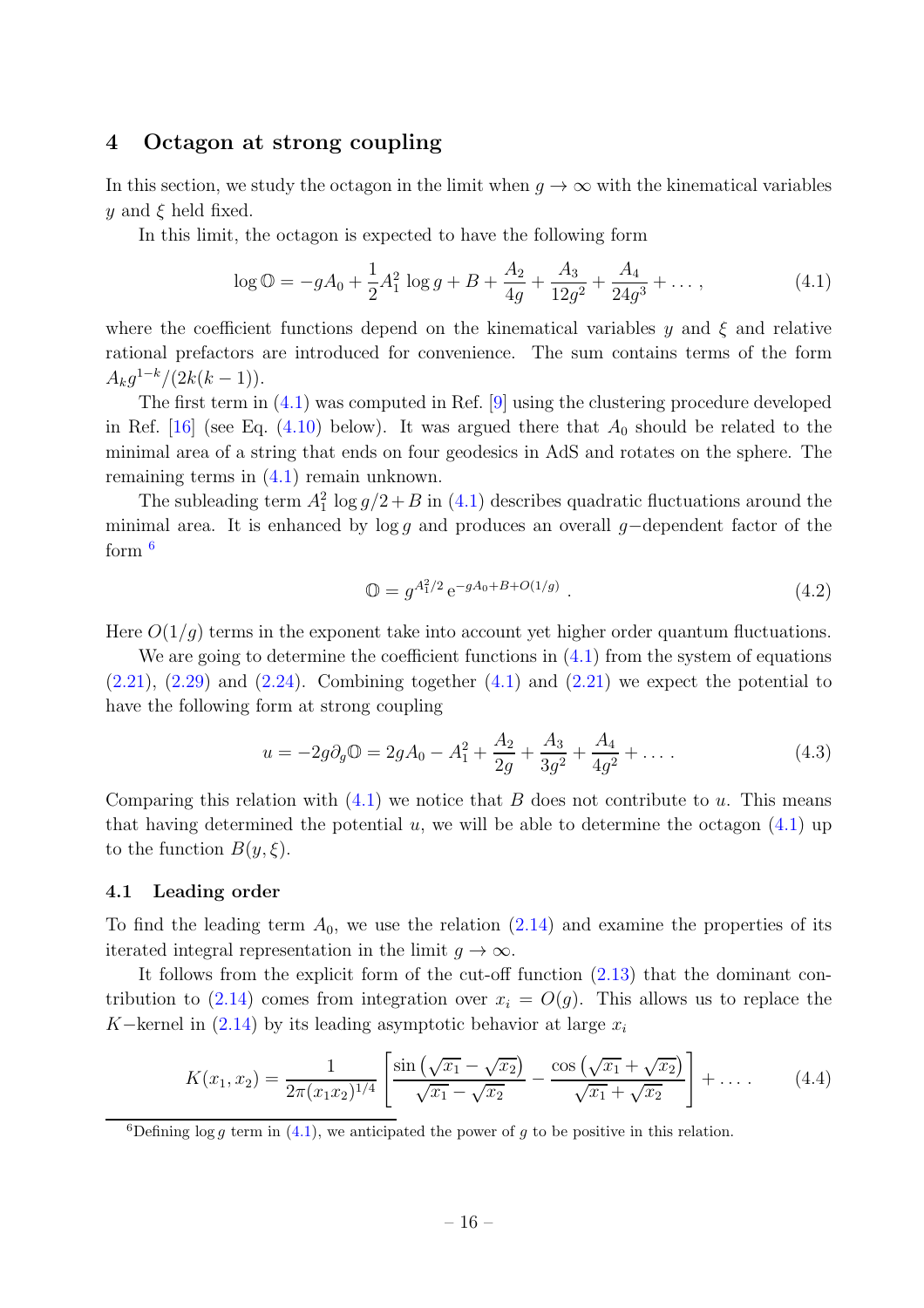Here the ellipses denote subleading terms suppressed by powers of  $1/x_i$ . We notice that for  $x_i = O(g)$ , the second term inside the square brackets is a rapidly oscillating function of  $x_i$ . At large g it scales as  $O(1/g^{1/2})$ . At the same time, the first term is peaked around  $x_1 = x_2$ and scales as  $O(g^0)$  for  $x_1 - x_2 = O(1/g)$ . This suggests that for  $g \to \infty$ , the integral in  $(2.14)$  is localized at  $x_1 = x_2 = \cdots = x_n$ .

To show this, we use the identity

$$
\int_0^\infty dx_2 K(x_1, x_2) \chi(x_2) f(x_2) = \int_0^\infty dx_2 \frac{\sin(\sqrt{x_1} - \sqrt{x_2})}{2\pi (x_1 x_2)^{1/4} (\sqrt{x_1} - \sqrt{x_2})} \chi(x_2) f(x_2) + \dots
$$

$$
= \int_{-\infty}^\infty dz \frac{\sin(z)}{\pi z} \chi(x_1) f(x_1) + \dots = \chi(x_1) f(x_1) + \dots, \quad (4.5)
$$

where  $f(x)$  is a smooth test function. Here in the second relation, we changed the integration variable to  $z = \sqrt{x_2} - \sqrt{x_1}$  and expanded the integral at large  $x_1$  and fixed z.

Subsequently applying [\(4.5\)](#page-17-1), we get from [\(2.14\)](#page-8-4)

$$
\log \mathbb{O} = -\sum_{n\geq 1} \frac{1}{n} \int_0^\infty dx_1 \left[ \chi(x_1) \right]^n K(x_1, x_1) = \int_0^\infty dx_1 \, \log(1 - \chi(x_1)) K(x_1, x_1) \,. \tag{4.6}
$$

As before, we can replace  $K(x_1, x_1)$  with its leading asymptotic behavior at large  $x_1$ . Ap-plying [\(4.4\)](#page-16-4) for  $x_2 \to x_1$ , we get  $K(x_1, x_1) \sim 1/(2\pi\sqrt{x_1})$ . Then, changing the integration variable to  $x_1 = (2gz)^2$ , we finally obtain in the leading large g limit

<span id="page-17-3"></span><span id="page-17-2"></span><span id="page-17-1"></span>
$$
\log \mathbb{O} = \frac{2g}{\pi} \int_0^\infty dz \log(1 - \widehat{\chi}(z)) + O(g^0).
$$
 (4.7)

According to its definition [\(2.13\)](#page-8-2), the function  $\hat{\chi}(z)$  is independent of the coupling constant but carries dependence on the kinematical variables  $y$  and  $\xi$ .

Comparing  $(4.7)$  with  $(4.1)$ , we deduce that

$$
A_0 = -\frac{2}{\pi} \int_0^\infty dz \log(1 - \hat{\chi}(z)) = \frac{1}{\pi} \int_{-\infty}^\infty dz \log\left(\frac{\cosh(\sqrt{z^2 + \xi^2}) + \cosh y}{\cosh(\sqrt{z^2 + \xi^2}) - \cosh \xi}\right).
$$
 (4.8)

As follows from this relation,  $A_0$  is a positive definite function of real y and  $\xi$ . The same is true in the Euclidean regime for  $y = i(\pi - \phi)$  with  $\phi$  real.

As was mentioned at the beginning of this section, the function  $A_0$  was also computed in Ref. [\[9](#page-43-0)] using a different technique. To compare the two results, we change the integration variable in [\(4.8\)](#page-17-3) to  $z = \xi \sinh \theta$  and introduce a new function

$$
Y(\theta) = -\widehat{\chi}(z) = -\frac{\cosh\left(\frac{1}{2}(\xi + y)\right)\cosh\left(\frac{1}{2}(\xi - y)\right)}{\cosh\left(\frac{1}{2}(\xi\cosh\theta + y)\right)\cosh\left(\frac{1}{2}(\xi\cosh\theta - y)\right)}.
$$
(4.9)

Then, the relation [\(4.8\)](#page-17-3) takes the form

<span id="page-17-0"></span>
$$
A_0 = -\int_{-\infty}^{\infty} \frac{d\theta}{\pi} \xi \cosh \theta \, \log(1 + Y(\theta)) \tag{4.10}
$$

and it coincides with the analogous expression obtained in Ref. [\[9\]](#page-43-0).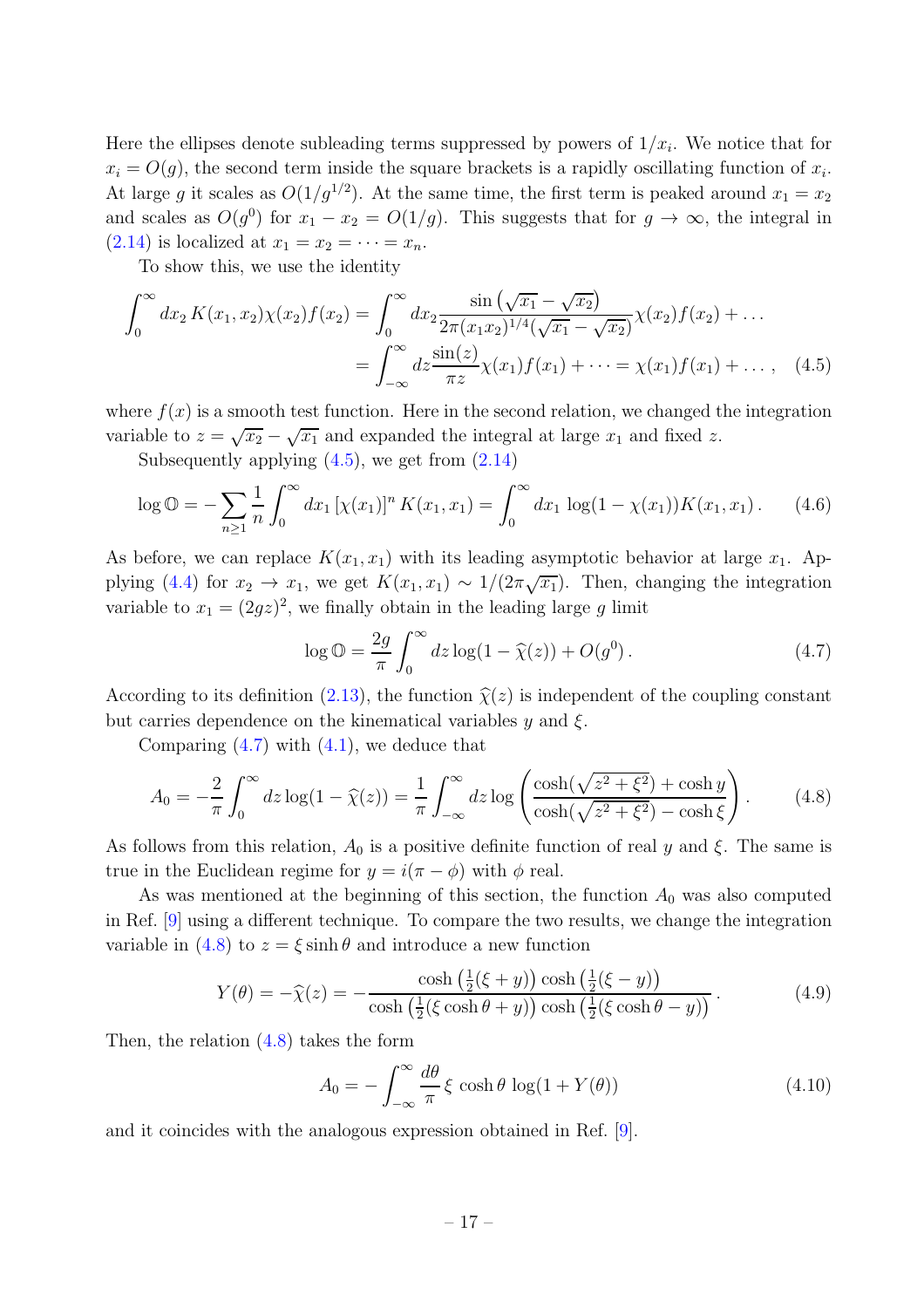#### <span id="page-18-0"></span>4.2 Beyond leading order

To derive the strong coupling expansion  $(4.1)$ , we use the system of integro-differential equations [\(2.21\)](#page-10-4), [\(2.24\)](#page-10-3) and [\(2.29\)](#page-11-1). Namely, we will construct the function  $Q(x)$  at strong coupling for arbitrary  $u$  and, then, apply the second relation in  $(2.29)$  to determine the expansion coefficients of the potential in [\(4.3\)](#page-16-5).

The function  $Q(x)$  depends on the coupling constant and obeys Eq. [\(2.24\)](#page-10-3). It is convenient to replace  $x = (2gz)^2$  and introduce the function

<span id="page-18-6"></span><span id="page-18-3"></span><span id="page-18-2"></span>
$$
q(z) = Q(4g^2 z^2). \tag{4.11}
$$

It follows from [\(2.24\)](#page-10-3) that it satisfies the following differential equation

$$
[(g\partial_g)^2 + 4g^2z^2 + w(g)]q(z) = 0,
$$
\n(4.12)

where a notation was introduced for

$$
w(g) = u - g\partial_g u = -A_1^2 + \frac{A_2}{g} + \frac{A_3}{g^2} + \frac{A_4}{g^2} + \dots
$$
\n(4.13)

and the potential u was replaced with its general expression at strong coupling  $(4.3)$ . Note that the leading  $O(g)$  term in [\(4.3\)](#page-16-5) proportional to  $A_0$  does not contribute to  $w(g)$ .

Substituting [\(4.11\)](#page-18-2) into [\(2.29\)](#page-11-1), we get the system of equations relating the potential and solutions to [\(4.12\)](#page-18-3)

$$
\partial_y u = 8g^2 \int_0^\infty dz \, z \, q^2(z) \partial_y \widehat{\chi}(z) ,
$$
  
\n
$$
\partial_g u = -8g \int_0^\infty dz \, z^2 \, q^2(z) \partial_z \widehat{\chi}(z) ,
$$
  
\n
$$
\partial_\xi u = 8g^2 \xi \int_0^\infty dz \, q^2(z) \partial_z \widehat{\chi}(z) + \frac{8g^2 \sinh \xi}{\cosh y + \cosh \xi} \int_0^\infty dz \, z \, q^2(z) \widehat{\chi}(z) , \qquad (4.14)
$$

with  $\hat{\chi}(z)$  defined earlier in Eq. [\(2.13\)](#page-8-2). In a similar manner, it follows from [\(2.34\)](#page-12-1) that

<span id="page-18-5"></span><span id="page-18-4"></span>
$$
Q_0 = \int_0^\infty dz \, q^2(z) (-\partial_z \widehat{\chi}(z)) = 1. \tag{4.15}
$$

Solution to [\(4.12\)](#page-18-3) yields the function  $q(z)$  that depends on  $u(q)$  in a nontrivial way. Its substitution into [\(4.14\)](#page-18-4) and [\(4.15\)](#page-18-5) yields a complicated system of equations for the potential. Luckily, these equations can be solved at strong coupling.

## <span id="page-18-1"></span>5 Strong coupling expansion

In this section, we use the relations  $(4.12) - (4.15)$  $(4.12) - (4.15)$  to systematically calculate the coefficients  $A_1, A_2, A_3, \ldots$  of the strong coupling expansion of the octagon [\(4.1\)](#page-16-2).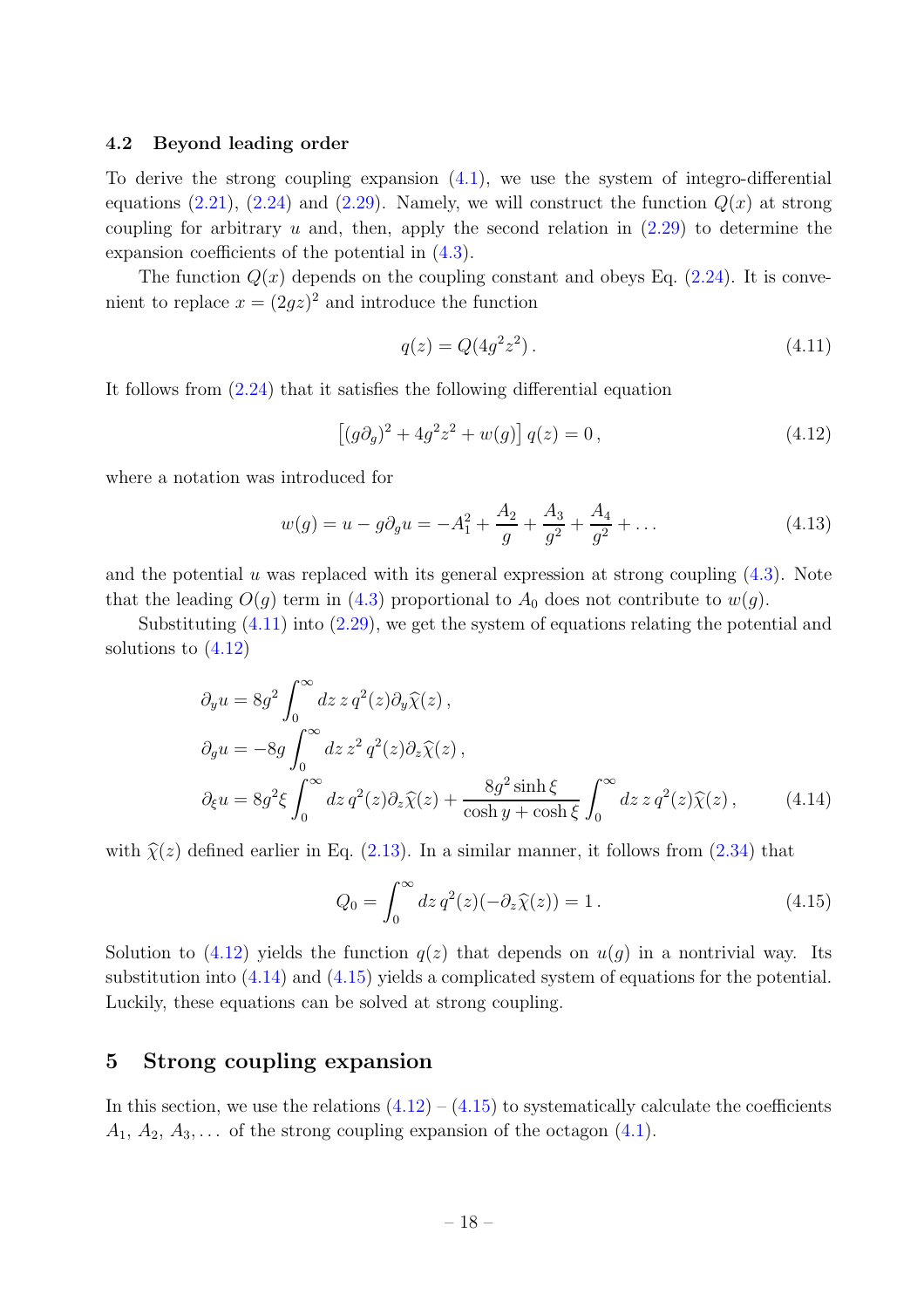#### <span id="page-19-0"></span>5.1 Next-to-leading order

To begin with, we neglect the  $O(1/g)$  correction to  $(4.13)$  and examine the differential equation [\(4.12\)](#page-18-3). In this case, for  $w = -A_1^2$ , a general solution to (4.12) reads

<span id="page-19-1"></span>
$$
q(z) = c(z)J_{A_1}(2gz) + c'(z)Y_{A_1}(2gz) + O(1/g), \qquad (5.1)
$$

where  $J_{\alpha}$  and  $Y_{\alpha}$  (with  $\alpha = A_1$ ) are Bessel functions of the first and second kind, respectively, and  $c(z)$ ,  $c'(z)$  are arbitrary functions of z. The last term in the right-hand side of  $(5.1)$ denotes corrections due to  $O(1/g)$  terms in [\(4.13\)](#page-18-6). For arbitrary  $\alpha$ , the function  $Y_{\alpha}$  has singularity at the origin and is multivalued. This suggests to put  $c'(z) = 0$ .

To find the function  $c(z)$ , we examine the second relation in  $(4.14)$ 

$$
\partial_g u = -8g \int_0^\infty dz \, z^2 \, q^2(z) \partial_z \widehat{\chi}(z) = 2A_0 + O(1/g^2) \,, \tag{5.2}
$$

where in the last relation we replaced u with its expression  $(4.3)$ . Evaluating the integral in  $(5.2)$ , we can replace the function  $q(z)$  with its leading asymptotic behavior at large q,

$$
q^{2}(z) = c^{2}(z)[J_{A_{1}}(2gz)]^{2} = c^{2}(z)\frac{1 + \sin(4gz - \pi A_{1})}{2\pi gz} + \dots
$$
\n(5.3)

Finally, substituting this expression in the previous relation, we deduce

<span id="page-19-4"></span><span id="page-19-2"></span>
$$
\partial_g u = -\frac{4}{\pi} \int_0^\infty dz \, z \partial_z \widehat{\chi}(z) c^2(z) + \dots \tag{5.4}
$$

Here we took into account that the dominant contribution to the integral comes from  $z = O(g^0)$  and, as a consequence, a rapidly oscillating sinus function does not contribute. Matching the last relation to the right-hand side of  $(5.2)$  and replacing  $A_0$  with  $(4.8)$ , we conclude that  $c^2(z) = 1/(1 - \hat{\chi}(z))$ . Thus, the solution [\(5.1\)](#page-19-1) looks as

<span id="page-19-3"></span>
$$
q(z) = \frac{1}{[1 - \widehat{\chi}(z)]^{1/2}} \left[ J_{A_1}(2gz) + O(1/g) \right]. \tag{5.5}
$$

Here the second term in the numerator denotes corrections due to  $O(1/g)$  terms in [\(4.13\)](#page-18-6). Substituting  $(5.5)$  into  $(4.14)$  and repeating the same analysis, it is straightforward to verify that the two remaining relations in  $(4.14)$  are automatically satisfied.

Having constructed the function  $q(z)$ , we can examine now the normalization condition [\(2.34\)](#page-12-1)

<span id="page-19-5"></span>
$$
Q_0 = \int_0^\infty dz \, [J_{A_1}(2gz)]^2 \frac{(-\partial_z \widehat{\chi}(z))}{1 - \widehat{\chi}(z)} = 1. \tag{5.6}
$$

In distinction to [\(5.4\)](#page-19-4), the leading contribution to this integral comes from  $z = O(1/q)$ . In this region, we can replace the cut-off function [\(2.13\)](#page-8-2) by its leading behavior around the origin  $\partial_z \log(1 - \hat{\chi}(z)) = 2/z + \dots$ . We can thus continue the previous relation to get

$$
Q_0 = 2 \int_0^\infty \frac{dz}{z} \left[ J_{A_1}(2gz) \right]^2 = \frac{1}{A_1} = 1. \tag{5.7}
$$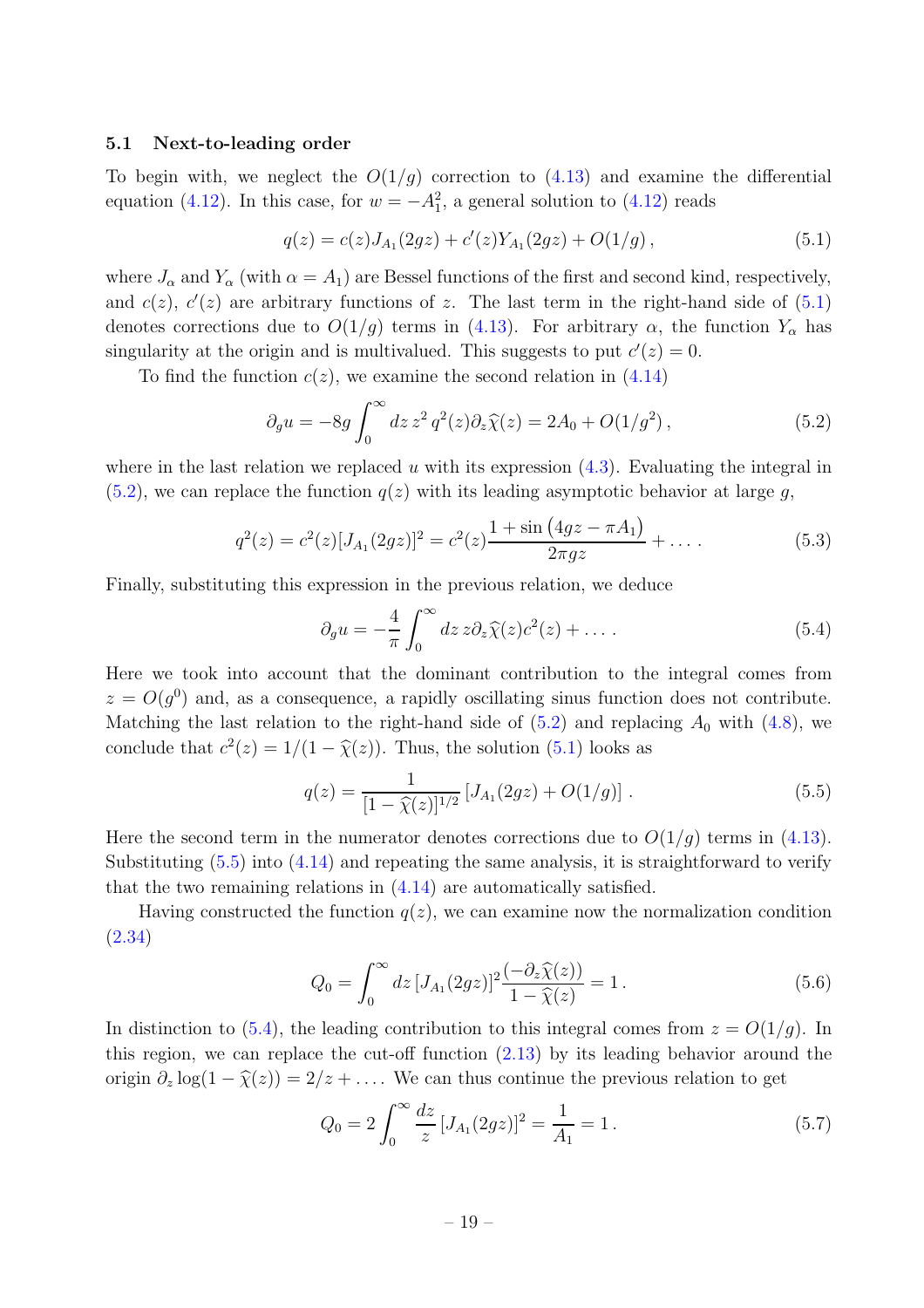

<span id="page-20-3"></span>**Figure 1.** The function  $f(z)$  defined in [\(5.9\)](#page-20-1). Blue curve was obtained from [\(4.11\)](#page-18-2) and [\(C.4\)](#page-41-1) at  $g = 10$ ,  $y = 1$  and  $\xi = 1/10$  by truncating an infinite sum in [\(C.4\)](#page-41-1) to the first  $N_{\text{max}} = 100$  terms. Dashed red line depicts the leading term  $J_1(2gz)$ .

We conclude that

<span id="page-20-2"></span><span id="page-20-1"></span>
$$
A_1 = 1. \tag{5.8}
$$

Thus, the subleading  $O(\log q)$  correction to the octagon [\(4.1\)](#page-16-2) is universal, i.e., it does not depend on the kinematical variables  $y$  and  $\xi$ .

Combining together [\(5.5\)](#page-19-3) and [\(5.8\)](#page-20-2), we find that the solution to the differential equation  $(4.14)$  looks as

$$
q(z) = \frac{1}{[1 - \widehat{\chi}(z)]^{1/2}} f(z), \qquad f(z) = J_1(2gz) + O(1/g). \qquad (5.9)
$$

We can check this relation by computing the function  $q(z)$  numerically at some reference value of the coupling and the kinematical parameters as described in Appendix [C.](#page-40-0) Its comparison with the leading term in [\(5.9\)](#page-20-1) is shown in Figure [1.](#page-20-3)

It is important to stress that at strong coupling the integrals in [\(5.2\)](#page-19-2) and [\(5.6\)](#page-19-5) receive the leading contributions from two different regions,  $z = O(g^0)$  and  $z = O(1/g)$ , respectively. This suggests that, in order to compute the corresponding expressions for  $\partial_q u$  and  $Q_0$ , we have to construct the function [\(5.9\)](#page-20-1) in these two regions. For  $z = O(g^0)$  this is done in the next subsection and for  $z = O(1/g)$  in Appendix [B.](#page-37-0)

#### <span id="page-20-0"></span>5.2 Solution at finite z

At large g and  $z = O(g^0)$ , it is convenient to switch from g to  $x = gz$  and expand the function [\(5.9\)](#page-20-1) in powers of  $1/x$ . Since the function f differs from  $q(z)$  by a g-independent factor, it satisfies the very same differential equation [\(4.12\)](#page-18-3)

<span id="page-20-4"></span>
$$
\left[ (x\partial_x)^2 + 4x^2 - 1 + A_2 \frac{z}{x} + A_3 \frac{z^2}{x^2} + A_4 \frac{z^3}{x^3} + \dots \right] f = 0, \tag{5.10}
$$

where we used [\(4.13\)](#page-18-6) and replaced  $g = x/z$ .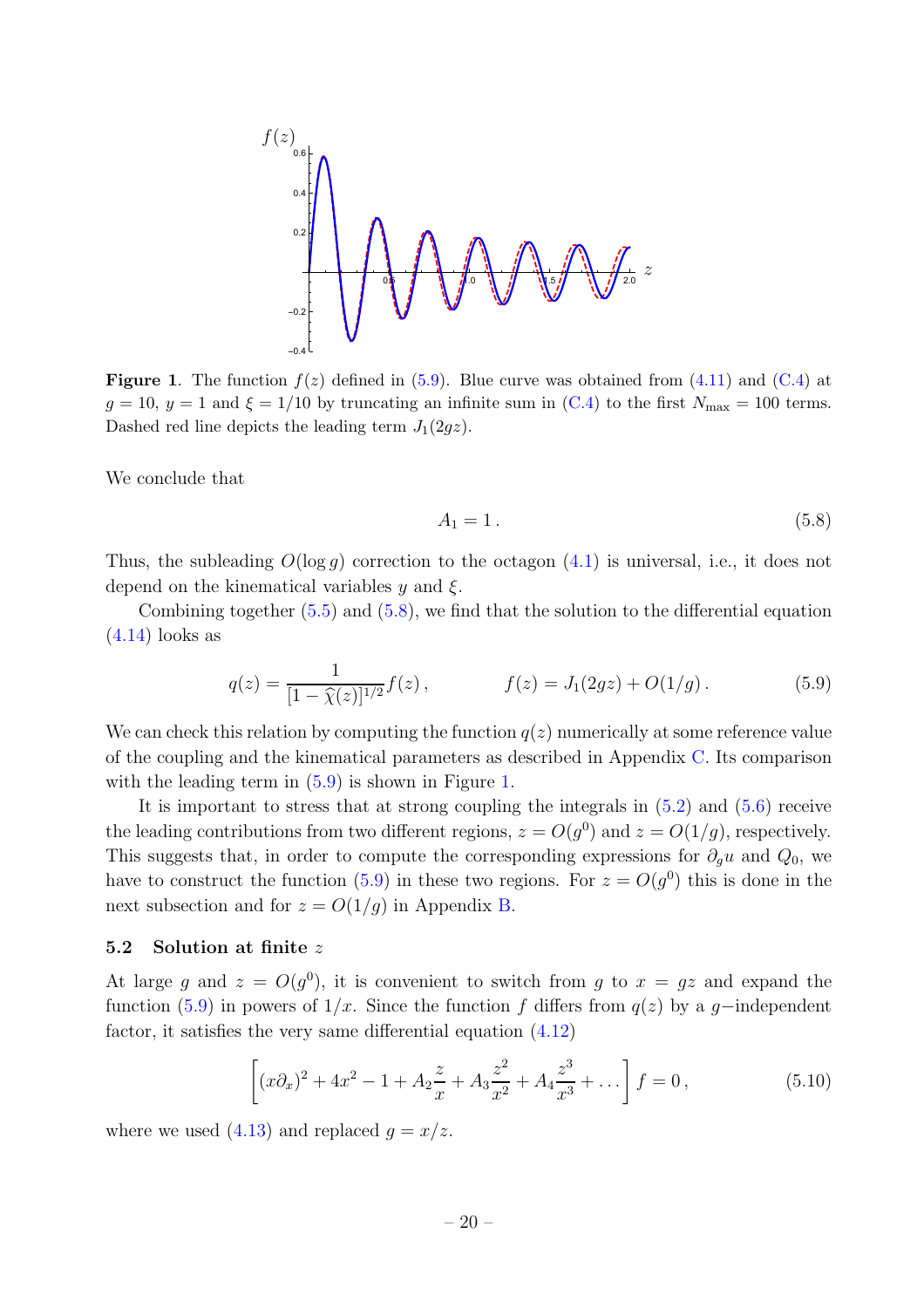To leading order in  $1/x$ , the solution is given by  $(5.9)$ . Using the properties of Bessel functions, we find from  $(5.9)$  that f is an oscillating function

$$
f = \frac{1}{\sqrt{2\pi x}} \Big[ \left( 1 + \frac{3}{16x} + \frac{15}{512x^2} + \dots \right) \sin(2x) + \left( -1 + \frac{3}{16x} - \frac{15}{512x^2} + \dots \right) \cos(2x) \Big] + O(z/x) . \tag{5.11}
$$

Going beyond leading order, we look for a general solution to  $(5.10)$  in the form

<span id="page-21-1"></span><span id="page-21-0"></span>
$$
f = \frac{1}{\sqrt{2\pi x}} \left[ a(x, z) \sin(2x) + b(x, z) \cos(2x) \right],
$$
 (5.12)

where a and b are given by infinite series in  $1/x$ 

<span id="page-21-4"></span><span id="page-21-3"></span>
$$
a(x, z) = \sum_{n=0}^{\infty} \frac{a_n(z)}{x^n}, \qquad b(x, z) = \sum_{n=0}^{\infty} \frac{b_n(z)}{x^n}.
$$
 (5.13)

Substituting  $(5.12)$  into  $(5.10)$  and matching the coefficients in front of powers of  $1/x$ , we can determine the functions  $a(x, z)$  and  $b(x, z)$  to any order in  $1/x$ 

$$
a(x,z) = 1 + \frac{3}{16x} + \left(-\frac{A_2z}{8} + \frac{15}{512}\right)\frac{1}{x^2} + \left(-\frac{1}{12}A_3z^2 - \frac{5A_2z}{128} - \frac{105}{8192}\right)\frac{1}{x^3} + \left(-\frac{1}{16}A_4z^3 - \frac{1}{128}A_2^2z^2 - \frac{3A_3z^2}{64} + \frac{105A_2z}{4096} - \frac{4725}{524288}\right)\frac{1}{x^4} + O(1/x^5), \quad (5.14)
$$
  

$$
b(x,z) = -1 + \frac{3}{16x} + \left(-\frac{A_2z}{8} - \frac{15}{512}\right)\frac{1}{x^2} + \left(-\frac{1}{12}A_3z^2 + \frac{5A_2z}{128} - \frac{105}{8192}\right)\frac{1}{x^3} + \left(-\frac{1}{16}A_4z^3 + \frac{1}{128}A_2^2z^2 + \frac{3A_3z^2}{64} + \frac{105A_2z}{4096} + \frac{4725}{524288}\right)\frac{1}{x^4} + O(1/x^5). \quad (5.15)
$$

As a check, we verify that for  $z = 0$  the functions  $a(x, 0)$  and  $b(x, 0)$  coincide with the coefficients accompanying trigonometric functions inside the brackets in Eq. [\(5.11\)](#page-21-1).

Let us now examine  $(5.2)$  and replace the function  $q(z)$  with its expression  $(5.9)$  and [\(5.12\)](#page-21-0)

$$
\partial_g u = \frac{4}{\pi} \int_0^\infty dz \left[ a(2gz, z) \sin(2gz) + b(2gz, z) \cos(2gz) \right]^2 z \partial_z \log(1 - \widehat{\chi}(z)). \tag{5.16}
$$

We recall that the cut-off function  $(2.13)$  does not depend on the coupling constant and the dependence on  $g$  resides in the first factor in the right-hand side of  $(5.16)$ . At strong coupling this factor contains rapidly oscillating trigonometric functions. Expanding the integral at large g, we can safely replace them by their averaged values. This leads to

<span id="page-21-5"></span><span id="page-21-2"></span>
$$
\partial_g u = \frac{2}{\pi} \int_0^\infty dz \, z \partial_z \log(1 - \widehat{\chi}(z)) \left[ a^2 (2gz, z) + b^2 (2gz, z) \right] \,. \tag{5.17}
$$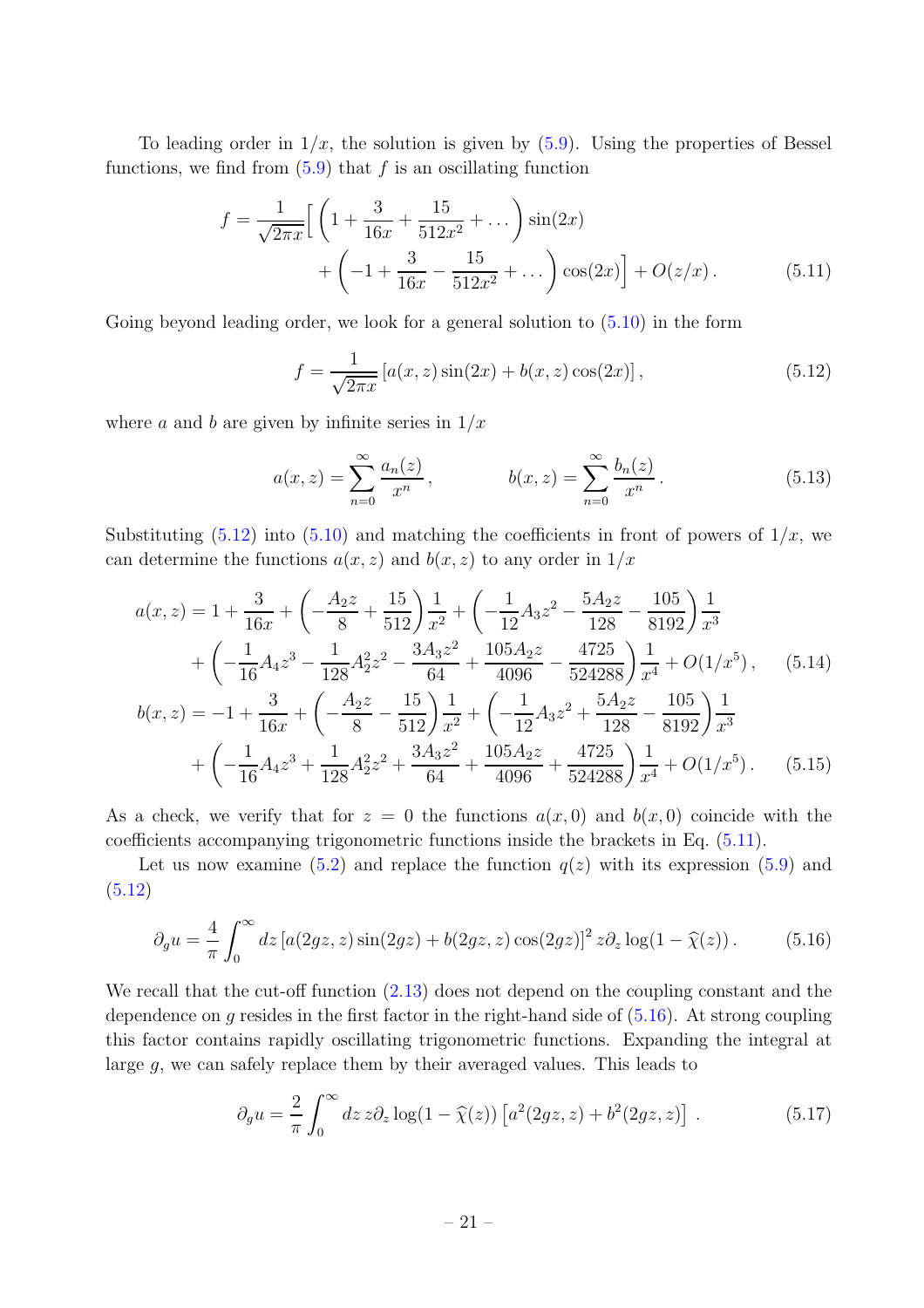It is important to stress that this relation was derived under the assumption that the dominant contribution to the integral comes from  $z = O(g^0)$ .

Using  $(5.14)$  and  $(5.15)$ , we find

$$
\frac{1}{2} \left[ a^2 (2gz, z) + b^2 (2gz, z) \right] = 1 + \frac{3}{32z^2g^2} - \frac{A_2}{8z^2g^3} - \left( \frac{45}{2048z^4} + \frac{A_3}{8z^2} \right) \frac{1}{g^4} \n+ \left( \frac{15A_2}{256z^4} - \frac{A_4}{8z^2} \right) \frac{1}{g^5} + \left( \frac{1575}{65536z^6} + \frac{3A_2^2}{128z^4} + \frac{31A_3}{256z^4} - \frac{A_5}{8z^2} \right) \frac{1}{g^6} + O\left(\frac{1}{g^7}\right) .
$$
\n(5.18)

Notice that the expansion coefficients contain only even powers of  $1/z$ . We would like to emphasize that the expansion [\(5.18\)](#page-22-1) is well-defined for  $g \gg 1$  and  $z = O(g^0)$ .

Substituting [\(5.18\)](#page-22-1) into [\(5.17\)](#page-21-5), we can expand  $\partial_q u$  in powers of  $1/g$ 

<span id="page-22-1"></span>
$$
\partial_g u = 4I_0 + \frac{3I_1}{8g^2} - \frac{A_2I_1}{2g^3} - \left(\frac{45}{512}I_2 + \frac{1}{2}A_3I_1\right)\frac{1}{g^4} + \left(\frac{15A_2}{64}I_2 - \frac{A_4}{2}I_1\right)\frac{1}{g^5} + \left(\frac{1575}{16384}I_3 + \frac{3A_2^2}{32}I_2 + \frac{31A_3}{64}I_2 - \frac{A_5}{2}I_1\right)\frac{1}{g^6} + O(1/g^7),
$$
(5.19)

with a notation  $I_n$  introduced for the integral

<span id="page-22-3"></span>
$$
I_n(y,\xi) = \frac{1}{\pi} \int_0^\infty \frac{dz}{z^{2n}} z \partial_z \log(1 - \widehat{\chi}(z))
$$
  
= 
$$
\frac{1}{\pi} \int_0^\infty \frac{dz}{z^{2n}} z \partial_z \log \left( \frac{\cosh(\sqrt{z^2 + \xi^2}) - \cosh \xi}{\cosh(\sqrt{z^2 + \xi^2}) + \cosh y} \right).
$$
(5.20)

As we will see in a moment, the dependence of the octagon on the kinematical variables y and  $\xi$  enters through  $I_n(y,\xi)$ . This is the reason why we will refer to  $I_n(y,\xi)$  as a profile function. Strictly speaking, the integral in [\(5.20\)](#page-22-2) diverges at the lower limit for  $n \geq 1$  and requires a regularization. We address this issue in Section [5.2.2.](#page-23-0)

#### <span id="page-22-0"></span>5.2.1 Quantization conditions

The leading term in the expansion [\(5.19\)](#page-22-3) looks as

<span id="page-22-2"></span>
$$
\partial_g u = 4I_0 + O(1/g^2) = 2A_0 + O(1/g^2), \qquad (5.21)
$$

where we integrated by parts and matched the result to Eq.  $(4.8)$ . We verify that this relation is in agreement with  $(4.3)$ .

Then, we replace u on the left-hand side of  $(5.19)$  with its general expression  $(4.3)$  and compare the coefficients in front of powers of  $1/g$ . This gives recurrence relations between the coefficients  $A_k$ 

$$
A_0 = 2I_0
$$
,  $A_2 = -\frac{3}{4}I_1$ ,  $A_3 = \frac{3}{4}A_2I_1$ ,  $A_4 = \frac{15}{128}I_2 + \frac{2}{3}A_3I_1$ , ... (5.22)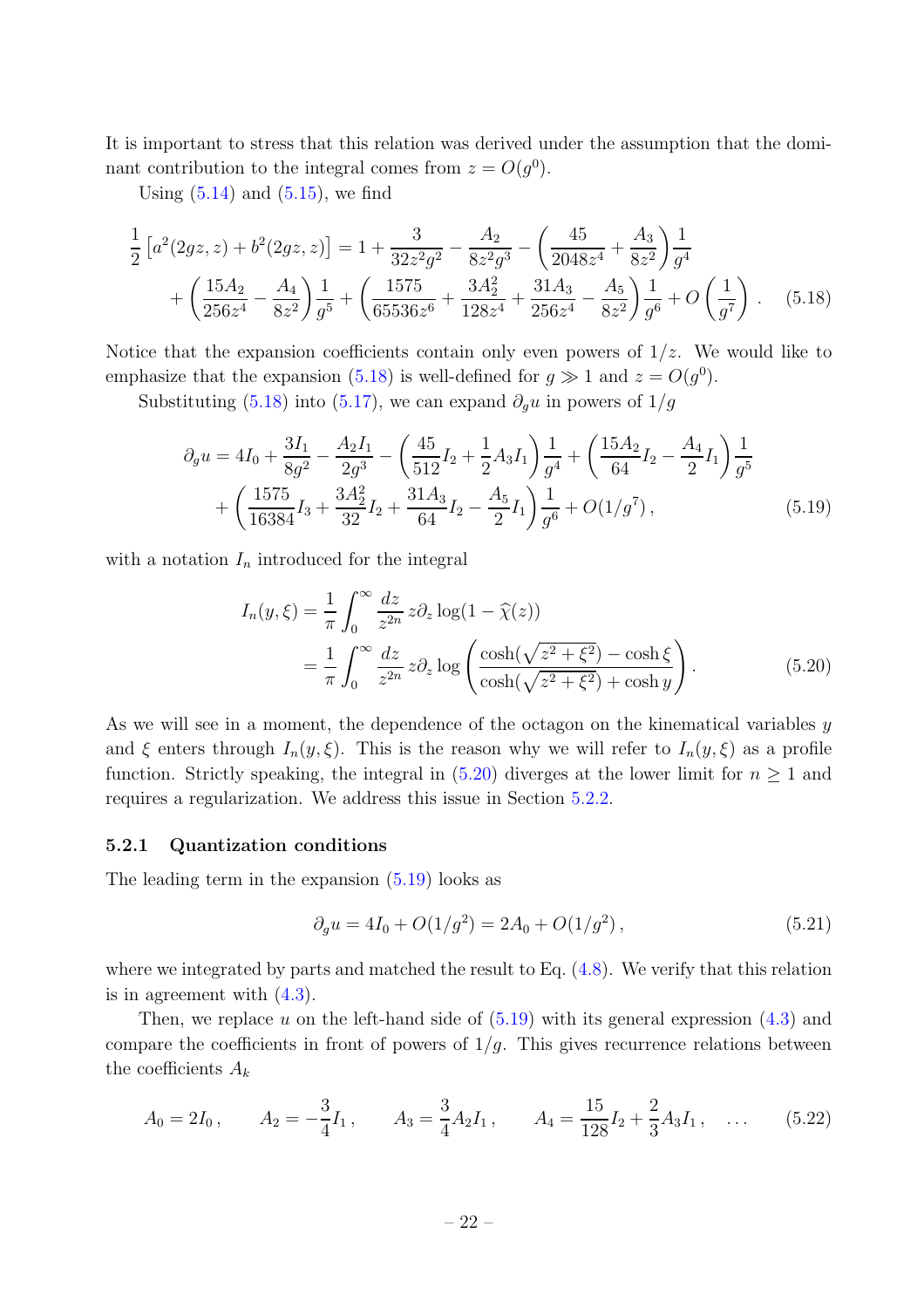These relations allow us to express all the coefficients  $A_k$  in terms of the functions  $I_n(y,\xi)$ defined in [\(5.19\)](#page-22-3). The explicit expressions for the first few of them are

$$
A_0 = 2I_0,
$$
  
\n
$$
A_1 = 1,
$$
  
\n
$$
A_2 = -\frac{3I_1}{4},
$$
  
\n
$$
A_3 = -\frac{9I_1^2}{16},
$$
  
\n
$$
A_4 = -\frac{3I_1^3}{8} + \frac{15I_2}{128},
$$
  
\n
$$
A_5 = -\frac{15I_1^4}{64} + \frac{75I_1I_2}{256},
$$
  
\n
$$
A_6 = -\frac{9I_1^5}{64} + \frac{225I_2I_1^2}{512} - \frac{945I_3}{8192},
$$
  
\n
$$
A_7 = -\frac{21I_1^6}{256} + \frac{525I_2I_1^3}{1024} - \frac{6615I_3I_1}{16384} - \frac{1785I_2^2}{16384},
$$
  
\n
$$
A_8 = -\frac{3I_1^7}{64} + \frac{525I_2I_1^4}{1024} - \frac{6615I_3I_1^2}{8192} - \frac{1785I_2I_1}{4096} + \frac{70875I_4}{262144},
$$
  
\n
$$
A_9 = -\frac{27I_1^8}{1024} + \frac{945I_2I_1^5}{2048} - \frac{19845I_3I_1^3}{16384} - \frac{16065I_2^2I_1^2}{16384} + \frac{637875I_4I_1}{524288} + \frac{292005I_2I_3}{524288},
$$
 (5.23)

<span id="page-23-1"></span>where we also included for completeness the values of the lowest coefficients  $A_0$  and  $A_1$ .

It is straightforward to extend these relations to arbitrary order in  $1/g$  expansion. We present the explicit expressions for the coefficients  $A_k$  (with  $0 \leq k \leq 40$ ) in an ancillary file with our paper. Relations  $(5.23)$  combined with  $(4.1)$  yield a strong coupling expansion of the octagon.

We notice that  $A_3 = -A_2^2$ . Similar relations hold for all coefficients with odd indices. Namely, the coefficients  $A_{2k+1}$  can be expressed in terms of the even coefficients  $A_{2m}$  (with  $m \leq k$ , e.g.,

<span id="page-23-2"></span>
$$
A_3 = -A_2^2,
$$
  
\n
$$
A_5 = \frac{20A_2^4}{9} - \frac{10A_2A_4}{3},
$$
  
\n
$$
A_7 = -\frac{112A_2^6}{5} + \frac{1568}{45}A_4A_2^3 - \frac{14A_6A_2}{3} - \frac{119A_4^2}{15},
$$
  
\n
$$
A_9 = \frac{68032A_2^8}{135} - \frac{42976}{45}A_4A_2^5 + \frac{432}{5}A_6A_2^3 + \frac{2008}{5}A_4^2A_2^2 - 6A_8A_2 - \frac{206A_4A_6}{5}.
$$
 (5.24)

<span id="page-23-0"></span>The origin of these relations is elucidated in Appendix [B.](#page-37-0)

#### 5.2.2 Profile function

A close examination shows that the integral in [\(5.20\)](#page-22-2) is not well-defined for positive integer n and requires a regularization. Indeed, it is easy to see that  $\log(1-\hat{\chi}(z)) \sim \log z$  for  $z \to 0$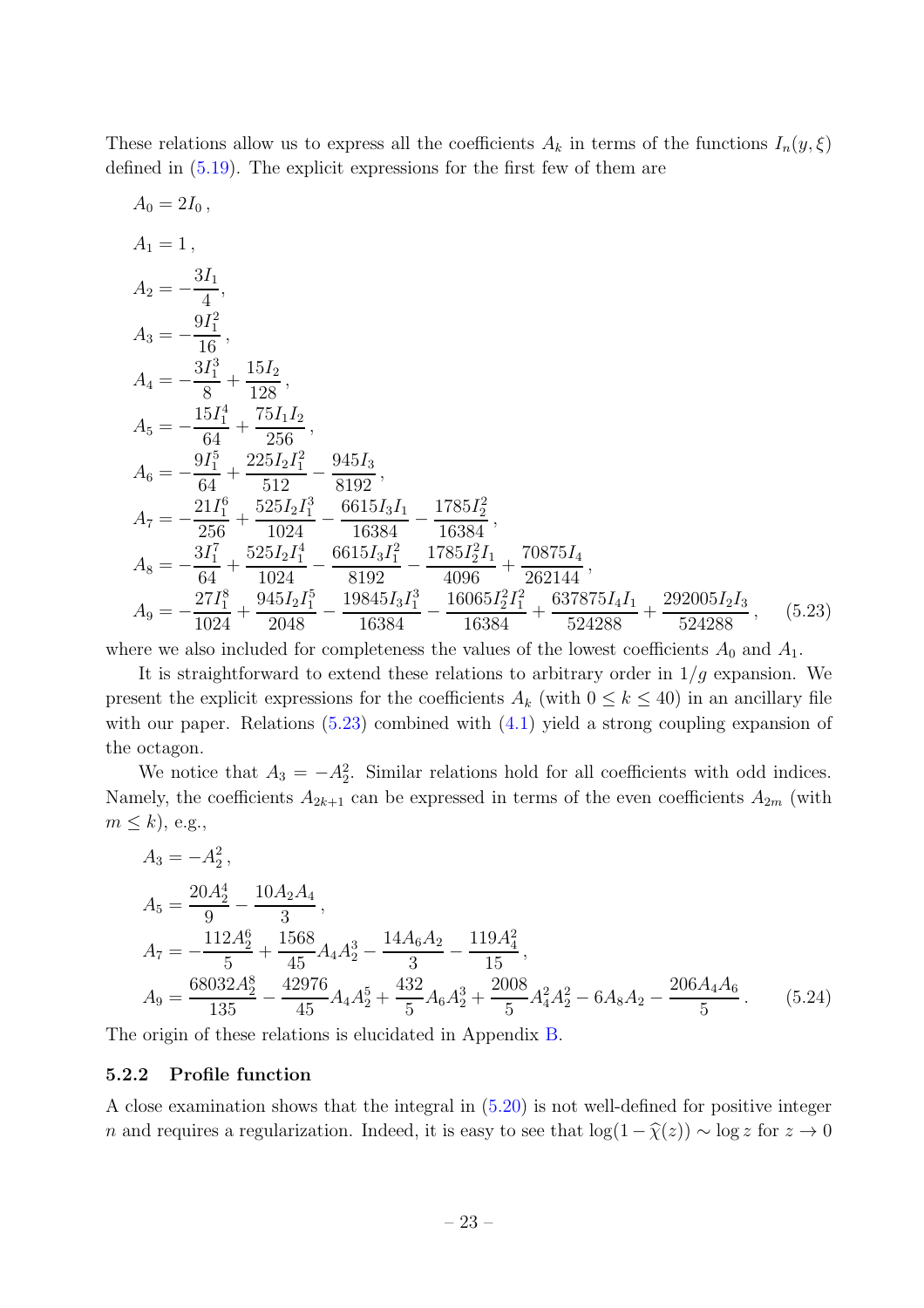and, therefore, the integral in [\(5.20\)](#page-22-2) diverges at the lower limit as  $\int dz/z^{2n}$ .

To understand the origin of this divergence, we turn back to Eq. [\(5.17\)](#page-21-5). The integral in  $(5.17)$  is convergent at small z and the divergences appear in  $(5.19)$  after we exchanged the integration and series expansion of the integrand at large g. As mentioned above, the series expansion is well-defined for  $z = O(g^0)$  and, therefore, performing the integration we should have imposed a lower cut-off on the possible values of z.

The simplest way to do it is by introducing the so-called analytical regularization (see Appendix [A\)](#page-35-0). Namely, we modify the definition [\(5.20\)](#page-22-2) by inserting an addition factor  $z^{\epsilon}$  that suppresses the contribution of small z

<span id="page-24-3"></span><span id="page-24-2"></span>
$$
I_n(\epsilon) = \frac{1}{\pi} \int_0^\infty \frac{dz \, z^{\epsilon}}{z^{2n}} z \partial_z \log(1 - \widehat{\chi}(z)). \tag{5.25}
$$

For any given *n* we choose  $\epsilon$  sufficiently large so that the integral is convergent. Then, integrating by parts, we can reduce the strength of singularity at small  $z$ 

$$
I_n(\epsilon) = \frac{1}{(2n - \epsilon - 1)\pi} \int_0^\infty \frac{dz \, z^\epsilon}{z^{2n - 2}} \times \frac{1}{z} \partial_z z \partial_z \log(1 - \widehat{\chi}(z)). \tag{5.26}
$$

Subsequently integrating by parts n times we arrive at the integral that is well-defined for  $\epsilon \to 0$ . Taking the limit  $I_n = \lim_{\epsilon \to 0} I_n(\epsilon)$  we arrive at

$$
I_n = \frac{1}{(2n-1)!!\pi} \int_0^\infty dz \left(z^{-1}\partial_z\right)^n z \partial_z \log(1-\widehat{\chi}(z))
$$
  
= 
$$
\frac{1}{(2n-1)!!\pi} \int_0^\infty dz \left(z^{-1}\partial_z\right)^n z \partial_z \log\left(\frac{\cosh(\sqrt{z^2+\xi^2})-\cosh\xi}{\cosh(\sqrt{z^2+\xi^2})+\cosh y}\right).
$$
(5.27)

It is easy to verify using  $z\partial_z \log(1 - \hat{\chi}(z)) \sim 1 + O(z^2)$  that it is well-defined for  $z \to 0$ . The explicit expressions for the profile function  $I_n(y,\xi)$  in different kinematical limits are given in the next section.

## <span id="page-24-0"></span>6 Properties of strong coupling expansion

At strong coupling, the octagon is given by [\(4.1\)](#page-16-2) with the expansion coefficients defined in [\(5.23\)](#page-23-1). In this section, we examine properties of the obtained expressions.

#### <span id="page-24-1"></span>6.1 Improved expansion

According to [\(5.23\)](#page-23-1), the expansion coefficients  $A_n$  (with  $n \geq 2$ ) are given by multi-linear combinations of the profile functions  $I_k$ 

$$
A_n = c_n I_1^{n-1} + \sum_{\ell \ge 2} \sum_{p_1, \dots, p_\ell \ge 0} c_{p_1, \dots, p_\ell} I_1^{p_1} \dots I_\ell^{p_\ell}, \tag{6.1}
$$

where the nonnegative integers  $p_i$  satisfy the equation

$$
p_1 + 3p_2 + \dots + (2\ell - 1)p_\ell = n - 1. \tag{6.2}
$$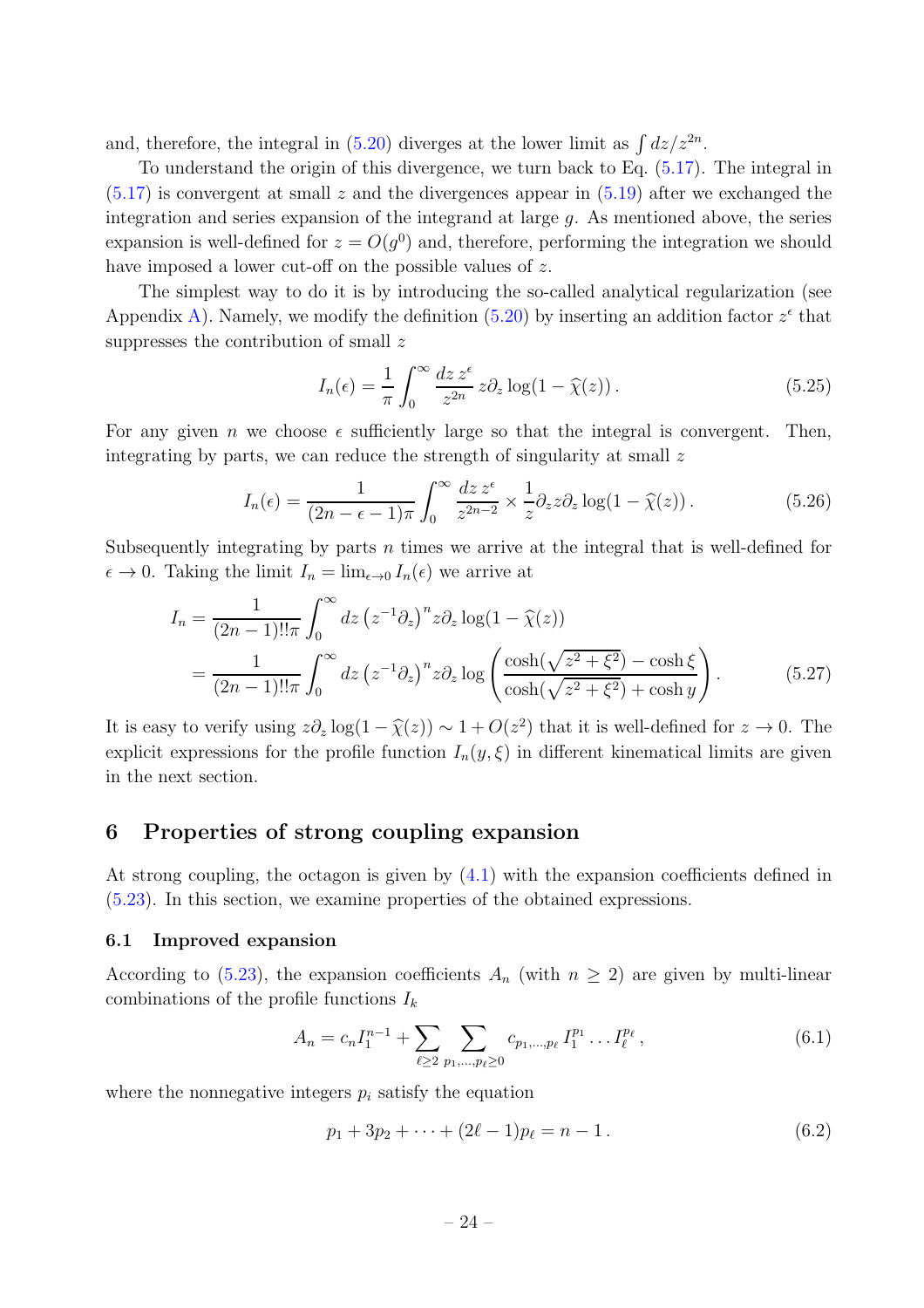The rational coefficients  $c_n$  and  $c_{p_1,\dots,p_\ell}$  exhibit a remarkable regularity. To make this manifest, we rewrite the octagon  $(4.1)$  in the following form

<span id="page-25-2"></span>
$$
\log \mathbb{O} = -2gI_0 + \frac{1}{8}\log g + B + \log \mathbb{O}_q, \qquad (6.3)
$$

where  $\log \mathbb{O}_q$  is given by

<span id="page-25-4"></span><span id="page-25-1"></span>
$$
\log \mathbb{O}_q = \frac{3}{8} \log g + \frac{A_2}{4g} + \frac{A_3}{12g^2} + \frac{A_4}{24g^2} + \dots \tag{6.4}
$$

Replacing the coefficients  $A_n$  with their expressions [\(5.23\)](#page-23-1), we find

$$
\log \mathbb{O}_q = \frac{3}{8} \log g - \frac{3I_1}{16g} - \frac{3I_1^2}{64g^2} + \left(\frac{5I_2}{1024} - \frac{I_1^3}{64}\right) \frac{1}{g^3} + \left(\frac{15I_1I_2}{2048} - \frac{3I_1^4}{512}\right) \frac{1}{g^4}
$$
(6.5)  
+  $\left(-\frac{3I_1^5}{1280} + \frac{15I_2I_1^2}{2048} - \frac{63I_3}{32768}\right) \frac{1}{g^5} + \left(-\frac{I_1^6}{1024} + \frac{25I_2I_1^3}{4096} - \frac{315I_3I_1}{65536} - \frac{85I_2^2}{65536}\right) \frac{1}{g^6} + \dots$ 

Notice that the coefficients involve terms of the form  $I_1^{\ell}, I_2 I_1^{\ell}, I_3 I_1^{\ell}, \ldots$ . Such terms can be resummed to all orders in  $\ell$ 

<span id="page-25-3"></span>
$$
\log \mathbb{O}_q = \frac{3}{8} \log(g - I_1/2) + \frac{5I_2}{1024(g - I_1/2)^3} - \frac{63I_3}{32768(g - I_1/2)^5} + \dots, \tag{6.6}
$$

where the dots denote further terms of the infinite series.

The relation [\(6.6\)](#page-25-1) suggests to change the expansion parameter to  $g' = g - I_1/2$ . Expanding  $\log \mathbb{O}_q$  at large  $g'$ , we get a remarkably simple expression

$$
\log \mathbb{O}_q = \frac{3 \log(g')}{8} + \frac{5I_2}{1024g'^3} - \frac{63I_3}{32768g'^5} - \frac{85I_2^2}{65536g'^6} + \frac{10125I_4}{4194304g'^7} + \frac{32445I_2I_3}{8388608g'^8} + O\left(\frac{1}{g'}\right),\tag{6.7}
$$

where the expansion coefficients do not depend on  $I_1$ . The expressions for the octagon  $(6.3)$ and [\(6.7\)](#page-25-3) up to order  $O(1/g^{38})$  can be found in an ancillary file.

The situation here is similar to that of the strong coupling expansion of the cusp anomalous dimension. In the latter case, all corrections proportional to log 2 could be absorbed into the redefinition of the coupling constant [\[19\]](#page-43-10). In the present case, the shifted coupling constant,  $g' = g - I_1/2$ , depends on the kinematical variables y and  $\xi$ .

#### <span id="page-25-0"></span>6.2 Kinematical limits

In this subsection, we evaluate the profile function [\(5.27\)](#page-24-2) and study the properties of the octagon at strong coupling in different kinematical regimes.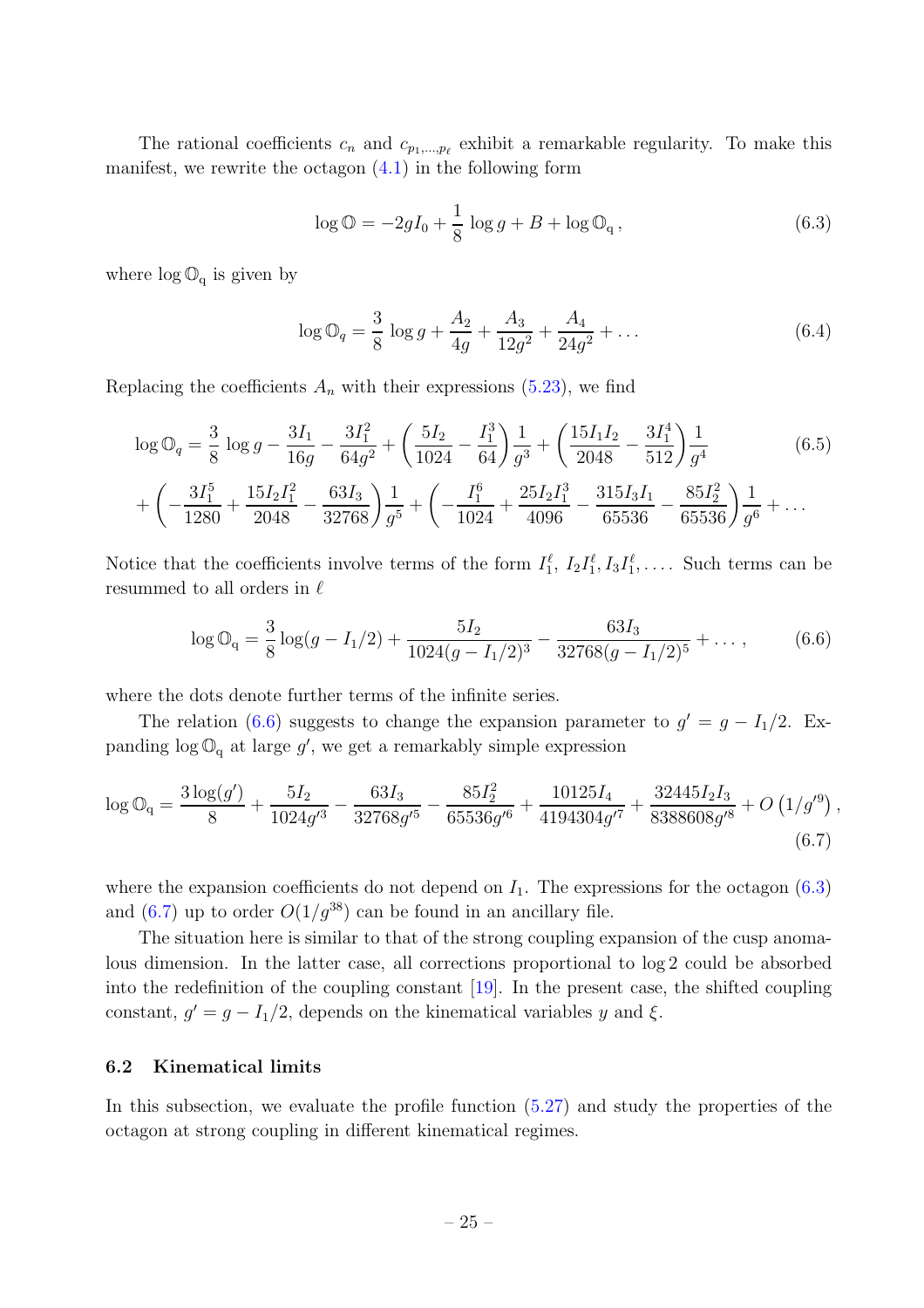#### Symmetric point  $y = \xi = 0$

In this kinematical point, the profile function [\(5.27\)](#page-24-2) is given by  $I_0 = \pi/2$  and  $I_1 = -2 \log 2/\pi$ . For  $n \geq 2$ , we have

<span id="page-26-1"></span><span id="page-26-0"></span>
$$
I_n = (-1)^n \left(1 - 2^{2-2n}\right) \frac{2\zeta(2n-1)}{\pi^{2n-1}} = (-1)^n \frac{2\eta(2n-1)}{\pi^{2n-1}}.
$$
 (6.8)

This relation should be compared with its counterpart at weak coupling [\(3.9\)](#page-13-3).

Substituting  $(6.8)$  into  $(5.23)$ , we obtain for the octagon  $(4.1)$ 

$$
\log \mathbb{O} = -\pi g + \frac{1}{2} \log g + B + \frac{3 \log(2)}{8\pi g} - \frac{3 \log^2(2)}{16\pi^2 g^2} + \left(\frac{15\zeta(3)}{2048\pi^3} + \frac{\log^3(2)}{8\pi^3}\right) \frac{1}{g^3}
$$

$$
- \left(\frac{45\zeta(3) \log(2)}{2048\pi^4} + \frac{3 \log^4(2)}{32\pi^4}\right) \frac{1}{g^4} + \left(\frac{945\zeta(5)}{262144\pi^5} + \frac{45\zeta(3) \log^2(2)}{1024\pi^5} + \frac{3 \log^5(2)}{40\pi^5}\right) \frac{1}{g^5}
$$

$$
- \left(\frac{765\zeta(3)^2}{262144\pi^6} + \frac{75\zeta(3) \log^3(2)}{1024\pi^6} + \frac{4725\zeta(5) \log(2)}{262144\pi^6} + \frac{\log^6(2)}{16\pi^6}\right) \frac{1}{g^6} + O(1/g^7). \quad (6.9)
$$

As explained earlier, all terms in this expression involving  $log(2)$  can be absorbed into the redefinition of the coupling  $g' = g + \log 2/\pi$ . Assigning a weight 1 to  $\pi$  and  $\log(2)$  and weight k to  $\zeta(k)$ , we observe that the first two terms in [\(6.9\)](#page-26-1) possess weight 1, whereas all terms suppressed by powers of  $1/q$  have a uniform weight 0.

A close examination of  $(6.9)$  shows that, starting from the  $O(1/g)$  term, the expansion coefficients have alternating signs and grow factorially at higher orders. [7](#page-26-2) This suggests that the strong coupling expansion [\(6.9\)](#page-26-1) is Borel summable.

As was mentioned above,  $B$  in  $(6.9)$  arises as an integration constant in  $(2.21)$  and, therefore, it does not depend on the coupling constant. For  $y = \xi = 0$ , we can fix its value by comparing [\(6.9\)](#page-26-1) with the numerical result for the octagon at some reference value of the coupling  $1 < g < 10$ . In this manner, we deduce that  $B = 0.960877$ .

## Single-trace OPE channel  $\phi = 0, \xi \gg 1$

In this limit, for  $y = i\pi$  and large  $\xi$ , the cut-off function [\(2.13\)](#page-8-2) simplifies to  $\hat{\chi}(z)$  =  $\exp(-z^2/(2\xi))$ . Changing the integration variable in [\(5.27\)](#page-24-2) to  $x = z/\sqrt{\xi}$ , we get for  $\xi \gg 1$ 

$$
I_n = \frac{\xi^{1/2 - n}}{(2n - 3)!!} \frac{(-1)^{n+1}}{\sqrt{2\pi}} \zeta\left(\frac{3}{2} - n\right) = 2^{\frac{3}{2} - n} \frac{\zeta\left(n - \frac{1}{2}\right)}{(2\pi\xi)^{n - 1/2}} \sin\left(\frac{\pi}{4}(2n - 1)\right) \,. \tag{6.10}
$$

This relation holds up to corrections suppressed by powers of  $1/\xi$ .

The strong coupling expansion of the octagon, Eqs.  $(4.1)$  and  $(5.23)$ , takes the form

$$
\log \mathbb{O} = -\frac{\zeta\left(\frac{3}{2}\right)}{\pi} (2\pi \xi)^{1/2} g + \frac{\log g}{2} + B - \frac{3\zeta\left(\frac{1}{2}\right)}{16} \frac{1}{\left(2\pi \xi\right)^{1/2} g} - \frac{3\zeta\left(\frac{1}{2}\right)^2}{64} \frac{1}{2\pi \xi g^2}
$$

<span id="page-26-2"></span><sup>7</sup>To check this, we computed the coefficients up to order  $O(1/q^{38})$ , see [\(7.1\)](#page-32-2) below.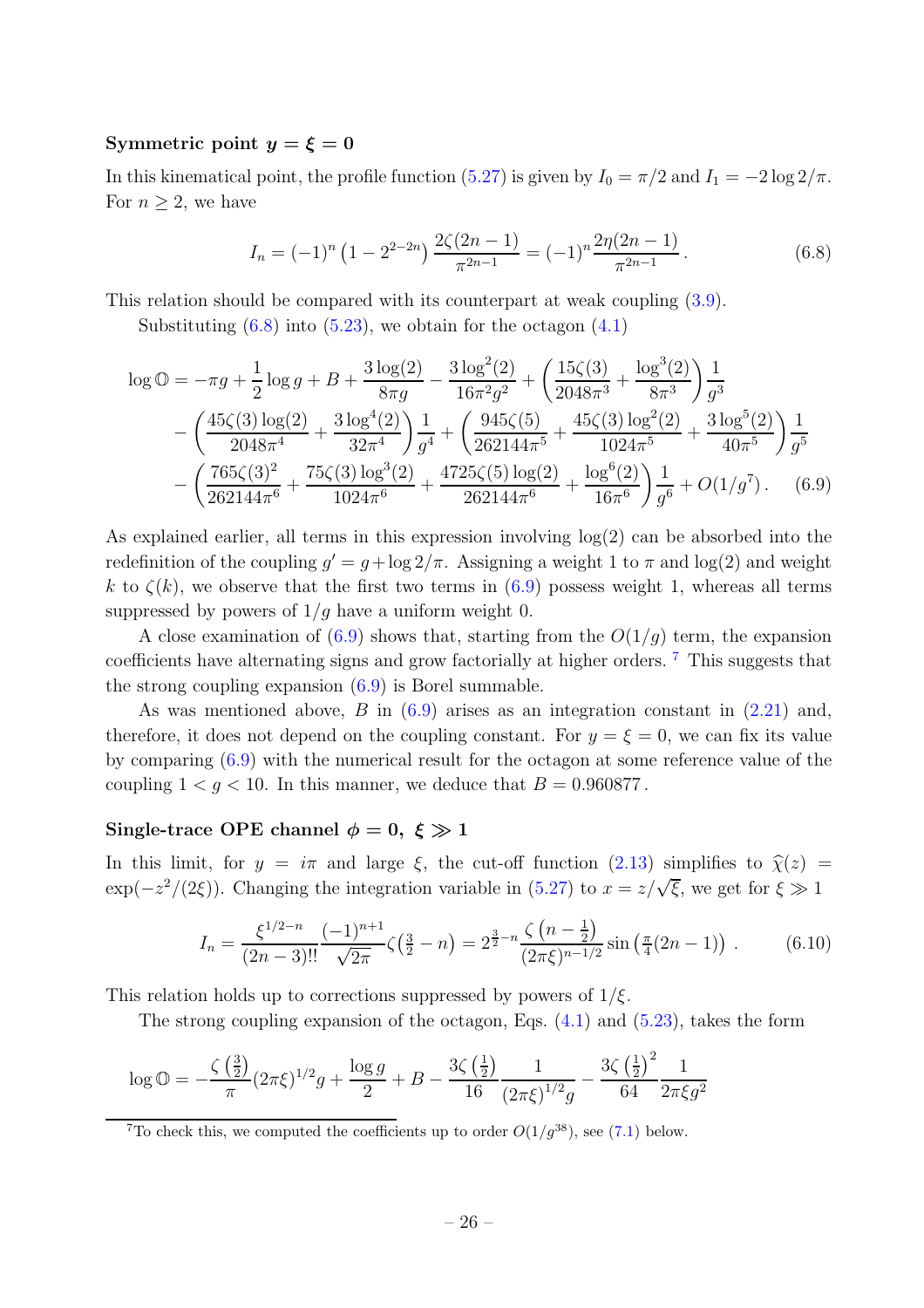$$
+\left(\frac{5\zeta\left(\frac{3}{2}\right)}{2048}-\frac{\zeta\left(\frac{1}{2}\right)^3}{64}\right)\frac{1}{\left(2\pi\xi\right)^{3/2}g^3}-\left(\frac{3\zeta\left(\frac{1}{2}\right)^4}{512}-\frac{15\zeta\left(\frac{1}{2}\right)\zeta\left(\frac{3}{2}\right)}{4096}\right)\frac{1}{\left(2\pi\xi\right)^2g^4} +\left(-\frac{3\zeta\left(\frac{1}{2}\right)^5}{1280}+\frac{15\zeta\left(\frac{1}{2}\right)^2\zeta\left(\frac{3}{2}\right)}{4096}+\frac{63\zeta\left(\frac{5}{2}\right)}{131072}\right)\frac{1}{\left(2\pi\xi\right)^{5/2}g^5} -\left(\frac{\zeta\left(\frac{1}{2}\right)^6}{1024}-\frac{25\zeta\left(\frac{1}{2}\right)^3\zeta\left(\frac{3}{2}\right)}{8192}+\frac{85\zeta\left(\frac{3}{2}\right)^2}{262144}-\frac{315\zeta\left(\frac{1}{2}\right)\zeta\left(\frac{5}{2}\right)}{262144}\right)\frac{1}{\left(2\pi\xi\right)^3g^6}+O\left(1/g^7\right). (6.11)
$$

The expansion coefficients in this relation involve  $\zeta$ -functions evaluated at half-integer pos-itive values. Applying [\(6.7\)](#page-25-3), we can eliminate  $\zeta(\frac{1}{2})$  $\frac{1}{2}$ ) = -1.46035 from [\(6.11\)](#page-27-0) by redefining the coupling constant  $g' = g - \zeta \left(\frac{1}{2}\right)$  $\frac{1}{2}$ )/ $(8\pi\xi)^{1/2}$ .

The series  $(6.11)$  is very similar to  $(6.9)$  as far as the properties of the expansion coefficients are concerned. Namely, starting from the  $O(1/q)$  term, the coefficients have a uniform weight 0. In addition, they are sign-alternating and grow factorially at higher orders.

We observe that in all terms in Eq.  $(6.11)$ , except the second one, the coupling constant is accompanied by  $(2\pi\xi)^{1/2}$ , so that the expansion parameter is effectively  $(2\pi\xi)^{1/2}g$ . Assuming that the  $O(g^0)$  term in [\(6.11\)](#page-27-0) has the same property, we can predict the  $\xi$ -dependence of the constant term B

<span id="page-27-0"></span>
$$
B = \frac{1}{4}\log(2\pi\xi) + c.
$$
 (6.12)

We verified that this relation agrees with the numerical values of the octagon at large  $\xi$  and extracted the constant  $c = 0.343754$ .

It is interesting to note that the weak coupling expansion of the octagon [\(3.12\)](#page-14-1) also runs in (even) powers of  $(2\pi\xi)^{1/2}g$ . This suggests to introduce  $\tilde{g} = (2\pi\xi)^{1/2}g$  and compare the dependence of the octagon on  $\tilde{q}$  at weak and strong coupling. Neglecting corrections suppressed by powers of  $1/\xi$ , we observe (see Figure [2\)](#page-28-0) that the two curves defined by  $(3.12)$ and  $(6.11)$  merge at intermediate values of  $\tilde{g}$ .

#### Double-trace OPE channel  $\xi = 0$  and  $\phi \to 0$

As was already emphasized in Section [2.1,](#page-5-0) the leading contribution to the correlation function in this limit comes from double-trace operators. We expect that for  $\phi \to 0$  with g kept fixed, the octagon should take a finite value  $\mathbb{O} \rightarrow 1$ .

To approach this limit, we replace  $y = i(\pi - \phi)$  and  $\xi = 0$  in the profile function [\(5.27\)](#page-24-2) and take  $\phi \to 0$ . The leading contribution to the integral in [\(5.27\)](#page-24-2) comes from  $z = O(\phi)$ whereas integration over  $z > 1$  in [\(5.27\)](#page-24-2) yields a subleading contribution as  $\phi \to 0$ . Replacing the integration variable to  $x = z/\phi$  with  $0 \le x \le 1/\phi$ , we can expand the integrand in [\(5.27\)](#page-24-2) in powers of  $\phi^2$  using the relation

$$
z\partial_z \log (1 - \widehat{\chi}(z)) = x\partial_x \log \left( \frac{\cosh(x\phi) - 1}{\cosh(x\phi) - \cos\phi} \right) = \frac{2}{1 + x^2} - \phi^4 \frac{x^2}{120} + O(\phi^6).
$$
 (6.13)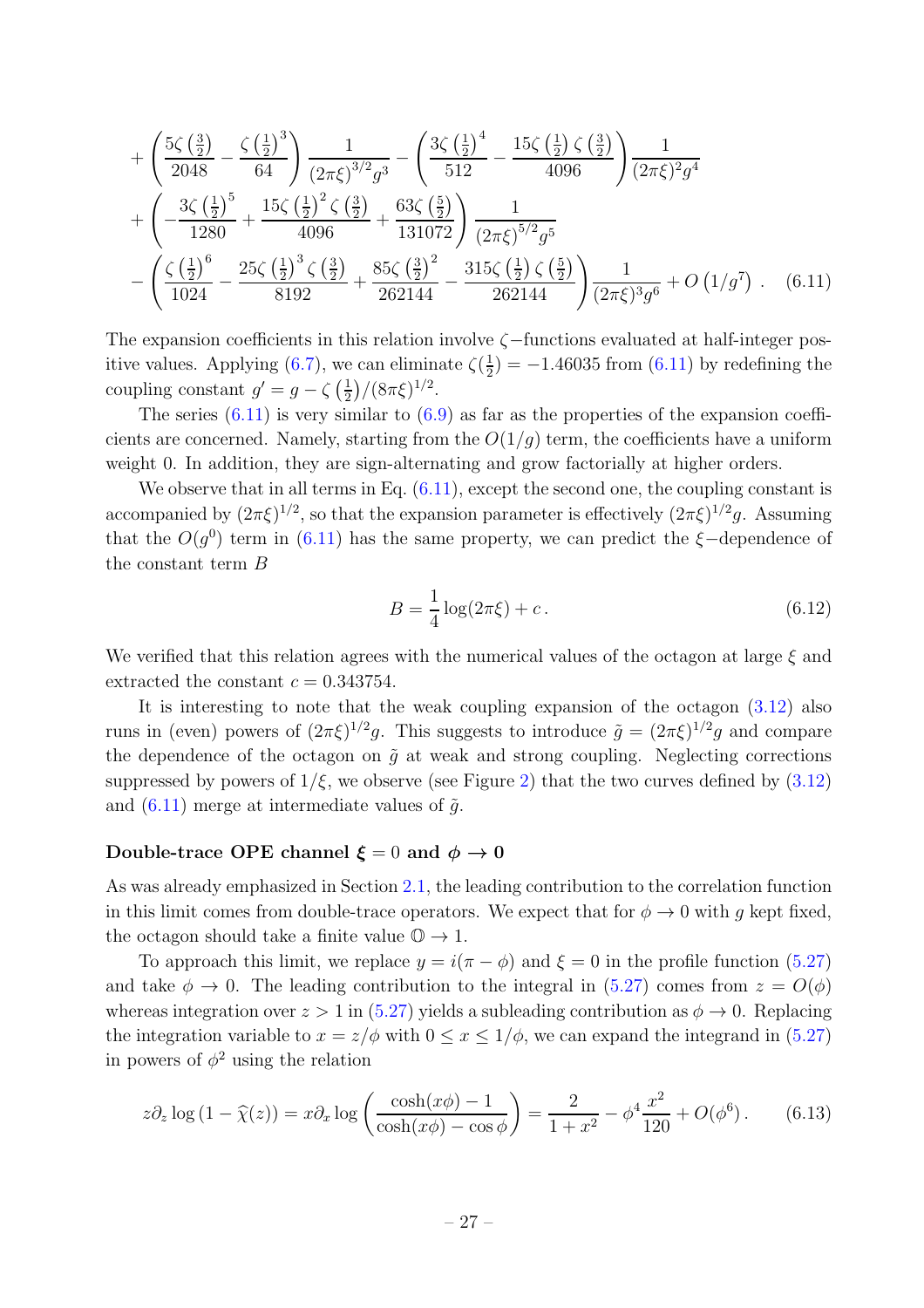

<span id="page-28-0"></span>**Figure 2.** Dependence of  $\log \mathbb{O}$  on  $\tilde{g} = (2\pi \xi)^{1/2}g$  at weak (red curve) and strong (blue curve) coupling for  $\xi \to \infty$ . Black dots are numerical values of log  $\mathbb{O}$  at  $\xi = 10$  and different  $\tilde{g}$ . They lie slightly below the curves, the difference is due to  $O(1/\xi)$  correction.

This leads to the following result for the profile function  $I_n$  for  $n \geq 1$ 

$$
I_n = \frac{\phi^{1-2n}}{(2n-1)!!\pi} \int_0^\infty dx \left(x^{-1}\partial_x\right)^n \frac{2}{1+x^2} + O(\phi) = (-1)^n \phi^{1-2n} + O(\phi) \,,\tag{6.14}
$$

where the last term accounts for the contribution from  $z = O(\phi^0)$ . For  $n = 0$  we have  $I_0 = \phi - \phi^2/(2\pi).$ 

Substituting  $(6.14)$  into  $(4.1)$  and  $(5.23)$ , we obtain the strong coupling expansion of the octagon

<span id="page-28-1"></span>
$$
\log \mathbb{O} = -2g\phi + B + \frac{1}{2}\log g + \frac{3}{16g\phi} - \frac{3}{64g^2\phi^2} + \frac{21}{1024g^3\phi^3} -\frac{27}{2048g^4\phi^4} + \frac{1899}{163840g^5\phi^5} - \frac{27}{2048g^6\phi^6} + \dots,
$$
\n(6.15)

where the dots stand for higher-order terms in  $1/g$  as well as terms vanishing as  $\phi \to 0$ .

Notice that the expansion in [\(6.15\)](#page-28-2) runs in powers of  $1/(q\phi)$  and, in order to take the limit  $\phi \to 0$ , the series needs to be resummed. It is convenient to switch to  $\alpha = 8g\phi$  and examine the limit  $\phi \to 0$  with  $\alpha$  held fixed and small. Then, the relation [\(6.15\)](#page-28-2) takes the form

$$
\log \mathbb{O} = -\frac{\alpha}{4} + B + \frac{\log(g)}{2} + \frac{3}{2\alpha} - \frac{3}{\alpha^2} + \frac{21}{2\alpha^3} - \frac{54}{\alpha^4} + \frac{1899}{5\alpha^5} - \frac{3456}{\alpha^6} + O\left(\frac{1}{\alpha^7}\right). \tag{6.16}
$$

Assuming that  $\log \mathcal{O}$  depends on  $\phi$  and g through  $\alpha$ , we can determine the asymptotic behavior of B at small  $\phi$ 

<span id="page-28-4"></span><span id="page-28-3"></span><span id="page-28-2"></span>
$$
B = \frac{1}{2}\log(\pi\phi). \tag{6.17}
$$

In general, we can add an arbitrary constant to the right-hand side of this relation. As we show in a moment, the condition for  $\mathbb{O}$  to vanish for  $\phi \to 0$  leaves however no room for it.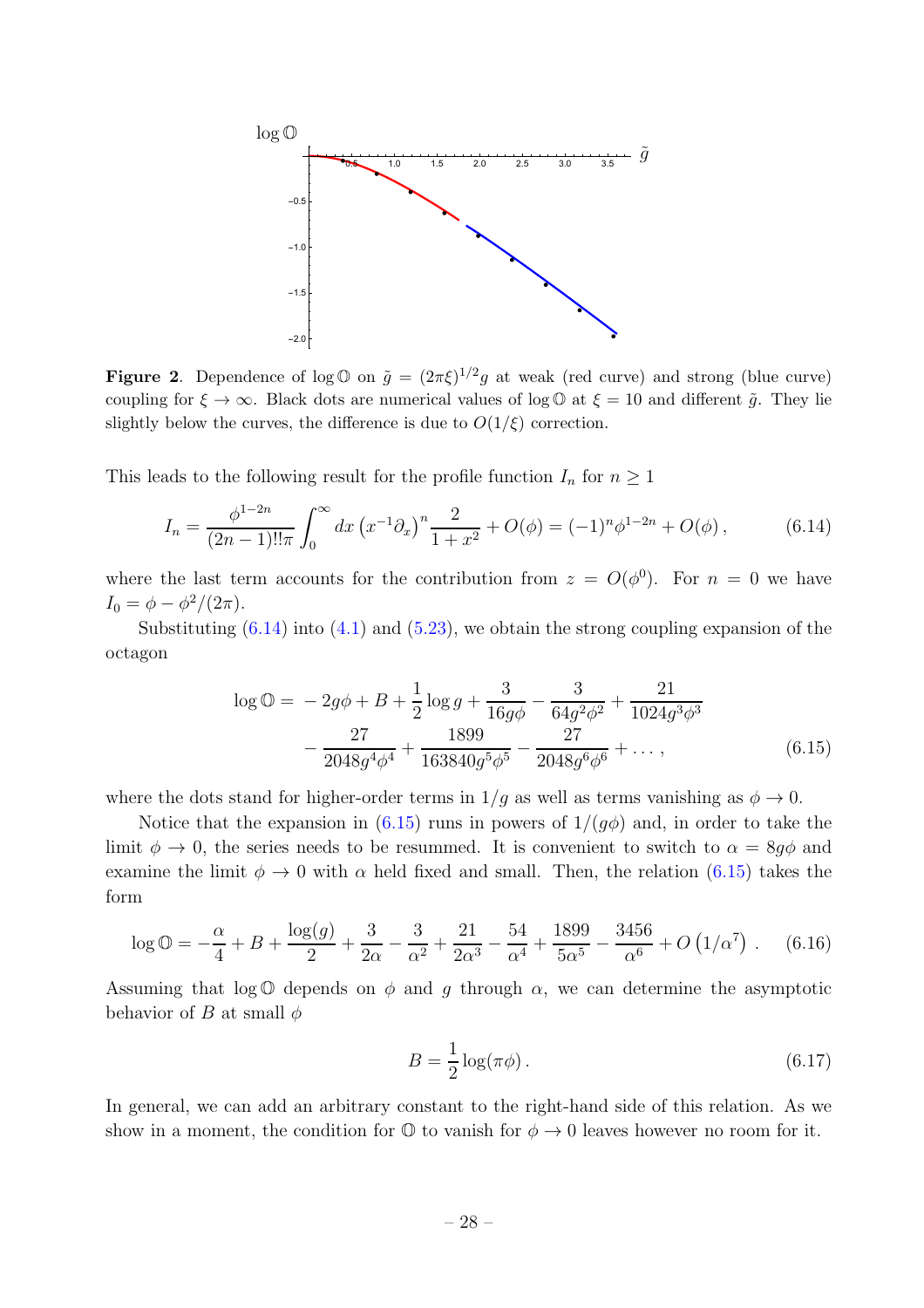To get a closed expression for the series [\(6.16\)](#page-28-3), we examine the expansion coefficients of  $\partial_{\alpha}$ log  $\mathbb{O}$ . It turns out that they form a sequence that had already appeared in the literature, see Refs. [\[20](#page-43-11), [21\]](#page-43-12), leading to

$$
\partial_{\alpha} \log \mathbb{O} = -\sum_{n\geq 0} \frac{(-1)^n}{\alpha^n} \int_0^{\infty} \frac{ds \, s^{n-2}}{K_1^2(s/4) + \pi^2 I_1^2(s/4)} \n= -\int_0^{\infty} \frac{ds}{s^2(K_1^2(s/4) + \pi^2 I_1^2(s/4))} \frac{\alpha}{(s+\alpha)},
$$
\n(6.18)

where  $K_1$  and  $I_1$  are modified Bessel functions. The integrand decreases exponentially fast at large s and behaves as  $\alpha/(16(\alpha + s))$  at small s. Integrating by parts, we get for small  $\alpha$ 

<span id="page-29-1"></span>
$$
\partial_{\alpha} \log \mathbb{O} = \frac{\alpha}{16} \left( \log \alpha - \kappa + O(\alpha) \right) , \qquad (6.19)
$$

where

$$
\kappa = -\int_0^\infty ds \, \frac{d}{ds} \left[ \frac{16}{s^2 (K_1^2 (s/4) + \pi^2 I_1^2 (s/4))} \right] \log s = 3 \log 2 - \gamma \,. \tag{6.20}
$$

Imposing the condition that  $\log \mathcal{O}$  has to vanish for  $\alpha \to 0$ , we finally arrive at

<span id="page-29-0"></span>
$$
\log \mathbb{O} = \frac{1}{32} \alpha^2 \log \alpha - \frac{1 + 2\kappa}{64} \alpha^2 + O(\alpha^3).
$$
 (6.21)

We recall that this relation was obtained for  $\phi \to 0$  and  $\alpha = 8g\phi$  fixed. The comparison of  $(6.21)$  with the numerical value of log  $\mathbb{O}$  at  $g = 10$  is shown in Figure [3.](#page-30-0) Integrating  $(6.18)$ with the boundary condition [\(6.21\)](#page-29-0), we can obtain  $\log \mathcal{O}$  for arbitrary  $\alpha$ . Its expansion at large  $\alpha$  takes the form [\(6.16\)](#page-28-3) with B given by [\(6.17\)](#page-28-4).

Notice that the resummed expression [\(6.21\)](#page-29-0) vanishes for  $\alpha \to 0$  faster than the leading contribution at strong coupling. The latter is described by the first term on the right-hand side of [\(6.16\)](#page-28-3). It is also interesting to note that the leading asymptotic behavior of the octagon at strong coupling  $\log \mathbb{O} \sim 2g^2 \phi^2 \log(g\phi)$  is remarkably similar to that at weak coupling  $\log \mathbb{O} \sim 2g^2 \phi^2 \log \phi$  (see Eq. [\(3.14\)](#page-14-2)) even though the two expressions are valid in different regions of the parameter space.

#### Null limit  $y \gg 1, \xi < 1$

In this limit, the profile function  $(5.27)$  can be expanded in powers of  $\xi^2$ 

<span id="page-29-3"></span><span id="page-29-2"></span>
$$
I_n = I_n^{(0)} + \xi^2 I_n^{(1)} + \xi^4 I_n^{(2)} + O(\xi^6), \qquad (6.22)
$$

where the coefficient functions  $I_n^{(i)}(y)$  are computed in Appendix [D.](#page-41-0)

Using  $(6.22)$ , we derive the strong coupling expansion of the octagon  $(4.1)$  and  $(5.23)$ 

$$
\log \mathbb{O} = f^{(0)}(y) + \xi^2 f^{(1)}(y) + \xi^4 f^{(2)}(y) + O(\xi^6) \,. \tag{6.23}
$$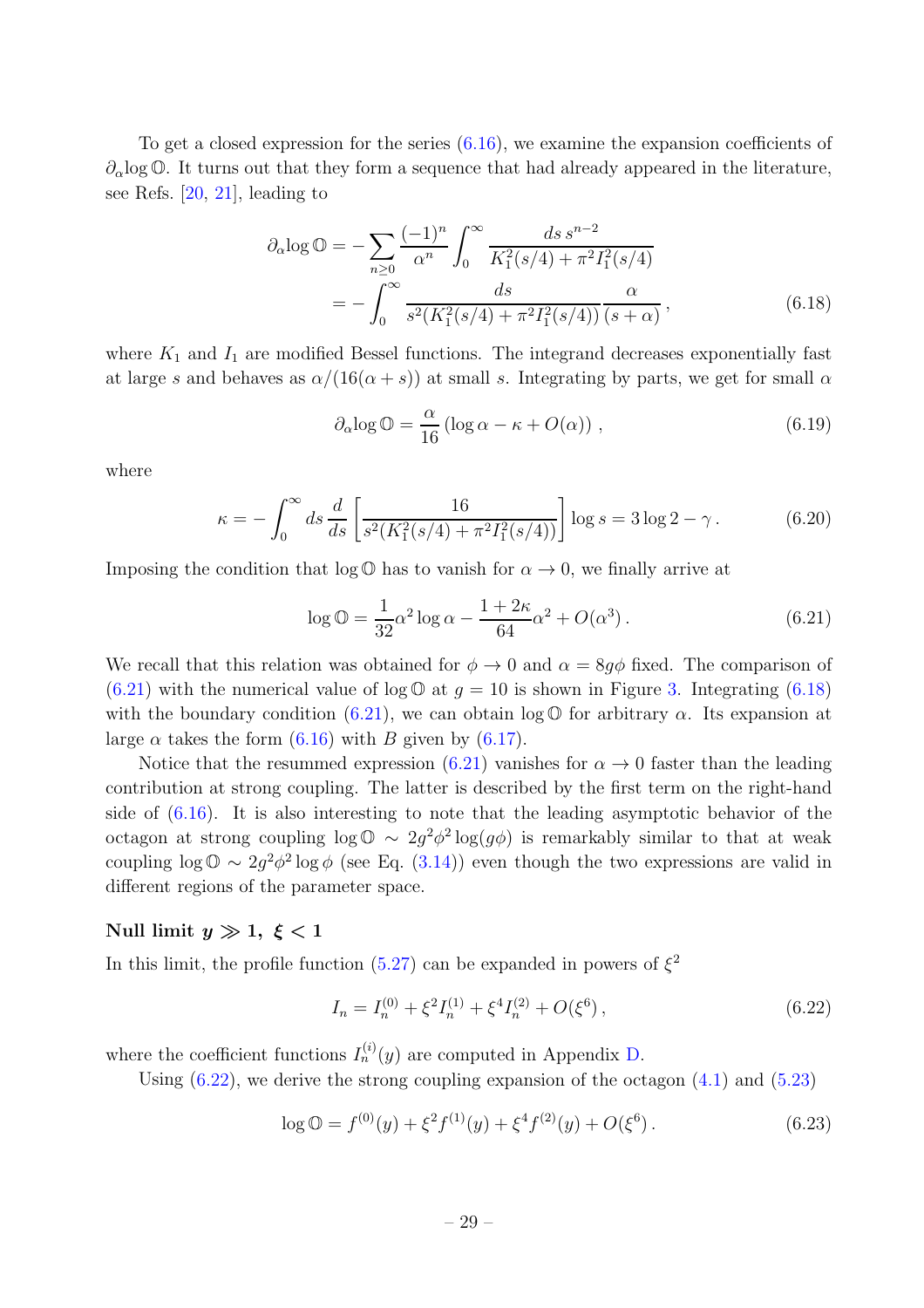

<span id="page-30-0"></span>**Figure 3.** Dependence of the octagon on  $\alpha = 8g\phi$  for  $g = 10$  and  $\xi = 0$ . Blue line shows [\(6.21\)](#page-29-0), red dashed line describes the leading strong coupling result (the first term in [\(6.16\)](#page-28-3)). Black dots are numerical values of log  $\mathbb{O}$  computed using [\(2.11\)](#page-7-6) with the size of the matrix  $k_$  truncated to  $N_{\text{max}} = 100.$ 

The leading term is

$$
f^{(0)} = -g\left(\frac{y^2}{\pi} + \pi\right) + \frac{\log g}{2} + B^{(0)} - \frac{3L}{16\pi g} - \frac{3L^2}{64\pi^2 g^2} - \left(\frac{L^3}{64\pi^3} + \frac{5\zeta(3)}{4096\pi^3}\right) \frac{1}{g^3} - \left(\frac{3L^4}{512\pi^4} + \frac{15L\zeta(3)}{8192\pi^4}\right) \frac{1}{g^4} - \left(\frac{3L^5}{1280\pi^5} + \frac{15L^2\zeta(3)}{8192\pi^5} + \frac{63\zeta(5)}{524288\pi^5}\right) \frac{1}{g^5} + O\left(\frac{1}{g^6}\right),
$$
 (6.24)

with the notation introduced for  $L = \log y + \gamma - \log(2\pi)$ . The subleading terms are given by

$$
f^{(1)} = g \frac{L+1}{\pi} + B^{(1)} + \frac{9\zeta(3)}{128\pi^3 g} + \frac{9L\zeta(3)}{256\pi^4 g^2} + \left(\frac{9L^2\zeta(3)}{512\pi^5} + \frac{75\zeta(5)}{32768\pi^5}\right) \frac{1}{g^3} + \left(\frac{9L^3\zeta(3)}{1024\pi^6} + \frac{225L\zeta(5)}{65536\pi^6} + \frac{45\zeta(3)^2}{65536\pi^6}\right) \frac{1}{g^4} + O\left(\frac{1}{g^5}\right) ,
$$
 (6.25)

$$
f^{(2)} = -g \frac{5\zeta(3)}{16\pi^3} + B^{(2)} - \frac{105\zeta(5)}{2048\pi^5 g} - \left(\frac{105L\zeta(5)}{4096\pi^6} + \frac{27\zeta(3)^2}{4096\pi^6}\right) \frac{1}{g^2}
$$

$$
-\left(\frac{105L^2\zeta(5)}{8192\pi^7} + \frac{27L\zeta(3)^2}{4096\pi^7} + \frac{1575\zeta(7)}{524288\pi^7}\right) \frac{1}{g^3} + O\left(\frac{1}{g^4}\right). \tag{6.26}
$$

Here  $B^{(i)}$  are the expansion coefficients of B in powers of  $\xi^2$ . Numerical analysis shows that

<span id="page-30-1"></span>
$$
B = (0.035 y2 + 0.313 L + 1.208) + \xi2(-0.171 L + 0.127) + O(\xi4).
$$
 (6.27)

As before, the expansion coefficients in front of powers of  $1/g$  in the expressions for  $f^{(i)}$  have a uniform weight 0.

The expressions for  $f^{(i)}$  contain terms enhanced by powers of  $L = \log y + \gamma - \log(2\pi)$ . Such terms can be resummed to all orders using the property of the octagon exhibited in Eqs.  $(6.3)$  and  $(6.7)$ , leading to

$$
\log \mathbb{O} = -2gI_0 + \frac{1}{8}\log g + \frac{3}{8}\log(g') + B + \frac{5I_2}{1024g'^3} - \frac{63I_3}{32768g'^5} + O(1/g'^6),\tag{6.28}
$$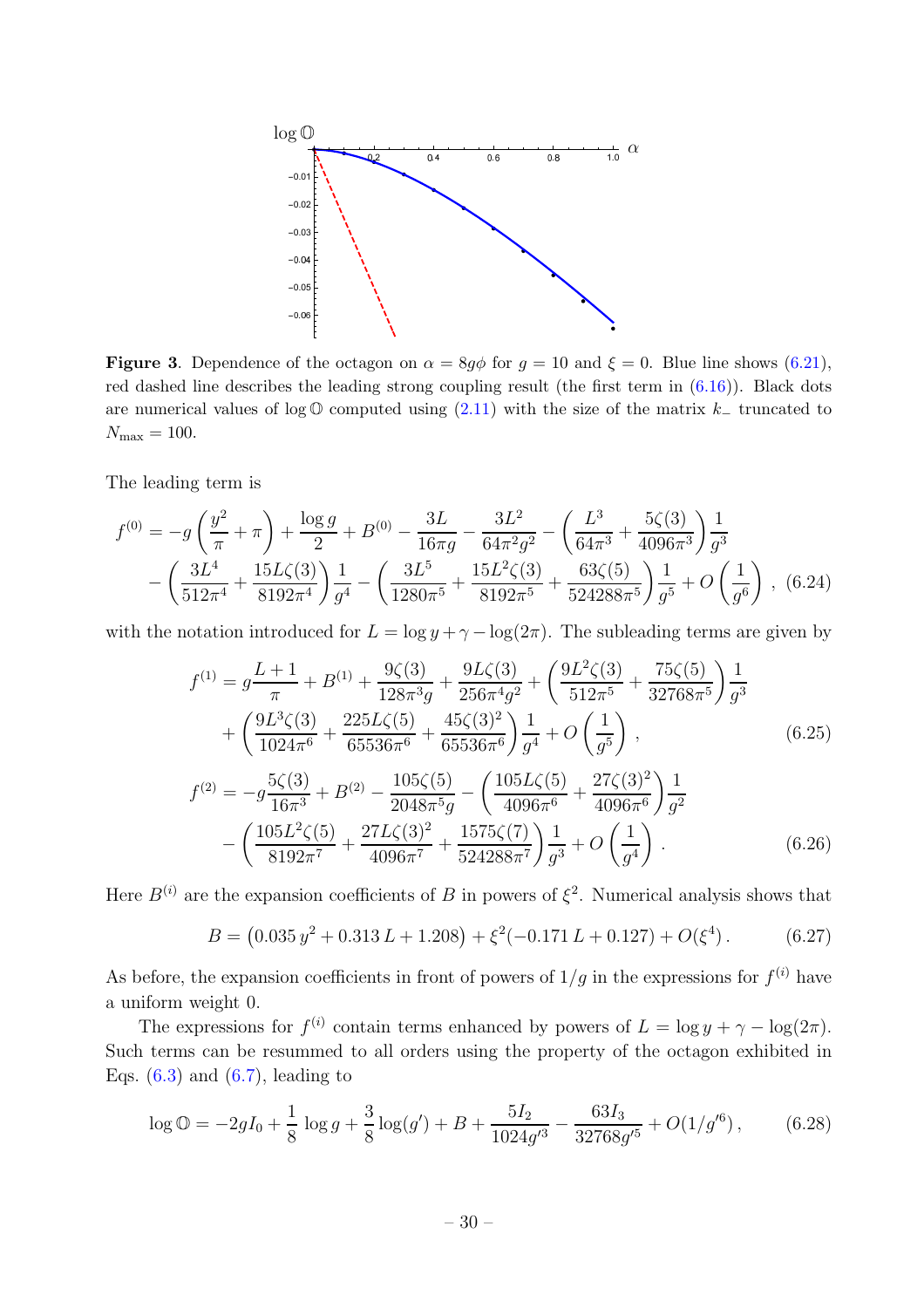where  $g' = g - I_1/2$  and the profile functions  $I_0, I_1, \ldots$  are given by

$$
I_0 = \frac{y^2 + \pi^2}{2\pi} - \frac{(L+1)}{2\pi} \xi^2 + \frac{5\zeta(3)}{32\pi^3} \xi^4 + O(\xi^6),
$$
  
\n
$$
I_1 = \frac{L}{\pi} - \frac{3\zeta(3)}{8\pi^3} \xi^2 + \frac{35\zeta(5)}{128\pi^5} \xi^4 + O(\xi^6),
$$
  
\n
$$
I_2 = -\frac{\zeta(3)}{4\pi^3} + \frac{15\zeta(5)}{32\pi^5} \xi^2 - \frac{315\zeta(7)}{512\pi^7} \xi^4 + O(\xi^6),
$$
  
\n
$$
I_3 = \frac{\zeta(5)}{16\pi^5} - \frac{35\zeta(7)}{128\pi^7} \xi^2 + \frac{1155\zeta(9)}{2048\pi^9} \xi^4 + O(\xi^6).
$$
 (6.29)

The first term in  $(6.28)$  agrees with  $(1.6)$ , as anticipated. The expansion  $(6.28)$  is well-defined for large  $g' = g - I_1/2$ , or equivalently for  $g \gg L/(2\pi)$ .

Comparing [\(6.23\)](#page-29-3) with [\(1.4\)](#page-3-0), we notice that the dependence of the null octagon on  $\xi$ changes as we go from weak to strong coupling. In the former case, it is one-loop exact log  $\mathbb{O} \sim g^2 \xi^2$  whereas in the latter case, log  $\mathbb{O}$  scales as  $O(g)$  and its small  $\xi$ -expansion does not truncate.

The transition between the two regimes can be understood using the last relation in [\(4.14\)](#page-18-4). We demonstrated in Section [3,](#page-12-0) that at weak coupling the second term in the righthand side of this relation is exponentially small at large y. At strong coupling, we replace the function  $q(z)$  in [\(4.14\)](#page-18-4) with its leading asymptotic behavior [\(5.9\)](#page-20-1) and take into account  $(4.15)$  to get

$$
\partial_{\xi} u = -8g^2 \xi + 8g^2 \sinh \xi \int_0^{\infty} \frac{dz \, z \, [J_1(2gz)]^2}{\cosh \left(\sqrt{\xi^2 + z^2}\right) - \cosh(\xi)} + \dots , \tag{6.30}
$$

where the ellipses denote corrections suppressed by  $1/g$ . At large g, the leading contribution to the integral comes from  $z = O(1/g)$ . Changing the integration variable to  $x = 2gz$  and expanding the integrand at large g, we find that the second term on the right-hand side of  $(6.30)$  behaves at small  $\xi$  as

<span id="page-31-1"></span>
$$
8g^{2}\xi \left[2\int_{0}^{\infty} \frac{dx}{x} J_{1}^{2}(x) + O(1/g)\right] = 8g^{2}\xi \left[1 + O(1/g)\right].
$$
 (6.31)

Substituting this relation into  $(6.30)$ , we verify that the leading  $O(g^2)$  term cancels yielding  $\partial_{\xi}u = O(g\xi)$  or equivalently  $\log \mathbb{O} = O(g\xi^2)$  in agreement with [\(6.23\)](#page-29-3).

## <span id="page-31-0"></span>7 Numerical checks

In this section, we compare numerical values of the octagon in different kinematical limits with the corresponding analytical expressions obtained in the previous section. The numerical results presented in this section were obtained in collaboration with Riccardo Guida.

To compute  $\mathbb O$  numerically for finite 't Hooft coupling, we apply the relations  $(2.11)$ and [\(2.12\)](#page-8-1) and truncate the size of the matrix  $k_$  to  $N_{\text{max}} = 100$ . In addition, we also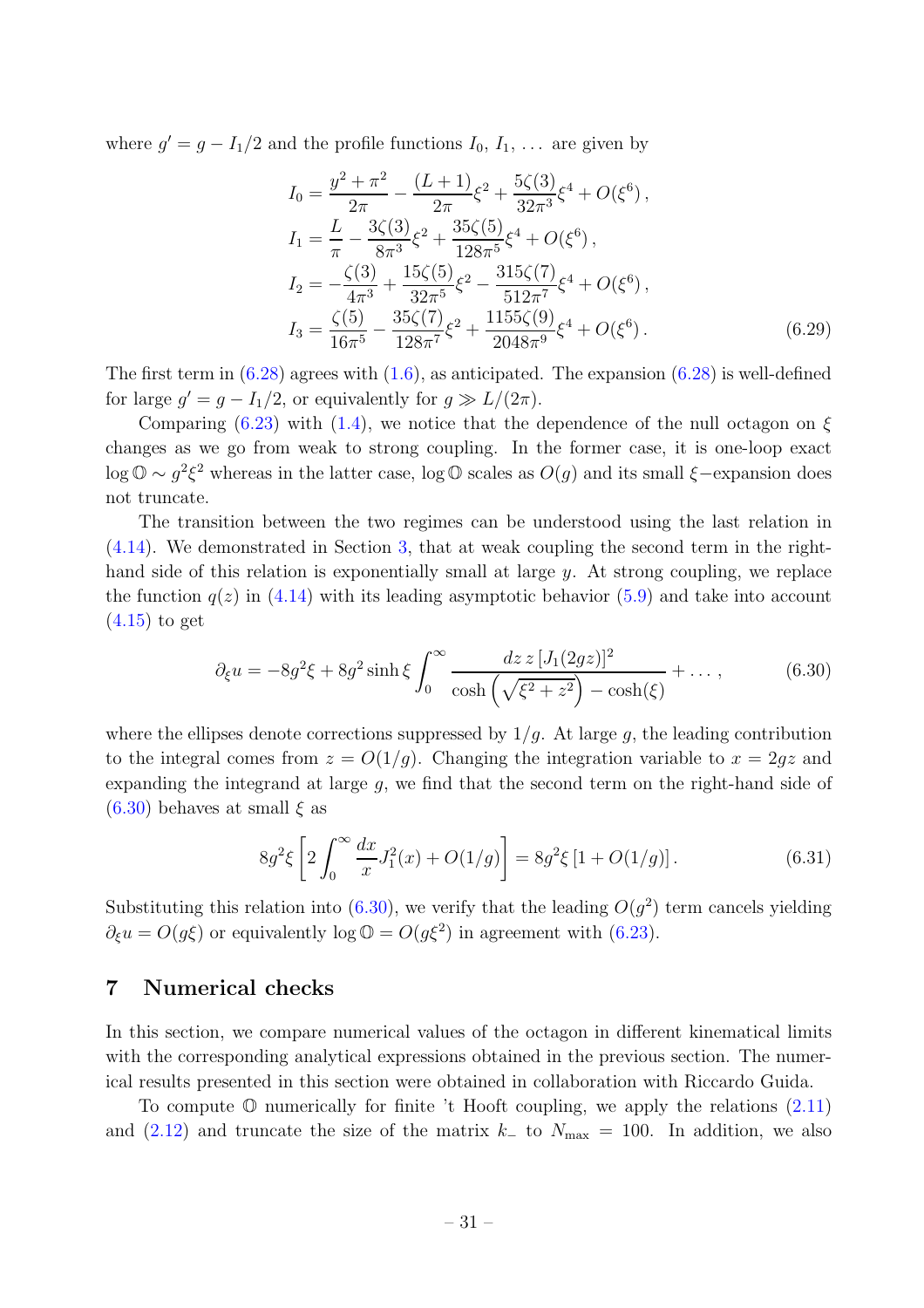compute a logarithmic derivative of the octagon with respect to the coupling constant,  $\partial_q \log \mathbb{O}$ . According to [\(2.21\)](#page-10-4), it is related to the potential,  $u = -2g\partial_q \log \mathbb{O}$ , which can be found from  $(C.6)$  by replacing the matrix  $k_$  with its finite-dimensional minor.

#### <span id="page-32-0"></span>7.1 Borel–Padé improvement

At strong coupling, the octagon is given by the series expansion in  $1/g$ , see Eqs.  $(6.3) - (6.5)$  $(6.3) - (6.5)$ . To study its asymptotic properties, it is advantageous to consider the logarithmic derivative  $\partial_q \log \mathbb{O}$ . It does not contain the constant term B and its expansion involves only inverse powers of the coupling.

To begin with, we consider the octagon at the symmetric point  $y = \xi = 0$ . According to  $(6.9)$ , it is given by a sign-alternating series in  $1/g$  with factorially growing coefficients. Replacing ζ−values by their numerical values, we obtain

$$
\partial_{g} \log \mathbb{O} = -3.14159 + \frac{0.5}{g} - \frac{0.08274}{g^{2}} + \frac{0.01826}{g^{3}} - \frac{0.00488}{g^{4}} + \frac{0.00164}{g^{5}} - \frac{0.00067}{g^{6}} + \frac{0.00033}{g^{7}} - \frac{0.000194}{g^{8}} + \frac{0.000131}{g^{9}} - \frac{0.000099}{g^{10}} + \frac{0.000084}{g^{11}} - \frac{0.000078}{g^{12}} + \frac{0.000079}{g^{13}} - \frac{0.000086}{g^{14}} + \frac{0.00013}{g^{15}} - \frac{0.00017}{g^{16}} + \frac{0.00017}{g^{17}} - \frac{0.00024}{g^{18}} + \frac{0.00036}{g^{19}} - \frac{0.00057}{g^{20}} + \frac{0.00095}{g^{21}} - \frac{0.00165}{g^{22}} + \frac{0.00301}{g^{23}} - \frac{0.00572}{g^{24}} + \frac{0.01132}{g^{25}} - \frac{0.02334}{g^{26}} + \frac{0.04995}{g^{27}} - \frac{0.11091}{g^{28}} + \frac{0.25514}{g^{29}} - \frac{0.60729}{g^{30}} + \frac{1.49399}{g^{31}} - \frac{3.79458}{g^{32}} + \frac{9.9407}{g^{33}} - \frac{26.8349}{g^{34}} + \frac{74.5819}{g^{35}} - \frac{213.233}{g^{36}} + \frac{626.651}{g^{37}} - \frac{1891.58}{g^{38}} + \frac{5860.64}{g^{39}} + \dots
$$
\n(7.1)

Following the standard procedure [\[22\]](#page-43-13), we can improve the strong coupling expansion [\(7.1\)](#page-32-2) by applying the Borel transformation

<span id="page-32-2"></span>
$$
\partial_g \log \mathbb{O} = \int_0^\infty dt \, \mathcal{B}(t/g) \, \mathrm{e}^{-t} \,, \tag{7.2}
$$

and replacing a partial sum  $\mathcal{B}(t)$  by its Padé approximant  $[n/m] = P_n(t)/Q_m(t)$ .

For  $n = 2$  and  $m = 3$ , the resulting expression for  $\partial_q \log \mathbb{O}$  is shown in Figure [4.](#page-33-1) It agrees with the numerical values of the octagon up to  $q = 0.1$ .

We encounter similar situation in the single-trace regime, for  $\phi = 0$  and  $\xi \gg 1$ . Strong coupling expansion of the octagon [\(6.11\)](#page-27-0) is Borel summable and it can be improved using the Borel–Padé method. We verified that for  $\xi = 4$  the resulting strong coupling expansion agrees with numerical values of  $\partial_q \log \mathbb{O}$  up to  $q = 0.1$ .

#### <span id="page-32-1"></span>7.2 Order of limits phenomenon

As mentioned in the Introduction, in the null limit, for  $y \gg 1$ , the octagon has different asymptotic behavior depending on the hierarchy between  $y$  and  $q$ . At weak coupling, for  $y \gg g$ , the octagon scales as [\(1.4\)](#page-3-0). At strong coupling, for  $g \gg y \gg 1$ , its leading behavior is given by  $(1.6)$  and subleading corrections are defined in Eqs.  $(6.23)$  and  $(6.28)$ .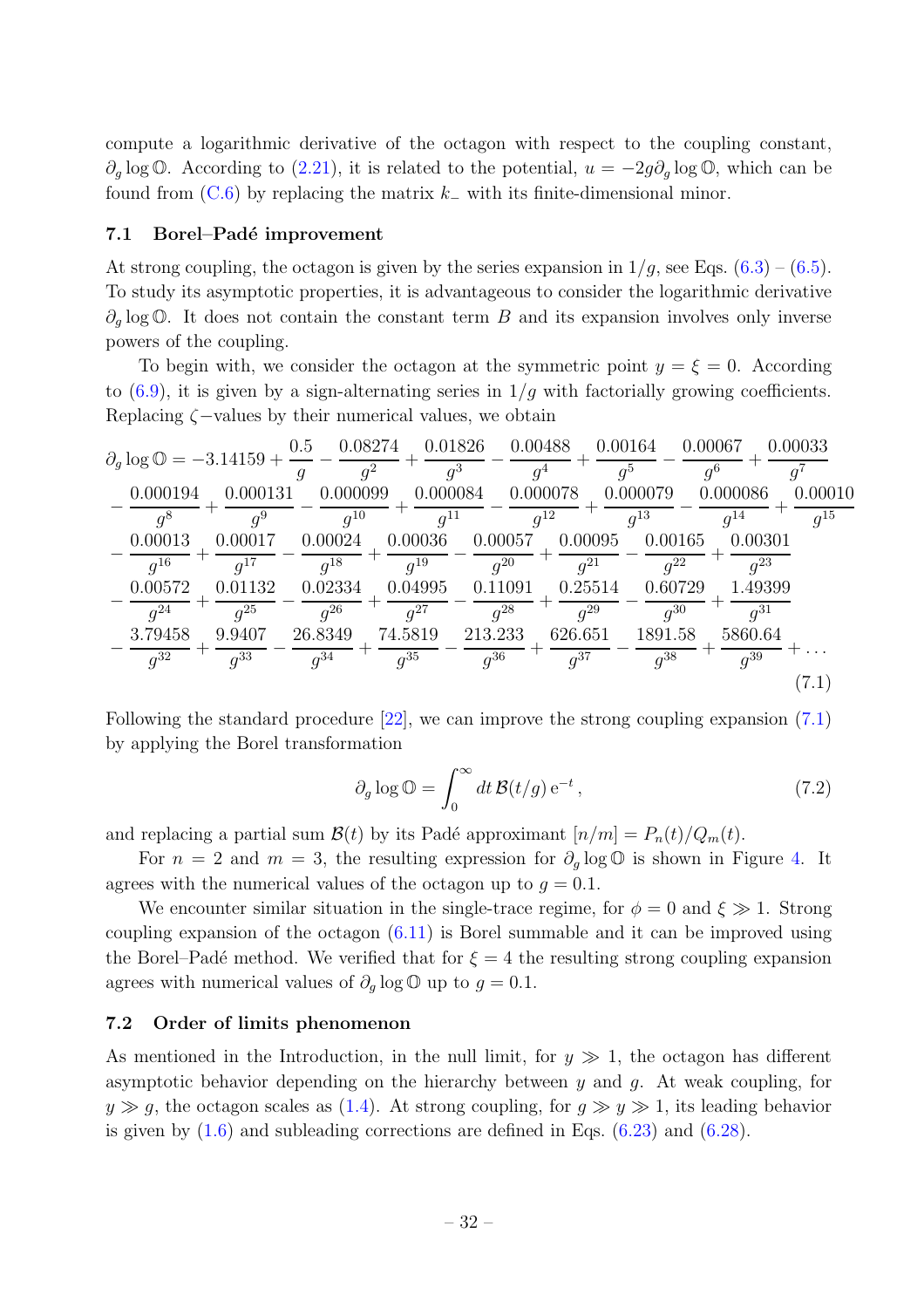

<span id="page-33-1"></span>**Figure 4.** Dependence of  $\partial_g \log \mathbb{O}$  on the coupling constant for  $y = \xi = 0$ . Solid line shows the strong coupling expansion  $(7.1)$  improved using the Borel-Padé method, red dashed line describes the leading strong coupling result. Black dots denote numerical values.



<span id="page-33-2"></span>**Figure 5.** Dependence of the octagon on the coupling constant at  $y = 10$  for  $\xi = 0$  (left panel) and  $\xi = 1/10$  (right panel). Black dots denote numerical values. Red and black lines depict [\(1.4\)](#page-3-0) and  $(6.28)$ , respectively. At large g, the two lines on the left panel are separated by a finite distance  $\pi/2$  due a mismatch of terms proportional to  $\pi g$  in [\(1.4\)](#page-3-0) and [\(1.6\)](#page-3-2).

We recall that at strong coupling the relations [\(1.4\)](#page-3-0) and [\(1.6\)](#page-3-2) differ by the terms proportional to  $g\pi$  and they exhibit different dependence on  $\xi$ . We will verify them in two steps. First, we put  $\xi = 0$  and examine the dependence of  $\partial_q \log \mathbb{O}(0)$  on the coupling constant at  $y = 10$ . Second, in order to check the  $\xi$ -dependence, we consider the logarithmic derivative of the ratio of octagons  $\partial_g \log(\mathbb{O}(0)/\mathbb{O}(\xi))$  and examine its g-dependence for  $\xi = 1/10$ . We observe (see Figure [5\)](#page-33-2) that the relations  $(1.4)$  and  $(6.28)$  are in agreement with numerical values at lower and higher values of  $q$ , respectively. The transition between the two regimes occurs for small  $g' = g - L/(2\pi)$ , or equivalently for  $g \sim \log y/(2\pi)$ .

## <span id="page-33-0"></span>8 Conclusions

In this paper, we demonstrated that the correlation function of four infinitely heavy half-BPS operators defined in [\(1.1\)](#page-2-1) satisfies a system of nonlinear integro-differential equations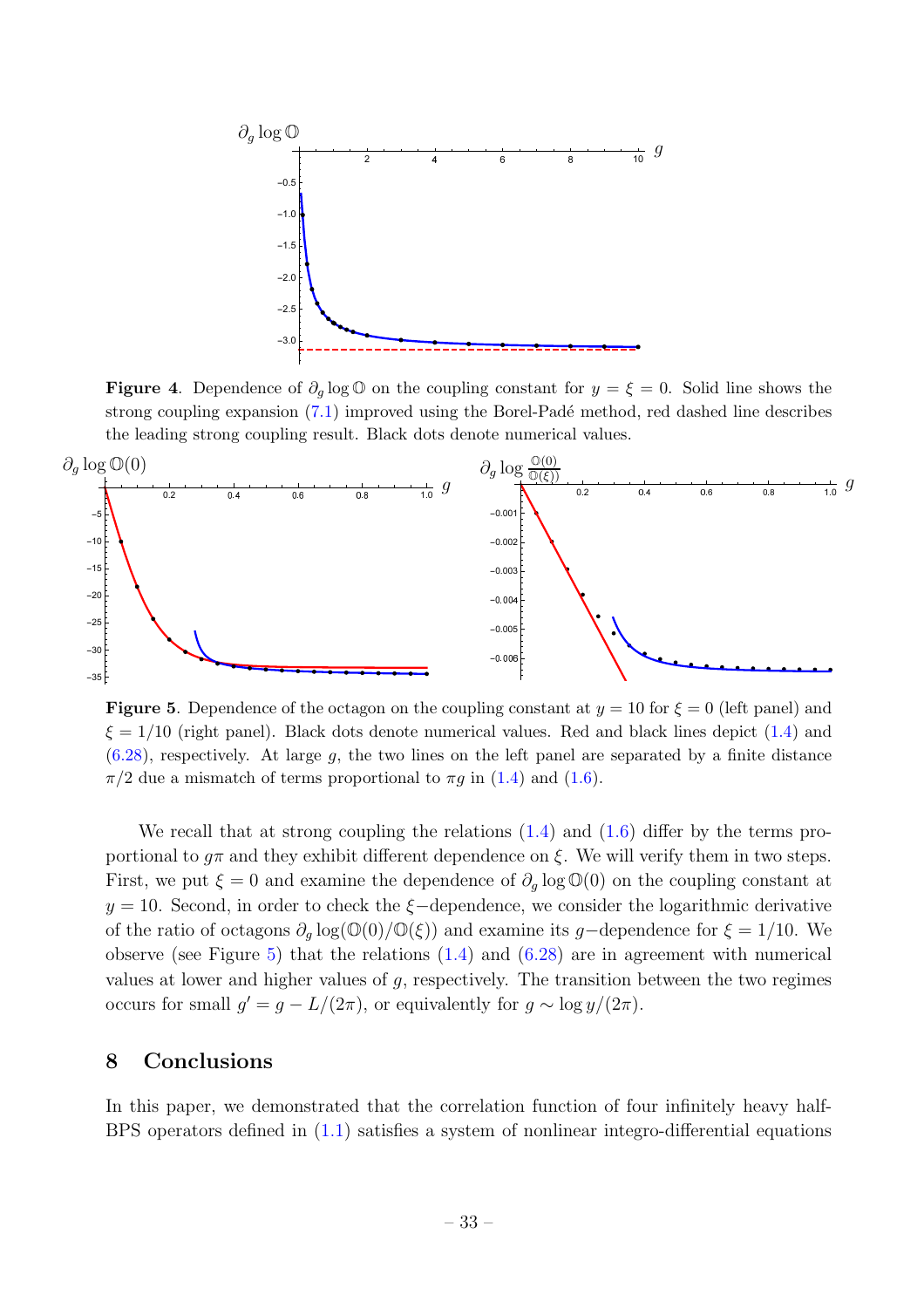in planar  $\mathcal{N} = 4$  SYM. These equations are powerful enough to determine the correlation function for arbitrary values of the 't Hooft coupling and for generic values of the cross ratios.

The starting point of our consideration was a representation of the correlation function as a determinant of a semi-infinite matrix previously derived in Refs. [\[10](#page-43-1), [11\]](#page-43-2) using integrabilitybased hexagonalization framework  $[4-6]$ . The matrix in question describes magnons propagating on a worldsheet of the octagon in the dual string theory and it has interesting properties. We found that it can be brought by an appropriate similarity transformation to a block-diagonal form. This allowed us to express the correlation function as a Fredholm determinant of an integral operator on a half-line with a well-known Bessel kernel modified by a cut-off Dirac-Fermi-like function. The resulting Fredholm determinant representation of the four-point correlation function has a striking similarity to two-point functions in integrable low-dimensional integrable models. Taking advantage of this fact, we applied the method of differential equations developed in Ref. [\[15](#page-43-6)] and derived a system of nonlinear equations for the octagon.

At weak coupling, a solution to these equations yields the known expansion of the octagon over ladder integrals. At strong coupling, we developed a systematic expansion of the octagon in the inverse powers of the coupling constant and derived a representation of the corresponding coefficients as integrals of the cutoff function. We examined the resulting strong coupling expansion of the correlation function in various kinematical regions and observed a perfect agreement both with its expected asymptotic behavior dictated by the OPE as well as outcomes of numerical evaluation of the octagon. We found that, surprisingly enough, the strong coupling expansion is Borel summable. Applying the Borel-Padé method, we demonstrated that the improved strong coupling expansion correctly describes the correlation function over a wide region of the coupling constant.

There are several avenues for further studies.

Analyzing the strong coupling expansion of the octagon, we focused on perturbative corrections in  $1/g$  and systematically discarded exponentially small nonperturbative corrections suppressed by powers of  $e^{-\pi g}$ . The latter are ubiquitous to strong coupling analyses in AdS/CFT and it would be interesting to elucidate their origin. Recall that in the wellstudied case of the cusp anomalous dimension, nonperturbative effects manifest themselves through Borel singularities of the strong coupling expansion in  $1/g$ . They are associated with a formation of a mass gap in the nonlinear  $O(6)$  sigma model describing massless excitation of the string worldsheet [\[23,](#page-43-14) [24](#page-43-15)]. Particularly, it would be important to reconcile exponentially small corrections to the octagon with the apparent fact of Borel summability of the corresponding perturbative series in  $1/q$ .

According to AdS/CFT, the leading term  $A_0$  in the strong coupling expansion of the octagon [\(4.1\)](#page-16-2) should be given by a minimal area of a string worldsheet residing on four AdS geodesics. It would be very interesting to compute  $A_0$  directly from string theory. Quantum fluctuations of the string generate corrections to  $(4.1)$  suppressed by powers of  $1/g$ . It would be even more exciting to reproduce the relations [\(5.23\)](#page-23-1) and, in particular, unravel the origin of universality of  $\log q$  enhanced term in [\(4.1\)](#page-16-2) coming from quadratic fluctuations. The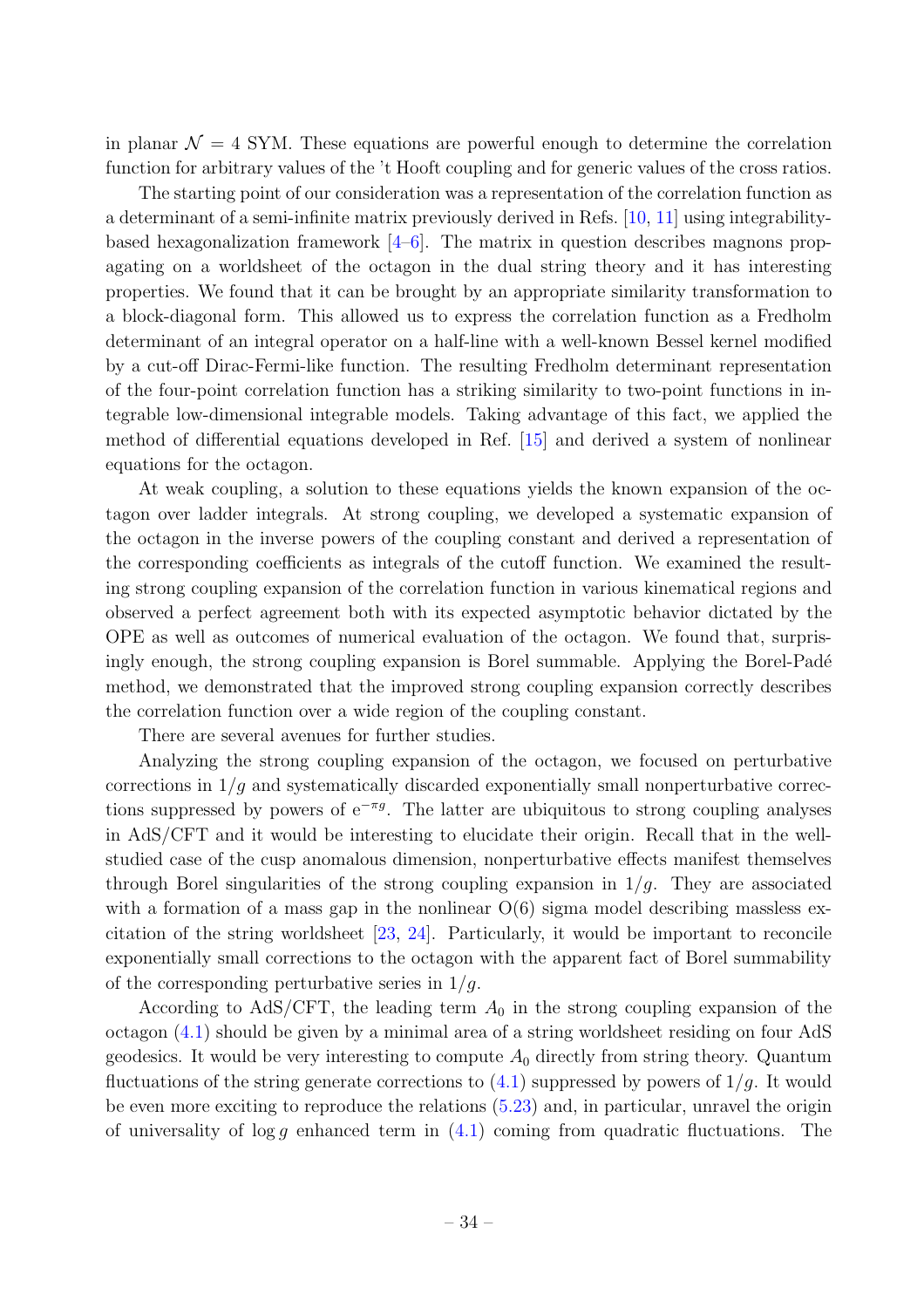method of differential equations allowed us to compute all the coefficients in [\(4.1\)](#page-16-2) except the constant, g-independent term B which appears as an integration constant in  $(2.21)$ . One can use the relation [\(2.27\)](#page-10-7) to find its dependence on the kinematical variables but the calculation turns out to be surprisingly complicated. The main reason is that the integration in [\(2.27\)](#page-10-7) does not commute with strong coupling expansion of the function  $Q(x)$ . Namely, all terms in  $1/g$  expansion of this function contribute to B and the strong coupling series needs to be resummed to all orders in  $1/g$ . This question deserves a thorough investigation.

Intriguingly, the anomalous dimension  $\Gamma(g)$  describing the leading asymptotic behaviour of the null octagon [\(1.4\)](#page-3-0) also controls a double-logarithmic behavior of the six-gluon MHV amplitude in a kinematical limit when three adjacent pairs of gluon momenta become collinear simultaneously [\[25\]](#page-43-16). We also observed in Ref. [\[1\]](#page-42-0) that this anomalous dimension admits a complimentary description in terms of a flux-tube-like equation, whose origin remains obscure to us. These two facts hint towards the existence of a nontrivial connection between tessellation of amplitudes in terms of pentagons, on the one side, and hexagonalization of correlators, on the other.

It would be interesting to extend the formalism developed in this paper to more complicated correlation functions. The most immediate example are the octagons with nonzero internal bridges [\[2](#page-42-1)]. They admit a Fredholm determinant representation similar to the one studied above [\[10,](#page-43-1) [11](#page-43-2)] and determine the so-called asymptotic correlation functions [\[2](#page-42-1), [26](#page-43-17)]. We plan to address these questions in the future.

## Acknowledgments

We would like to thank Ivan Kostov, Paul Krapivsky, Valentina Petkova, Alexander Povolotsky and Didina Serban for interesting discussions, and Till Bargheer and Pedro Vieira for careful reading of the manuscript. We are grateful to Riccardo Guida for his generous help with numerical calculations. The research of A.B. and G.K. was supported, respectively, by the U.S. National Science Foundation under the grant PHY-1713125 and by the French National Agency for Research grant ANR-17-CE31-0001-01.

## <span id="page-35-0"></span>A Analytical regularization

In this appendix, we discuss the strong coupling expansion of the following integral

<span id="page-35-1"></span>
$$
f_n(g) = \int_0^\infty dz \, z^{2n} \partial_z \log(1 - \widehat{\chi}(z)) J_1^2(2gz) \,, \tag{A.1}
$$

where the cut-off function  $\hat{\chi}(z)$  is given by [\(2.13\)](#page-8-2). It arises as the leading term in the expansion of the moment  $Q_n = -\int_0^\infty dz \, z^{2n} q(z) \partial_z \hat{\chi}(z)$  after we replace the function  $q(z)$ with its expression  $(5.9)$  to the leading order in  $1/q$ .

We perform the calculation of  $(A.1)$  using two different methods. The first one is based on the well-known Mellin-Barnes representation of the Bessel functions. The second one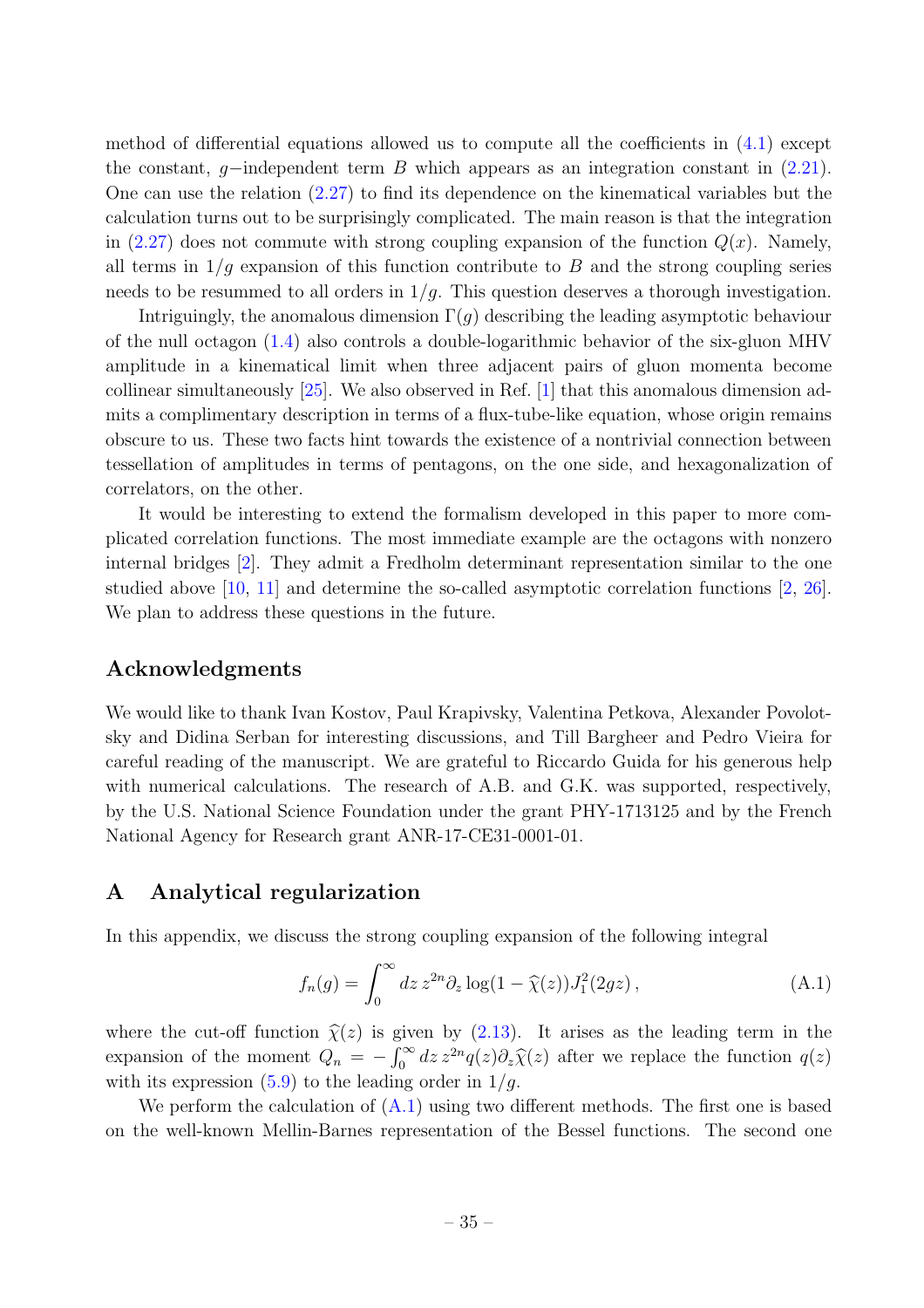employs an analytical regularization described in Sect. [5.2.2.](#page-23-0) We show that the two methods give the same result.

To start with, recall the Mellin-Barnes transform of the product of Bessel functions in [\(A.1\)](#page-35-1)

$$
J_1^2(2gz) = \int \frac{dj}{2\pi i} (2gz)^{-j} \varphi(j) , \qquad \varphi(j) = \frac{\Gamma\left(\frac{1}{2} - \frac{j}{2}\right) \Gamma\left(\frac{j}{2} + 1\right)}{2\sqrt{\pi} \Gamma\left(1 - \frac{j}{2}\right) \Gamma\left(2 - \frac{j}{2}\right)} , \tag{A.2}
$$

where the integration contour runs parallel to the imaginary axis and  $-2 < \text{Re } j < 1$ . Taking into account this relation, we get from  $(A.1)$ 

<span id="page-36-1"></span>
$$
f_n(g) = \int \frac{dj}{2\pi i} (2g)^{-j} \varphi(j) \int_0^\infty dz \, z^{2n-j} \partial_z \log(1 - \widehat{\chi}(z)). \tag{A.3}
$$

At large g, we can deform the integration contour to the right towards large positive j and pick up residues at poles encountered along the way. The poles emerge from the function  $\varphi(j)$  as well as from the z−integral. Similar integrals had already occurred in Eq. [\(5.25\)](#page-24-3). We recall that  $\partial_z \log(1-\hat{\chi}(z)) = 2/z + O(z)$  for  $z \to 0$  and, therefore, the integration over small z produces poles at  $2n - j = 0, -2, -4, \ldots$ , or equivalently  $j = 2n, 2(n + 1), 2(n + 2), \ldots$ . Notice however that  $\varphi(j)$  vanishes for  $j = 2, 4, \ldots$  and, therefore, the integral  $(A.3)$  has zero residues at all poles mentioned above except  $j = 0$ . Such pole only appears for  $n = 0$ .

In this case, we have

$$
f_0(g) = -\varphi(0) \operatorname{res}_{j=0} \int_0^\infty dz \, z^{-j} \partial_z \log(1 - \widehat{\chi}(z))
$$
  
 
$$
- \sum_{k \ge 1} (2g)^{-2k+1} \operatorname{res}_{j=2k-1} \varphi(j) \left[ \int_0^\infty \frac{dz}{z^{2k}} z \partial_z \log(1 - \widehat{\chi}(z)) \right]_{\text{reg}} . \tag{A.4}
$$

Here in the second line, the sum runs over the poles of the function  $\varphi(j)$  and  $[\dots]_{reg}$  denotes the regular part of the integral. Similarly to  $(5.25)$  and  $(5.27)$ , it can be found by integrating by parts  $k$  times. In this manner, we obtain

<span id="page-36-3"></span><span id="page-36-2"></span>
$$
f_0(g) = 1 - \sum_{k \ge 1} (-1)^k \frac{I_k}{(2g)^{2k-1}} \frac{\sqrt{\pi} \Gamma\left(k + \frac{1}{2}\right)}{\Gamma\left(\frac{3}{2} - k\right) \Gamma\left(\frac{5}{2} - k\right) \Gamma(k)},\tag{A.5}
$$

where  $I_k$  is the profile function defined in  $(5.27)$ .

For  $n \geq 1$ , the integral in [\(A.3\)](#page-36-1) is given by the sum over residues of the function  $\varphi(j)$ 

$$
f_n(g) = -\sum_{k\geq 1} (2g)^{-2k+1} \operatorname{res}_{j=2k-1} \varphi(j) \left[ \int_0^\infty \frac{dz}{z^{2k-2n}} z \partial_z \log(1-\widehat{\chi}(z)) \right]_{\text{reg}}
$$
  
= 
$$
-\sum_{k\geq 1} \frac{(-1)^k}{(2g)^{2k-1}} \frac{\sqrt{\pi} \Gamma(k+\frac{1}{2})}{\Gamma(\frac{3}{2}-k) \Gamma(\frac{5}{2}-k) \Gamma(k)} I_{k-n},
$$
 (A.6)

<span id="page-36-0"></span><sup>8</sup>Here we took into account that  $\hat{\chi}(z)$  is an even function of z.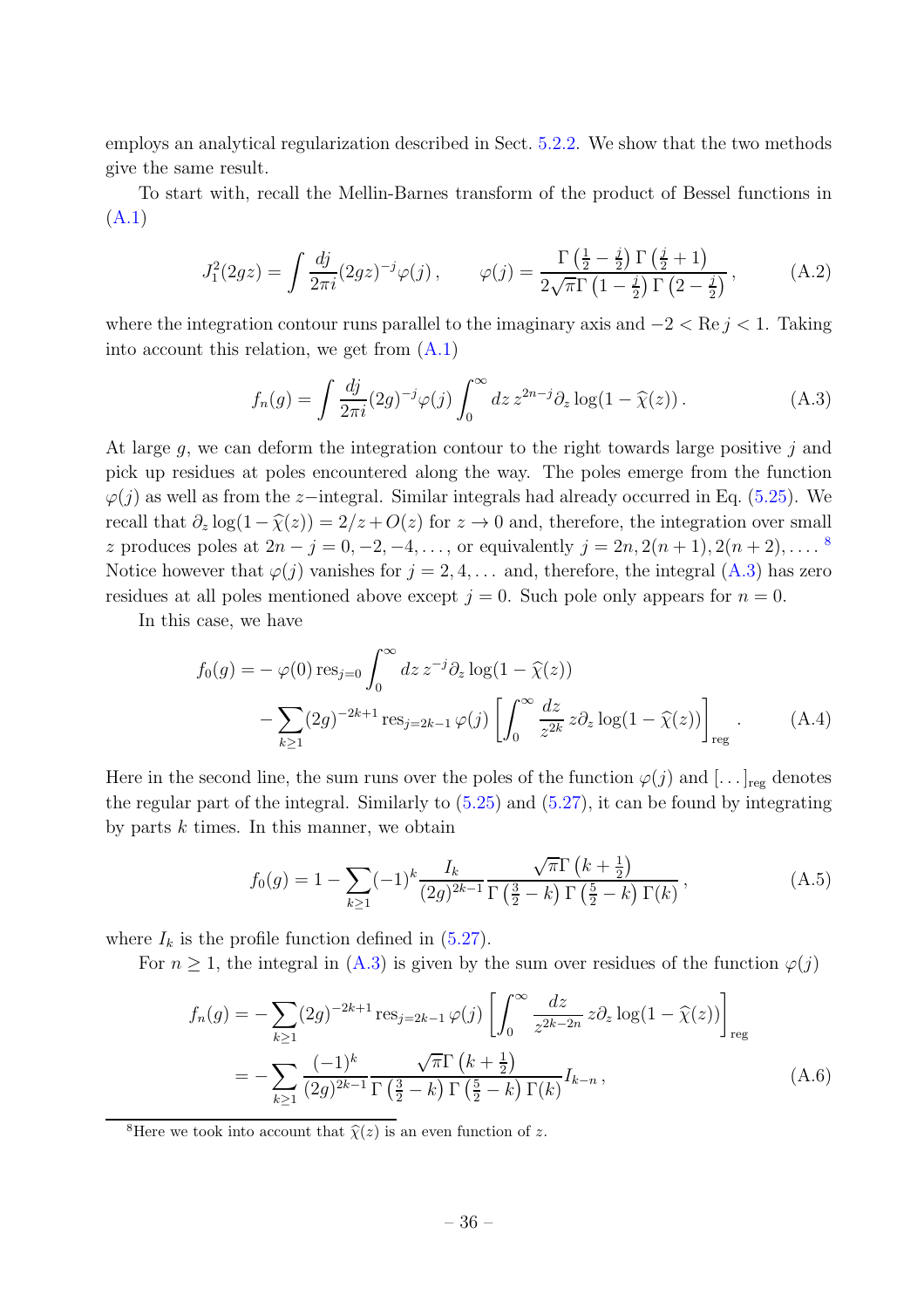where  $I_{k-n}$  is defined in  $(5.27)$ .

Let us now reproduce the same relations using an analytical regulation. Assuming that the dominant contribution to  $(A.1)$  comes from  $z = O(g^0)$ , we replace the Bessel function in  $(A.1)$  with its asymptotic behavior at large g

<span id="page-37-1"></span>
$$
J_1(2gz) = \frac{1}{\sqrt{2\pi gz}} \left[ a_0(gz)\sin(2gz) + b_0(gz)\cos(2gz) \right].
$$
 (A.7)

The explicit expressions for  $a_0$  and  $b_0$  can be read from [\(5.11\)](#page-21-1). Replacing rapidly oscillating functions in the expression for  $J_1^2(2gz)$  with their mean values, we get from  $(A.1)$ 

$$
f_n(g) = \frac{1}{2\pi g} \int_0^\infty dz \, z^{2n-1} \partial_z \log(1 - \widehat{\chi}(z)) \times \frac{1}{2} \left[ a_0^2(gz) + b_0^2(gz) \right] \,, \tag{A.8}
$$

where

$$
\frac{1}{2} \left[ a_0^2(gz) + b_0^2(gz) \right] = 1 + \frac{3}{32g^2 z^2} - \frac{45}{2048g^4 z^4} + \frac{1575}{65536g^6 z^6} + O(1/(gz)^8). \tag{A.9}
$$

Expanding  $(A.8)$  in powers of  $1/g$ , we encounter the same integral as in  $(5.20)$ . We use the analytical regularization to define it according to [\(5.27\)](#page-24-2). This leads to

<span id="page-37-2"></span>
$$
f_n(g) = \frac{1}{2g} \left[ I_{1-n} + \frac{3}{32g^2} I_{2-n} - \frac{45}{2048g^4} I_{3-n} + \frac{1575}{65536g^6} I_{4-n} + \dots \right].
$$
 (A.10)

It is straightforward to verify that this relation coincides with  $(A.6)$  for  $n \geq 1$ . However, for  $n = 0$  the relation [\(A.10\)](#page-37-2) does not capture the leading,  $O(g^0)$  term in the right-hand side of [\(A.5\)](#page-36-3). The missing contribution comes from the integration over the region  $z = O(1/g)$ . Indeed, restricting the integration in  $(A.1)$  to  $0 \le z \le c/g$ , we get

$$
f_0 = \int_0^{c/g} dz \, \partial_z \log(1 - \widehat{\chi}(z)) J_1^2(2gz) + \dots = 2 \int_0^c \frac{dx}{x} J_1^2(2x) + \dots = 1 + \dots, \tag{A.11}
$$

where the dots denote contributions from  $z = O(g^0)$ . Here in the second relation, we changed the integration variable to  $x = qz$ , took the limit  $q \to \infty$  together with  $c \gg 1$ .

The above analysis demonstrates that the analytical regularization captures the contri-bution to [\(A.1\)](#page-35-1) coming from integration over  $z = O(g^0)$  and, therefore, suppressed by powers of  $1/g$ . The remaining  $O(g^0)$  contribution comes from  $z = O(1/g)$  and it is controlled by the behavior of the function  $q(z)$  at small z.

## <span id="page-37-0"></span>B Quantization condition from zeroth moment

We demonstrated in Section  $5$  that the relation  $(5.2)$ , combined with the strong coupling expansion of the function [\(5.9\)](#page-20-1) for  $z = O(g^0)$ , can be used to compute the octagon [\(4.1\)](#page-16-2) at strong coupling.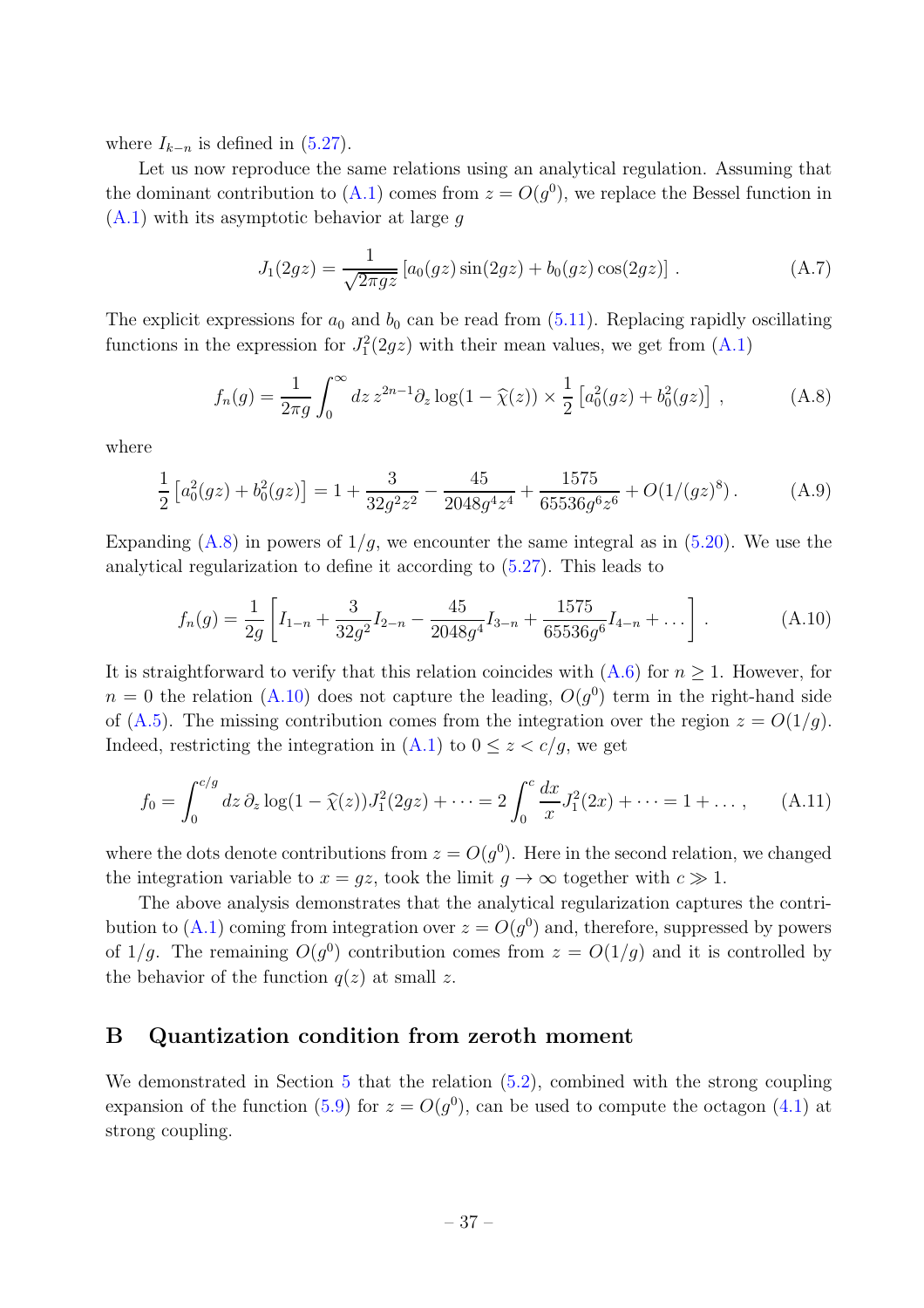In this appendix, we present another approach to computing the octagon. It relies on the relation [\(4.15\)](#page-18-5) and makes use of the strong coupling expansion of the function [\(5.9\)](#page-20-1) for  $z = O(1/g)$ . As we demonstrate below, it yields the same result for the expansion coefficients  $(5.23)$  and allows us to establish the relations  $(5.24)$  between the coefficients with odd and even indices.

We introduce  $x = 2gz$  and look for the solution to  $(4.12)$  in the form  $(5.9)$  with

<span id="page-38-1"></span>
$$
f = f_0(x) + \frac{1}{g}f_1(x) + \frac{1}{g^2}f_2(x) + \dots,
$$
 (B.1)

where  $x = O(g^0)$  and  $g \gg 1$ . Substituting this ansatz into [\(4.12\)](#page-18-3) and matching the coefficients in front of powers of  $1/g$  we obtain the system of differential equations

$$
x^{2} f_{0}''(x) + x f_{0}'(x) + (x^{2} - 1) f_{0}(x) = 0,
$$
  
\n
$$
x^{2} f_{1}''(x) - x f_{1}'(x) + x^{2} f_{1}(x) + A_{2} f_{0}(x) = 0,
$$
  
\n
$$
x^{2} f_{2}''(x) - 3x f_{2}'(x) + (x^{2} + 3) f_{2}(x) + A_{3} f_{0}(x) + A_{2} f_{1}(x) = 0.
$$
 (B.2)

We verify that, in accord with  $(5.9)$ , the solution to the first equation is

<span id="page-38-3"></span><span id="page-38-0"></span>
$$
f_0(x) = J_1(x). \tag{B.3}
$$

Solving [\(B.2\)](#page-38-0) we assume that the expansion [\(B.1\)](#page-38-1) is uniform at small x, i.e.  $f_1, f_2, \ldots$  do not modify the leading small x behavior and scale as  $f_n \sim x$  for  $x \to 0$ .

At small x, we substitute  $f_0(x) \sim x/2$  into the second relation in [\(B.2\)](#page-38-0) to find that  $f_1(x) \sim A_2 x/2$ . In a similar manner, replacing  $f_2(x) \sim c x$  in the last relation of [\(B.2\)](#page-38-0), we notice that the terms proportional to c drop out resulting to

$$
A_3 f_0(x) + A_2 f_1(x) = O(x^2).
$$
 (B.4)

Equating to zero the coefficient in front of x on the left-hand side we arrive at  $A_3 + A_2^2 = 0$ , in agreement with [\(5.24\)](#page-23-2).

The same mechanism is at work for high-order functions in  $(B.1)$ . Replacing  $f_{\ell}(x)$  $\sum_{k\geq 1} f_{\ell,k} x^k$  in [\(B.1\)](#page-38-1) we can obtain from [\(4.12\)](#page-18-3) the system of linear equations for the coefficients  $f_{\ell,k}$ . For  $\ell = 4, 6, \ldots$  this system turn out to be overdetermined. For the solution to exist the coefficients with odd indices  $A_{2k+1}$  have to satisfy consistency conditions. They take the form  $(5.24)$  and allow us to express  $A_{2k+1}$  in terms of the coefficients with even indices. To determine even coefficients  $A_2, A_4, \ldots$ , we use the relation for zeroth moment  $(4.15).$  $(4.15).$ 

Substituting  $(5.9)$  and  $(B.1)$  into  $(4.15)$ , we obtain the relation

<span id="page-38-2"></span>
$$
Q_{0,0} + \frac{1}{g}Q_{0,1} + \frac{1}{g^2}Q_{0,2} = O(1/g^3),
$$
\n(B.5)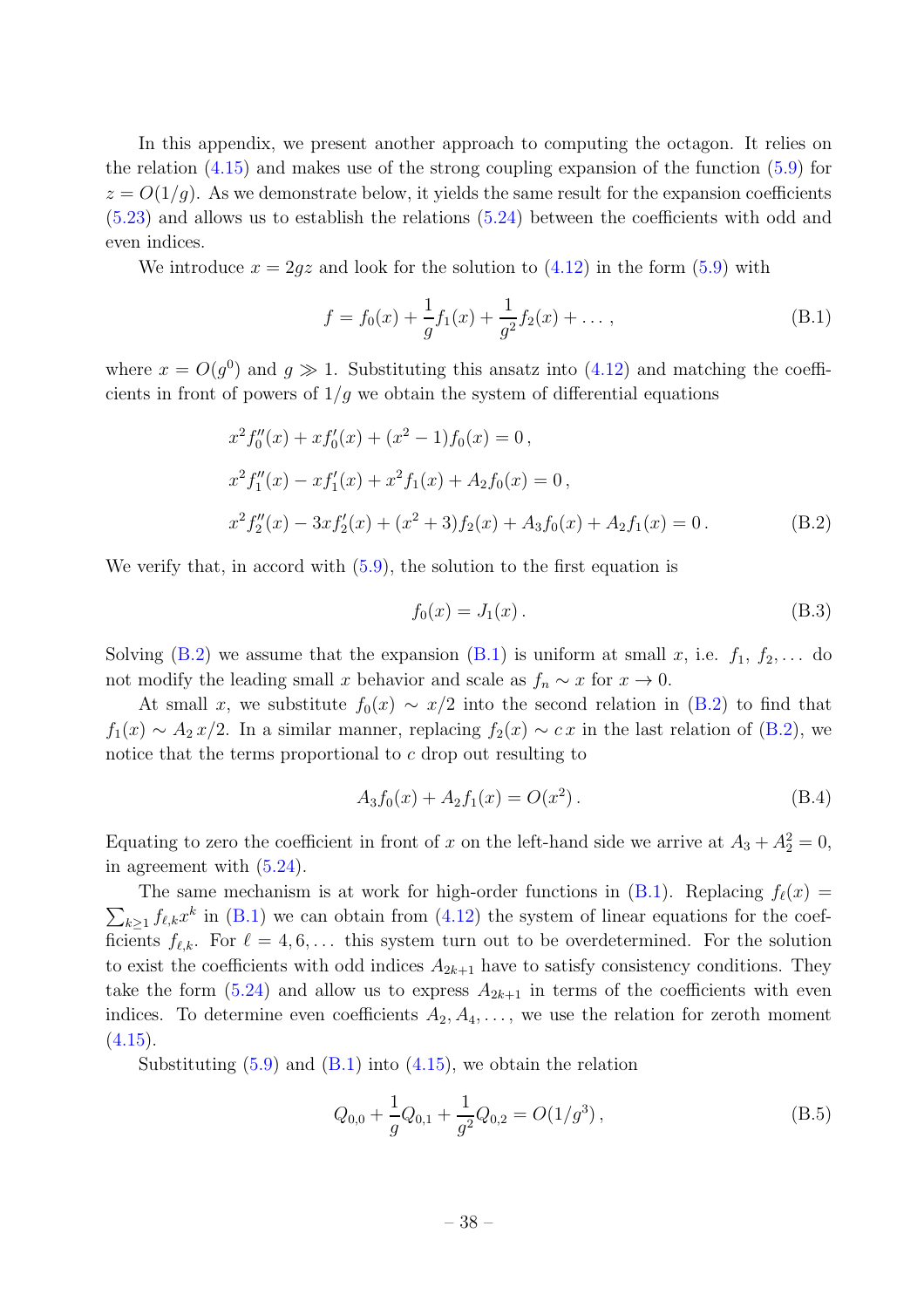where the notation was introduced for

$$
Q_{0,0} = \int_0^\infty dz \, \partial_z \log(1 - \hat{\chi}(z)) f_0^2(gz) - 1,
$$
  
\n
$$
Q_{0,1} = 2 \int_0^\infty dz \, \partial_z \log(1 - \hat{\chi}(z)) f_0(gz) f_1(gz),
$$
  
\n
$$
Q_{0,2} = \int_0^\infty dz \, \partial_z \log(1 - \hat{\chi}(z)) (f_1^2(gz) + 2f_0(gz) f_2(gz)).
$$
\n(B.6)

We show below that these functions are given by series in  $1/g$  with the coefficients depending on the expansion coefficients  $A_k$  of the octagon  $(4.1)$ . Equating to zero the coefficients in front of powers of  $1/g$  on the left-hand side of  $(B.5)$ , we can determine  $A_k$ .

The leading function  $Q_{0,0}$  can be computed using the relations  $(A.1)$  and  $(A.10)$ 

<span id="page-39-1"></span><span id="page-39-0"></span>
$$
Q_{0,0} = f_0 - 1 = \frac{I_1}{2g} + O(1/g^3) , \qquad (B.7)
$$

where  $I_1$  is given by [\(5.27\)](#page-24-2). According to [\(B.5\)](#page-38-2), the  $O(1/g)$  contribution to  $Q_{0,0}$  should cancel against  $O(g^0)$  contribution from  $Q_{0,1}$  on the left-hand side of [\(B.5\)](#page-38-2).

To compute  $Q_{0,1}$  we need an expression for the functions  $f_1(x)$ . Solving the second equation in  $(B.2)$  we get

$$
f_1(x) = -\frac{\pi A_2}{2} \left[ x J_1(x) \int_x^{\infty} \frac{dx'}{x'^2} Y_1(x') f_0(x') + x Y_1(x) \int_0^x \frac{dx'}{x'^2} J_1(x') f_0(x') \right],
$$
 (B.8)

where  $J_1$  and  $Y_1$  are Bessel functions. Here the integration contours are chosen in such a way that the two integrals are convergent. In general,  $f_1$  is defined up to a solution to the homogenous equation,  $f_1 \rightarrow f_1 + c_1 x J_1(x) + c'_1 x Y_1(x)$ . The value of  $c'_1 = 0$  is fixed from the requirement that  $f_1 = O(x)$  at small x. To fix  $c_1$ , we require that the contribution of  $J_1(x)$  to  $f_1(x)$  should not modify asymptotic behavior of the leading function [\(B.3\)](#page-38-3) at large x. This leads to  $c_1 = 0$ .

The leading,  $O(g^0)$  contribution to  $Q_{0,1}$  comes from the integration over small  $z = O(1/g)$ in [\(B.6\)](#page-39-0). Replacing  $\partial_z \log(1 - \hat{\chi}(z)) = 2/z + O(z)$  in (B.6) and changing the integration variable to  $z = x/(2g)$  we evaluate the leading contribution to  $Q_{0,1}$  as

<span id="page-39-2"></span>
$$
Q_{0,1} = 4 \int_0^\infty \frac{dx}{x} J_1(x) f_1(x) + O(1/g^2)
$$
  
=  $-2\pi A_2 \int_0^\infty dx J_1(x) Y_1(x) \int_0^x dx' J_1^2(x') \left(\frac{1}{x'^2} + \frac{1}{x^2}\right) + O(1/g^2)$   
=  $\frac{2}{3} A_2 + O(1/g^2)$ . (B.9)

Substituting  $(B.7)$  and  $(B.9)$  into  $(B.5)$  we find that the coefficient in front of  $1/g$  vanishes provided that  $A_2 = -3I_1/4$ , in agreement with [\(5.23\)](#page-23-1).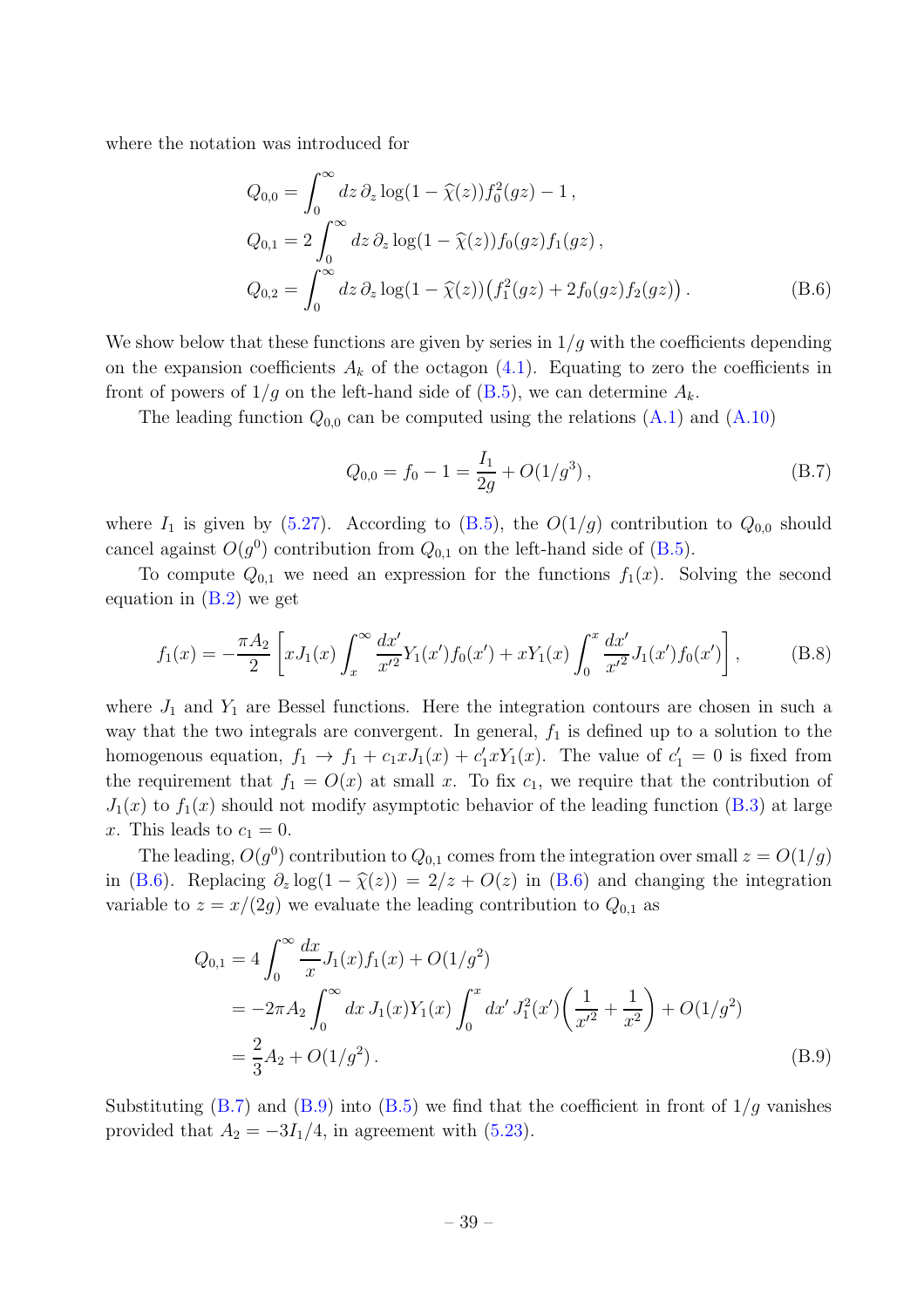Moving on to the next order, the solution to  $(B.2)$  for  $f_2$  is

<span id="page-40-1"></span>
$$
f_2(x) = -\frac{\pi}{2} z^2 \left[ J_1(x) \int_x^\infty \frac{dx'}{x'^3} Y_1(x') [A_3 f_0(x') + A_2 f_1(x') ] -Y_1(x) \int_x^\infty \frac{dx'}{x'^3} J_1(x') [A_3 f_0(x') + A_2 f_1(x')] + c_2 J_1(x) + c_2' Y_1(x) \right].
$$
 (B.10)

Again, we have two integration constants  $c_2$  and  $c'_2$  accompanying the solutions to the homogenous equation. Taking into account that  $f_0(x') \sim x'/2$  and  $f_1(x') \sim A_2 x'/2$  for small  $x'$ , it is easy to check that the integral on the second line of the last relation modifies the asymptotic behavior of  $f_2(x)$  at small x, e.g.  $f_2(x) \sim (A_3 + A_2^2) x \log x/4$ . Requiring such terms do not appear, we find that  $A_3 = -A_2^2$ , independently of the values of  $c_2$  and  $c_2'$ .

The coefficients  $c_2$  and  $c'_2$  can be determined from relation [\(B.5\)](#page-38-2). Notice that in virtue of [\(B.7\)](#page-39-1) and [\(B.9\)](#page-39-2), the first two terms in the left-hand side of [\(B.5\)](#page-38-2) do not produce  $O(1/g^2)$ corrections and, therefore, the relation  $(B.5)$  leads to  $Q_{0,2} = 0 + O(1/g)$ . Substituting  $(B.10)$ into [\(B.6\)](#page-39-0) and going through a rather elaborate calculation, we find that  $c'_2Y_1(x)$  term in  $(B.10)$  produces the contribution to  $Q_{0,2}$  that scales as  $O(g)$ . To avoid it we require that  $c'_2 = 0$ . Then, the vanishing of  $O(g^0)$  correction to  $Q_{0,2}$  leads to  $c_2 = 16A_2^2/9$ .

The above analysis can be extended to high orders in  $1/g$ . It leads to the same result [\(5.23\)](#page-23-1), but calculations become more involved and tedious as compared to those presented in Section [5.](#page-18-1)

## <span id="page-40-0"></span>C Matrix representation

In this appendix, we present a solution to the differential equation  $(2.24)$  in terms of a semi-infinite matrix [\(2.12\)](#page-8-1).

According to  $(2.23)$ , the function  $Q(x)$  admits a representation

<span id="page-40-2"></span>
$$
Q(x) = \phi(x) + \langle x | \frac{\mathbb{K}_\chi}{1 - \mathbb{K}_\chi} | \phi \rangle = \phi(x) + \sum_{\ell \ge 1} \langle x | (\mathbb{K}_\chi)^\ell | \phi \rangle , \tag{C.1}
$$

where  $\phi = J_0(\sqrt{x})$  and the operator  $\mathbb{K}_{\chi}$  is defined in [\(2.16\)](#page-9-3). To evaluate the second term in [\(C.1\)](#page-40-2), we first determine the kernel of the integral operator  $(\mathbb{K}_{\chi})^{\ell}$ 

$$
\langle x|(\mathbb{K}_{\chi})^{\ell}|x'\rangle = \int_0^{\infty} dx_1 \dots dx_{n-1} K(x, x_1) \chi(x_1) \dots K(x_{n-1}, x') \chi(x'). \tag{C.2}
$$

Replacing the K−kernel with its explicit expression (see the first relation in  $(2.15)$ ), we get

$$
\langle x | (\mathbb{K}_{\chi})^{\ell} | x' \rangle = \sum_{n,m=0}^{\infty} (2m+1) \frac{J_{2n+1}(\sqrt{x})}{\sqrt{x}} (-1)^{n+m} (k_{-}^{\ell-1})_{nm} \frac{J_{2m+1}(\sqrt{x'})}{\sqrt{x'}} \chi(x'), \qquad (C.3)
$$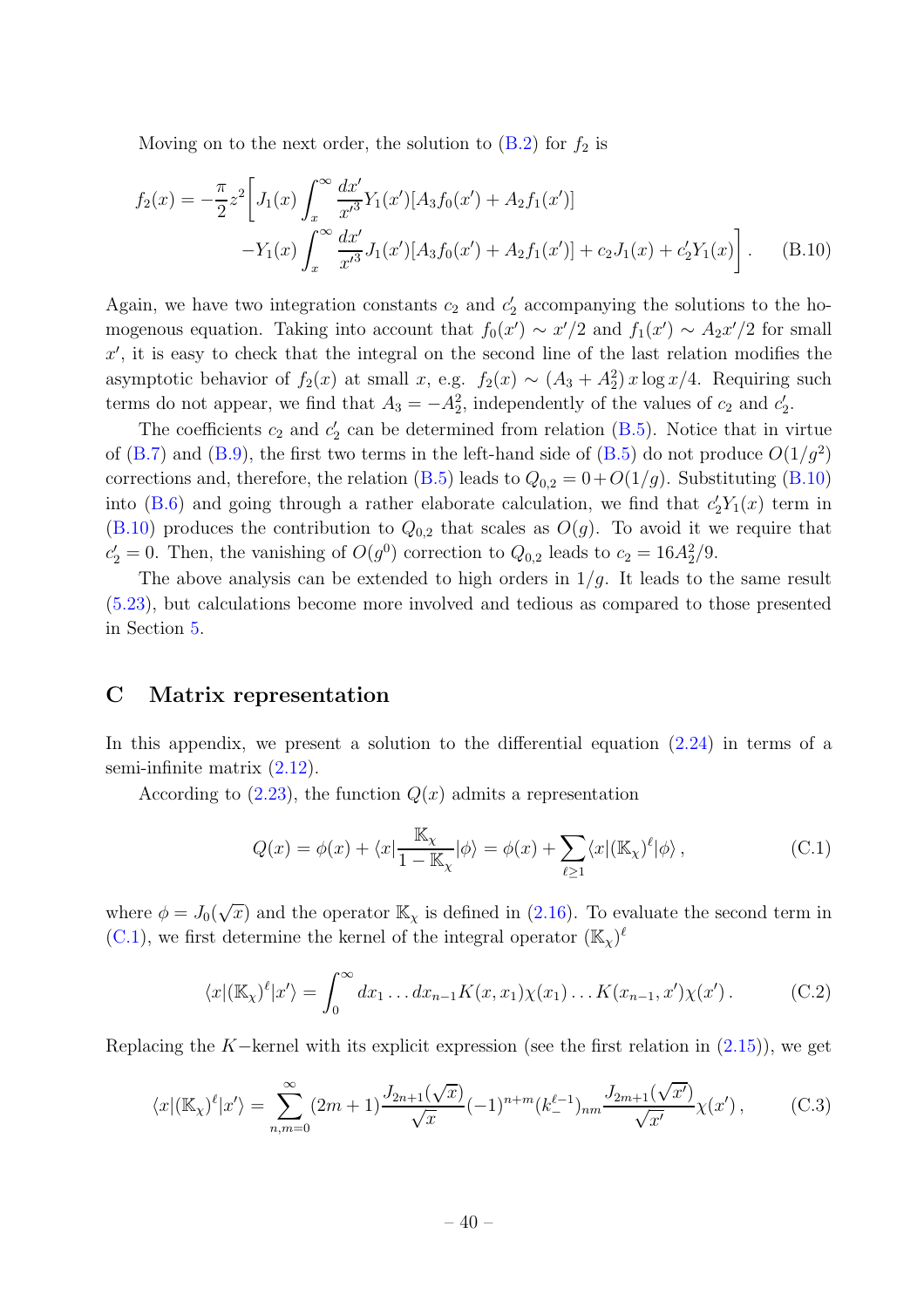where the matrix  $k_-\$  is given by [\(2.12\)](#page-8-1). Substitution of this relation into [\(C.1\)](#page-40-2) yields the following representation for the solution to  $(2.24)$ 

$$
Q(x) = J_0(\sqrt{x}) + \sum_{n,m=0}^{\infty} \frac{J_{2n+1}(\sqrt{x})}{\sqrt{x}} (-1)^n \left(\frac{1}{1-k_{-}}\right)_{nm} (2m+1) \chi_m.
$$
 (C.4)

Here the notation was introduced for

<span id="page-41-3"></span><span id="page-41-2"></span><span id="page-41-1"></span>
$$
\chi_m = (-1)^m \int_0^\infty \frac{dx'}{\sqrt{x'}} \chi(x') J_{2m+1}(\sqrt{x'}) J_0(\sqrt{x'})
$$
  
=  $4g(-1)^m \int_0^\infty dz J_{2m+1}(2gz) J_0(2gz) \hat{\chi}(z)$ , (C.5)

where  $x' = 2gz$  and the function  $\hat{\chi}(z)$  is defined in [\(2.13\)](#page-8-2).

For the potential we find in a similar manner from [\(2.20\)](#page-10-0)

$$
u = \langle \phi | \chi | \phi \rangle + \langle \phi | \chi \frac{K \chi}{1 - K \chi} | \phi \rangle
$$
  
= 
$$
\int_0^\infty dx \, \chi(x) J_0^2(\sqrt{x}) + \sum_{n,m=0}^\infty \chi_n \left( \frac{1}{1 - k_-} \right)_{nm} (2m + 1) \chi_m.
$$
 (C.6)

It follows from the second relation in [\(C.5\)](#page-41-3) that  $\chi_m = O(g^{2m+2})$  at weak coupling. As a consequence, the weak coupling expansion of  $(C.4)$  and  $(C.6)$  contains a finite number of terms at any order in the coupling.

At finite coupling, we can approximate the exact expressions for  $Q(x)$  and u by retaining a sufficiently large number of terms in  $(C.4)$  and  $(C.6)$ . To this end, we replace the semiinfinite matrix  $(k_-)_{nm}$  in [\(C.4\)](#page-41-1) and [\(C.6\)](#page-41-2) by its finite-dimensional minor,  $n, m \le N_{\text{max}} \sim 10^2$ . This procedure proves to be efficient in numerical analysis of the differential equation [\(2.24\)](#page-10-3).

## <span id="page-41-0"></span>D Profile function in the null limit

Expanding the cut-off function  $(2.13)$  at small  $\xi$  and large y, we get

$$
z\partial_z \log(1-\widehat{\chi}) = \frac{z}{1+e^{z-y}} + \frac{2z}{e^z-1} + \xi^2 \left[ \frac{1}{2\left(1+e^{z-y}\right)^2} - \frac{z+1}{2z\left(1+e^{z-y}\right)} + \frac{2z}{\left(e^z-1\right)^3} + \frac{3z-1}{\left(e^z-1\right)^2} + \frac{z^2-z-1}{\left(e^z-1\right)z} \right] + O(\xi^4) + O(e^{-y}). \tag{D.1}
$$

Substituting this relation into [\(5.27\)](#page-24-2), we obtain for the profile function

<span id="page-41-4"></span>
$$
I_n = I_n^{(0)} + \xi^2 I_n^{(1)} + \xi^4 I_n^{(2)} + O(\xi^6) \,. \tag{D.2}
$$

For the leading function, the calculation gives

$$
I_0^{(0)} = \frac{1}{2\pi} \left( \pi^2 + y^2 \right) ,
$$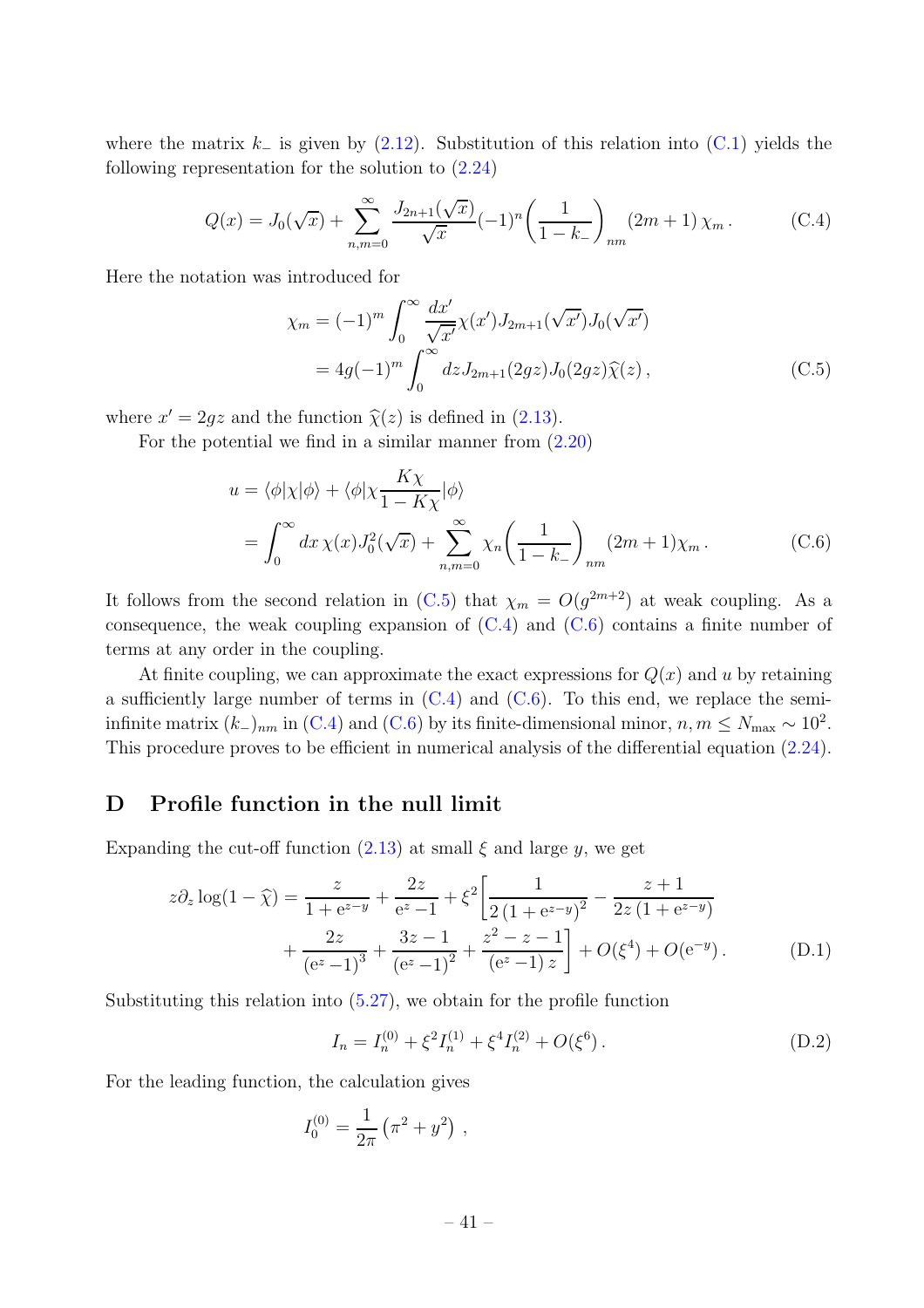$$
I_1^{(0)} = \frac{1}{\pi} (\log y + \gamma - \log(2\pi)),
$$
  
\n
$$
I_n^{(0)} = (-1)^{n+1} \frac{2\zeta(2n-1)}{(2\pi)^{2n-1}}, \quad \text{for } n \ge 2,
$$
\n(D.3)

where  $\gamma$  is the Euler-Mascheroni constant. Here the first relation is exact whereas the remaining ones hold up to corrections suppressed by powers of  $1/y^2$ . Note that the functions  $I_1^{(0)}$  and  $I_n^{(0)}$  possess weight 0.

For the  $O(\xi^2)$  and  $O(\xi^4)$  corrections to the profile function, we find in the same fashion

$$
I_0^{(1)} = -\frac{1}{2\pi} (\log y + 1 + \gamma - \log(2\pi)),
$$
  
\n
$$
I_{k+1}^{(1)} = (-1)^{k+1} (2k+1) (2k+3) \frac{\zeta(2k+3)}{(2\pi)^{2k+3}},
$$
  
\n
$$
I_k^{(2)} = \frac{1}{12} (-1)^{k+1} (2k-1) (2k+1) (2k+3) (2k+5) \frac{\zeta(2k+3)}{(2\pi)^{2k+3}},
$$
\n(D.4)

where  $k \geq 0$ . Higher order corrections to the profile function  $(D.2)$  are given by

$$
I_k^{(p)} = (-1)^{k+p-1} \frac{2\zeta(2k+2p-1)}{(2\pi)^{2k+2p-1}} \frac{(2k+4p-3)!!}{(2k-3)!!(2p)!}, \quad \text{for } k \ge 0 \text{ and } p \ge 2. \tag{D.5}
$$

The above relations are valid up to corrections vanishing as  $y \to \infty$ .

According to [\(D.2\)](#page-41-4), the profile function  $I_n$  depends on y only for  $n = 0$  and  $n = 1$ . Moreover, this dependence is confined to the first two terms in the  $\xi^2$ -expansion.

## References

- <span id="page-42-0"></span>[1] A. V. Belitsky and G. P. Korchemsky, *Exact null octagon*, [1907.13131](https://arxiv.org/abs/1907.13131).
- <span id="page-42-1"></span>[2] F. Coronado, *Perturbative four-point functions in planar*  $\mathcal{N} = 4$  *SYM from hexagonalization*, JHEP 01 [\(2019\) 056](https://doi.org/10.1007/JHEP01(2019)056) [[1811.00467](https://arxiv.org/abs/1811.00467)].
- <span id="page-42-2"></span>[3] F. Coronado, *Bootstrapping the simplest correlator in planar*  $\mathcal{N} = 4$  *SYM at all loops*, [1811.03282](https://arxiv.org/abs/1811.03282).
- <span id="page-42-3"></span>[4] B. Basso, S. Komatsu and P. Vieira, Structure Constants and Integrable Bootstrap in Planar N=4 SYM Theory, [1505.06745](https://arxiv.org/abs/1505.06745).
- [5] T. Fleury and S. Komatsu, Hexagonalization of Correlation Functions, JHEP 01 [\(2017\) 130](https://doi.org/10.1007/JHEP01(2017)130) [[1611.05577](https://arxiv.org/abs/1611.05577)].
- <span id="page-42-6"></span>[6] B. Eden and A. Sfondrini, Tessellating cushions: four-point functions in  $\mathcal{N} = 4$  SYM, JHEP 10 [\(2017\) 098](https://doi.org/10.1007/JHEP10(2017)098) [[1611.05436](https://arxiv.org/abs/1611.05436)].
- <span id="page-42-4"></span>[7] Z. Bajnok and R. A. Janik, From the octagon to the SFT vertex – gluing and multiple wrapping, JHEP 06 [\(2017\) 058](https://doi.org/10.1007/JHEP06(2017)058) [[1704.03633](https://arxiv.org/abs/1704.03633)].
- <span id="page-42-5"></span>[8] T. Bargheer, F. Coronado and P. Vieira, Octagons I: Combinatorics and Non-Planar Resummations, JHEP 08 [\(2019\) 162](https://doi.org/10.1007/JHEP08(2019)162) [[1904.00965](https://arxiv.org/abs/1904.00965)].